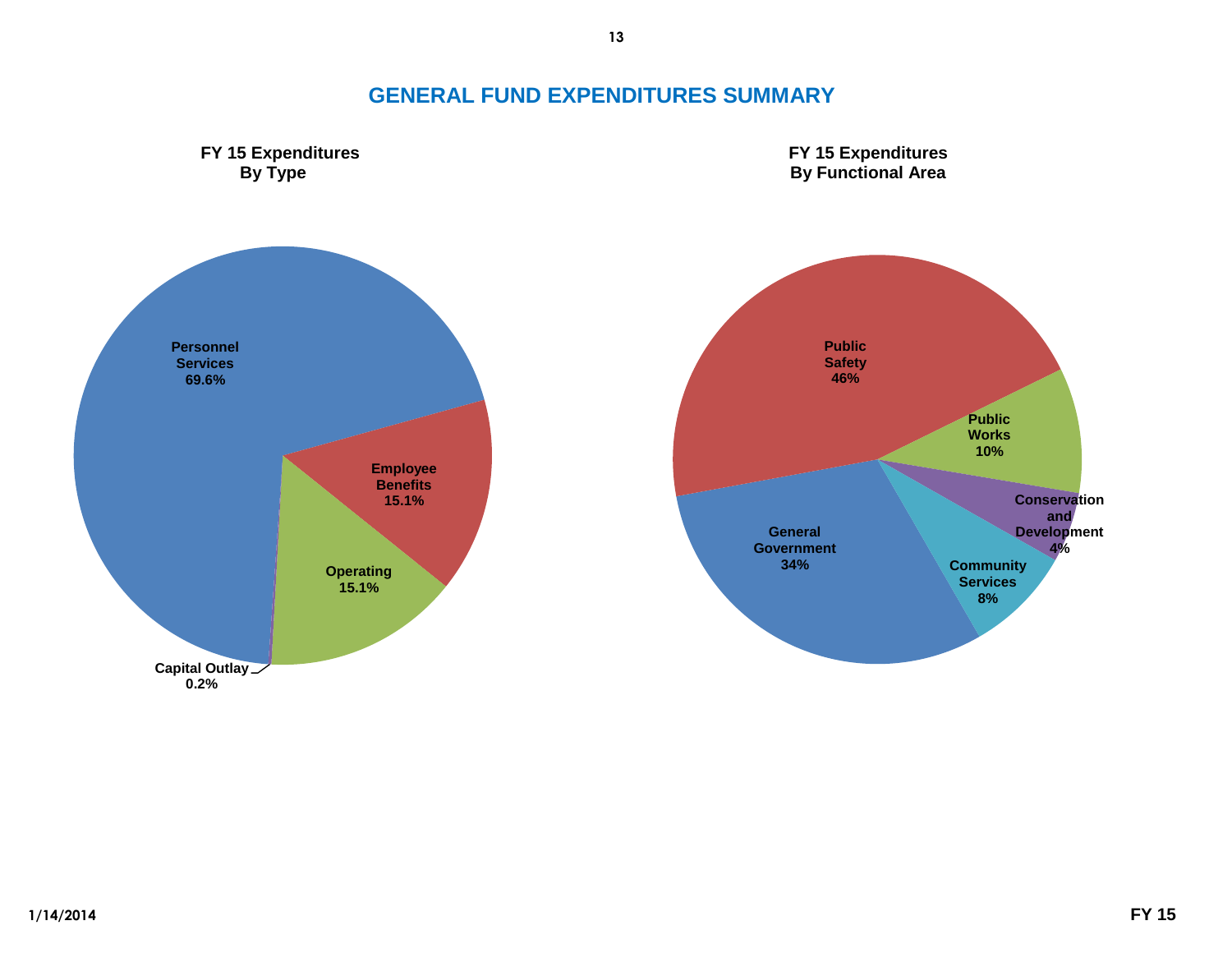# **GENERAL GOVERNMENT SUMMARY**

|                                   | <b>FY11</b>     | <b>FY12</b> | <b>FY13</b> | <b>FY14</b>   | <b>FY15</b> | Change    | $\frac{6}{6}$ |
|-----------------------------------|-----------------|-------------|-------------|---------------|-------------|-----------|---------------|
|                                   | Actual          | Actual      | Actual      | <b>Budget</b> | Manager     | FY 14-15  | Change        |
|                                   |                 |             |             |               |             |           |               |
| Select Board/Town Manager         | \$<br>309,252   | 244,920     | 249,184     | 262,297       | 269,535     | 7,238     | 2.8%          |
| Town Meeting/Finance Comm         | \$<br>550       | 634         | 878         | 1,900         | 1,900       | 0         | 0.0%          |
| <b>Finance Department</b>         | \$<br>822,734   | 855,276     | 891,474     | 930,344       | 955,709     | 25,365    | 2.7%          |
| <b>Legal Services</b>             | \$<br>137,237   | 174,287     | 117,896     | 110,000       | 110,000     | 0         | 0.0%          |
| Human Resources/                  |                 |             |             |               |             |           |               |
| Human Rights                      | \$<br>134,428   | 193,251     | 152,208     | 150,774       | 163,893     | 13,119    | 8.7%          |
| <b>Information Technology</b>     | \$<br>491,892   | 500,942     | 522,338     | 502.764       | 514,864     | 12,100    | 2.4%          |
| <b>Town Clerk's Office</b>        | \$<br>173,285   | 180,743     | 193,229     | 193,830       | 197,803     | 3,973     | 2.0%          |
| Elections & Registration          | \$<br>50,569    | 42,008      | 77,443      | 27,975        | 47,613      | 19,638    | 70.2%         |
| <b>Facilities Maintenance</b>     | \$<br>438,251   | 420,175     | 437,966     | 496,175       | 512,748     | 16,573    | 3.3%          |
| <b>General Services</b>           | \$<br>358,507   | 387,688     | 301,578     | 385,349       | 405,983     | 20,634    | 5.4%          |
| <b>SUBTOTAL</b>                   | \$<br>2,916,706 | 2,999,926   | 2,944,197   | 3,061,408     | 3,180,048   | 118,640   | 3.9%          |
| <b>Employee Pay/Benefits</b>      | \$<br>2,931,935 | 3,019,192   | 3,670,560   | 3,243,601     | 3,153,797   | (89, 804) | $-2.8%$       |
|                                   |                 |             |             |               |             |           |               |
| <b>TOTAL APPROPRIATION</b>        | \$<br>5,848,641 | 6,019,118   | 6,614,757   | 6,305,009     | 6,333,845   | 28,836    | 0.5%          |
|                                   |                 |             |             |               |             |           |               |
| SOURCES OF FUNDS                  |                 |             |             |               |             |           |               |
| Ambulance Receipts                | \$<br>97,816    | 97,116      | 105.090     | 105,305       | 108,273     | 2,968     | 2.8%          |
| <b>Departmental Receipts</b>      | \$<br>215,838   | 228,912     | 225,736     | 208,755       | 173,755     | (35,000)  | $-16.8%$      |
| Penalties and Interest From Taxes | \$<br>145,438   | 152,258     | 162,970     | 152,625       | 152,625     | 0         | 0.0%          |
| Investment Income                 | \$<br>103,369   | 79,177      | 76.094      | 70.000        | 70.000      | 0         | 0.0%          |
| Licenses & Permits                | \$<br>169,300   | 190,786     | 184,647     | 177,950       | 177,950     | 0         | 0.0%          |
| <b>State Aid-Elections</b>        | 5,807           | 2,458       | 4,916       | 2,500         | 2,500       | $\Omega$  | 0.0%          |
| Hours Reimbursement               | \$              |             |             |               |             |           |               |
| <b>Water Fund</b>                 | \$<br>178,619   | 184,031     | 184,880     | 200,354       | 201,071     | 717       | 0.4%          |
| Sewer Fund                        | \$<br>186,004   | 188,911     | 191,040     | 192,681       | 207,435     | 14,754    | 7.7%          |
| <b>Transportation Fund</b>        | \$<br>40.290    | 40,623      | 42.681      | 44.078        | 45,152      | 1,074     | 2.4%          |
| Taxation                          | \$<br>4,706,160 | 4,854,990   | 5,448,020   | 5,306,879     | 5,188,809   | (118,070) | $-2.2%$       |
|                                   |                 |             |             |               |             |           |               |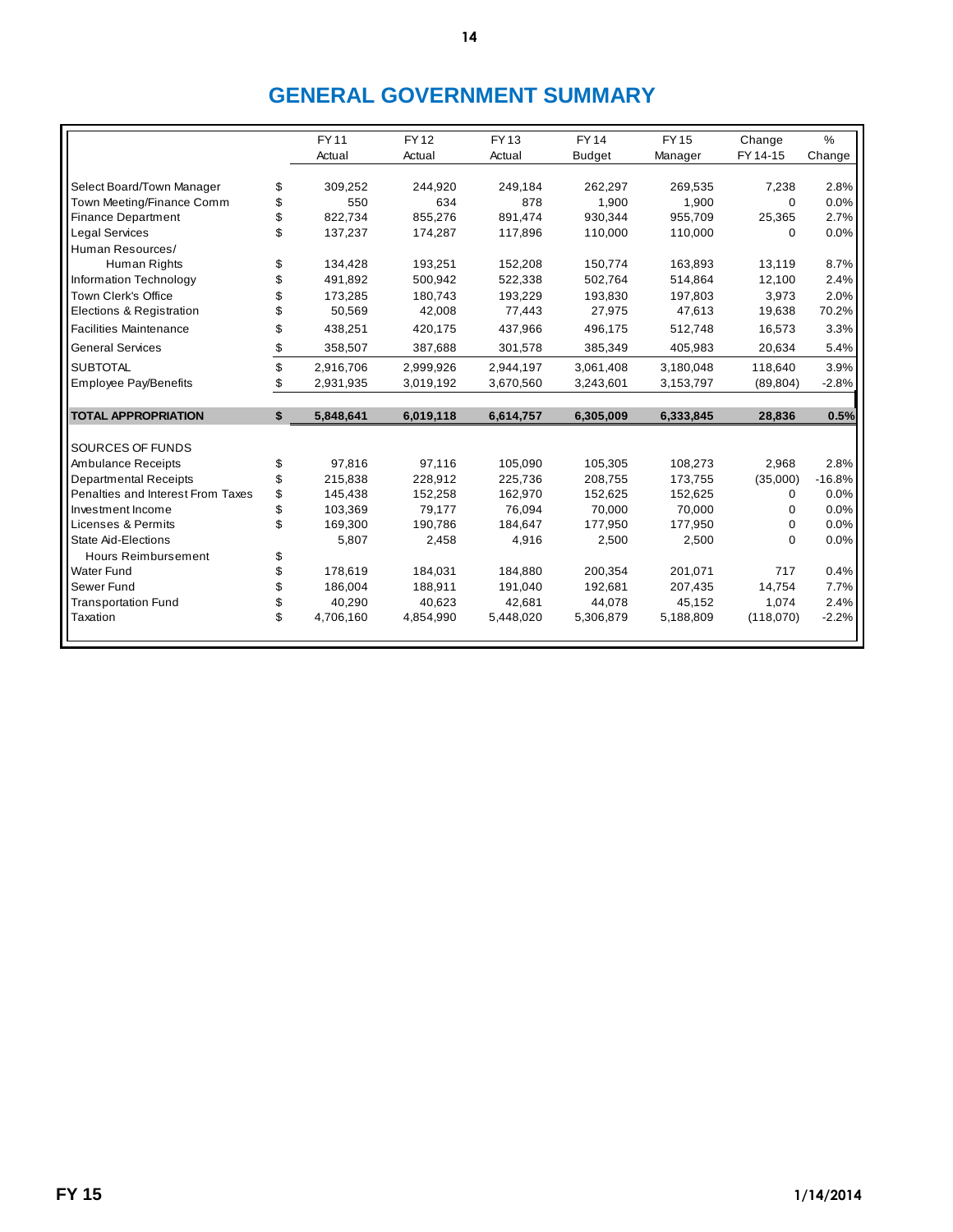# **GENERAL GOVERNMENT SUMMARY**

General Government is the second largest function included in the Town's operating budget (Public Safety is the largest). This functional area includes all of the general administrative costs of managing and operating the Town (except Enterprise Funds), including financial operations, employee benefits for all General Fund departments (except retirement benefits), maintenance of public facilities (except police, fire and public works facilities), legal expenses, and insurance costs.

|                                  | Percent of<br><b>General Government</b> |              |              |              | Percent of<br><b>Total Operating Budget</b> |              |  |  |
|----------------------------------|-----------------------------------------|--------------|--------------|--------------|---------------------------------------------|--------------|--|--|
|                                  | FY 13                                   | <b>FY 14</b> | <b>FY 15</b> | <b>FY 13</b> | <b>FY 14</b>                                | <b>FY 15</b> |  |  |
| Employee Benefits*               | 51%                                     | 51%          | 50%          | 16%          | 17%                                         | 15%          |  |  |
| <b>Financial Operations</b>      | 15%                                     | 15%          | 15%          | 5%           | 5%                                          | 5%           |  |  |
| Maintenance of Public Facilities | 8%                                      | 8%           | 8%           | 3%           | 2%                                          | 3%           |  |  |
| Information Technology           | 8%                                      | 8%           | 8%           | 3%           | 3%                                          | 2%           |  |  |
| Select Board / Town Manager      | 4%                                      | 4%           | 4%           | $1\%$        | 1%                                          | 1%           |  |  |
| Elections/Town Clerk             | 4%                                      | 4%           | 4%           | $1\%$        | 1%                                          | 1%           |  |  |
| Human Resources/Human Rights     | 3%                                      | 3%           | 3%           | $1\%$        | 1%                                          | 1%           |  |  |
| <b>General Services</b>          | 3%                                      | 3%           | 3%           | 2%           | 2%                                          | 2%           |  |  |
| Insurance                        | 3%                                      | 3%           | 3%           | $1\%$        | 1%                                          | 1%           |  |  |
| Legal Expenses                   | 2%                                      | 2%           | 2%           | 1%           | $1\%$                                       | 1%           |  |  |

\*Not including retirement

### **RECOMMENDED BUDGET:**

In the Select Board/Town Manager budget, the personnel increases of \$5,479 funds step increases in the Town Manager's office.

The Town Meeting/Finance Committee budget is level funded.

The Finance department budget increases to meet step increases and COLAs.

In the Employee Benefits budget, current claims projections indicate an ability to keep premiums at current levels in FY 15, in contrast with industry trends. This is the direct result of proactive multi-year efforts by the Town to stabilize employee health care costs by eliminating the costly indemnity plan, adding HMO's and the option of purchasing lower cost Canadian prescription drugs, increasing employee contributions, and increasing premiums to appropriate levels to pay claims and restore reserve levels in the Health Claims Trust Fund to required levels. Plan design changes have generated estimated savings in excess of \$3 million since 2006.

An increase in Elections budget is due to having three scheduled elections in FY 15, one more than in FY 14.

The Facilities Maintenance budget increases by \$10,000 in absorb the costs of the North Amherst School, a space that had previously been rented to the Amherst Survival Center, which paid the utilities there. Other costs in this area are essentially level funded and benefit from declining energy usage due to aggressive efforts at conservation. New HVAC equipment and more efficient and IT virtual servers are a contributing factor.

The General Services budget increases by \$20,534 to account for rising insurance costs.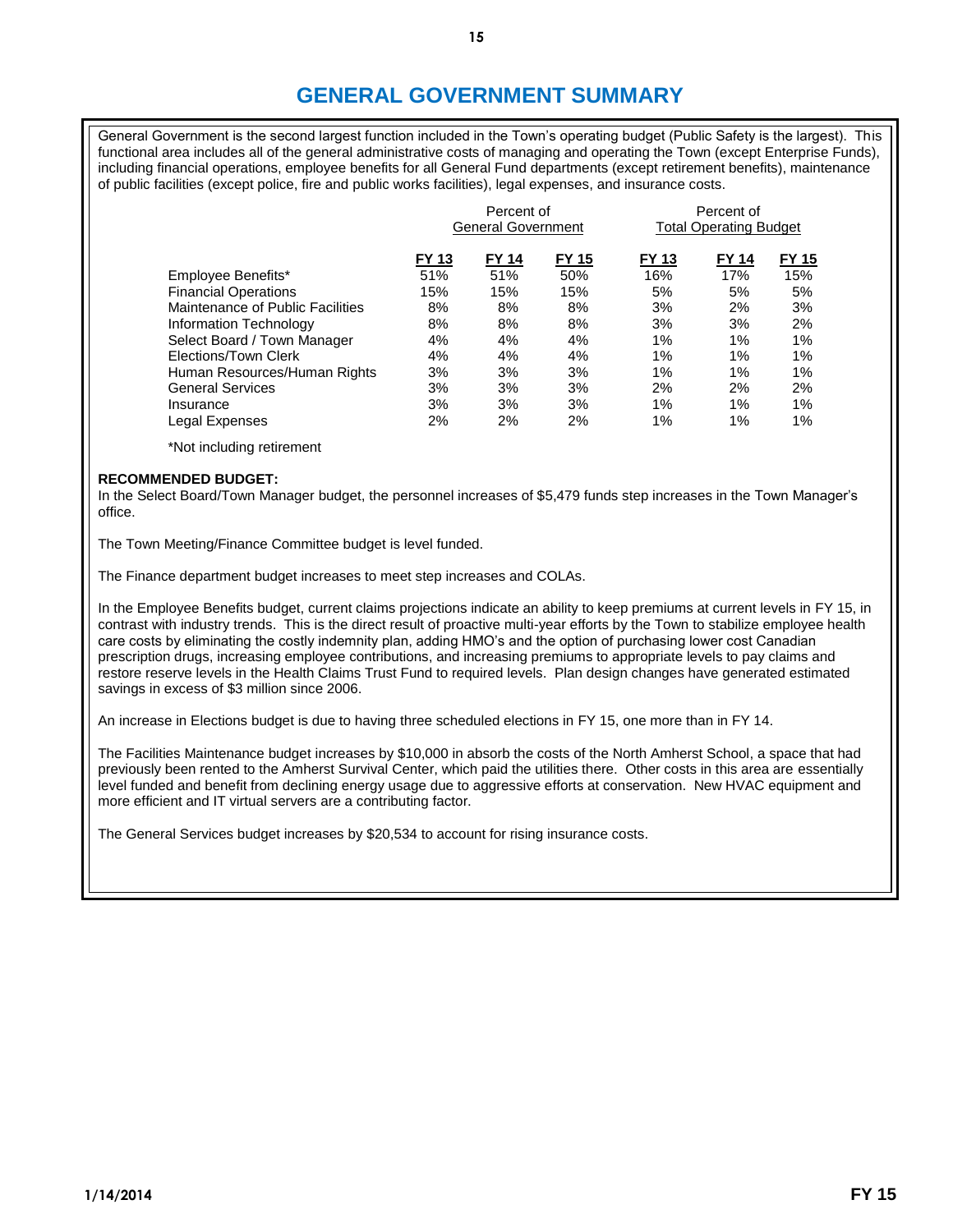**This Page is Left Intentionally Blank**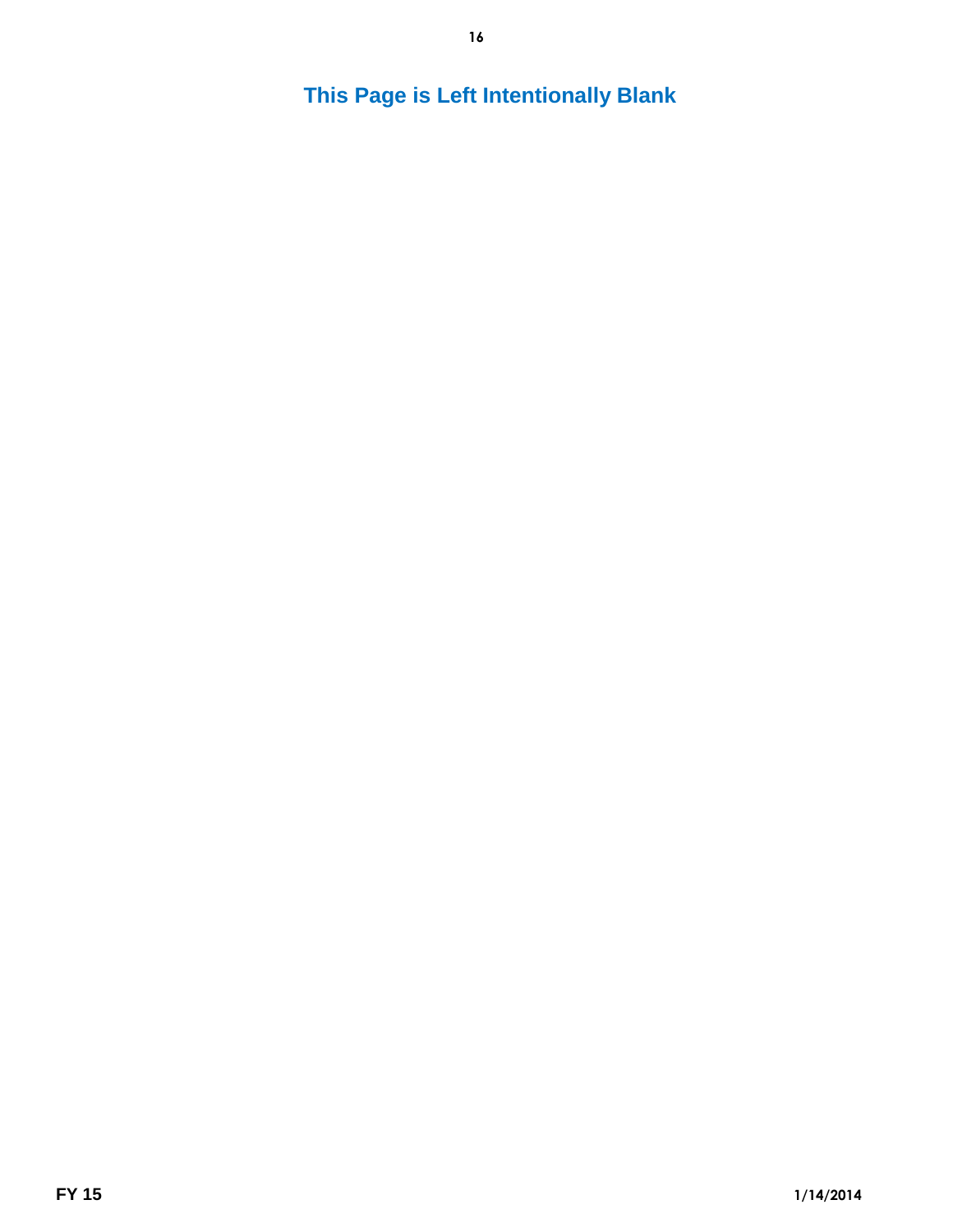## **1124: SELECT BOARD/ GENERAL GOVERNMENT TOWN MANAGER'S OFFICE**



### **MISSION STATEMENT**:

The Town Manager serves as the chief administrative officer of all Town departments with the exception of the schools and Jones Library, in accordance with the Amherst Town Government Act (ATGA).

The Select Board's role is legislative, regulatory, policy development and appointive of various committees, as outlined in the ATGA, by bylaw, by town meeting action, and by acts of the General Court.

### **RECENT ACCOMPLISHMENTS & CURRENT CHALLENGES:**

### **Accomplishments**

- Successful in maintaining the Town's financial planning to provide fiscal sustainability in a multi-year context, with all operating and capital budget items adopted as recommended at the Annual Town Meeting in May, which maintains current service levels.
- Initiated the Safe & Healthy Neighborhoods initiative that resulted in the adoption of rental regulations and permitting system at the Annual Town Meeting. Achieved with great staff, committee, and community work and collaboration. Registration and rental permits are now required for residential rental properties. To obtain a rental permit an owner or their representative will register the property, submit a parking plan, self-certify to compliance with health, safety, fire, noise, nuisance regulations of the Commonwealth of Massachusetts and the Town of Amherst, and pay a Rental Permit fee of \$100 for each property.
- Negotiated intermunicipal agreements with neighboring communities, including property assessment services to Pelham without an increase in staff; IT services to Northampton, Hampshire Council of Governments and Hadley; negotiated extended 3-year contracts for ambulance service to Leverett, Shutesbury, Pelham, and Hadley.
- In the second half of 2013, two Town-commissioned housing studies were completed. The Housing Production Plan focused on needs/opportunities to preserve and create affordable housing units and also provided historical data to document how the growing demand for student housing has helped to drive up market rents, squeeze supply, and further exacerbate our affordable housing challenges. The Comprehensive Housing Market Study has also been completed by RKG Associates; investigated options for preserving affordability at Rolling Green and Echo Village Apartments and negotiated a development agreement with HAP Housing to begin construction of 42 units at Olympia Oaks, with occupancy expected by September 2014.
- New property tax growth including downtown redevelopment and taxable student housing. On October 2, the Planning Board approved two development projects by Archipelago Investments that I believe represent the most profound on the ground realizations of the potential embodied in our Master Plan to date. Kendrick Place, in downtown Amherst across from Kendrick Park, will include 44,000 square feet of LEED-certified mixed-use residential on the upper floors and ground floor retail and incubator space for new businesses spinning out from UMass and area colleges. Olympia Place will house approximately 260 beds in suite style dormitory apartments in another LEED-certified complex located near the UMass campus at the end of Olympia Drive.
- The Town was awarded a Municipal Leading by Example Award by the Commonwealth's Executive Office of Energy and Environmental Affairs in October 2013 for outstanding environmental and energy achievements.

### **Continued on next page.**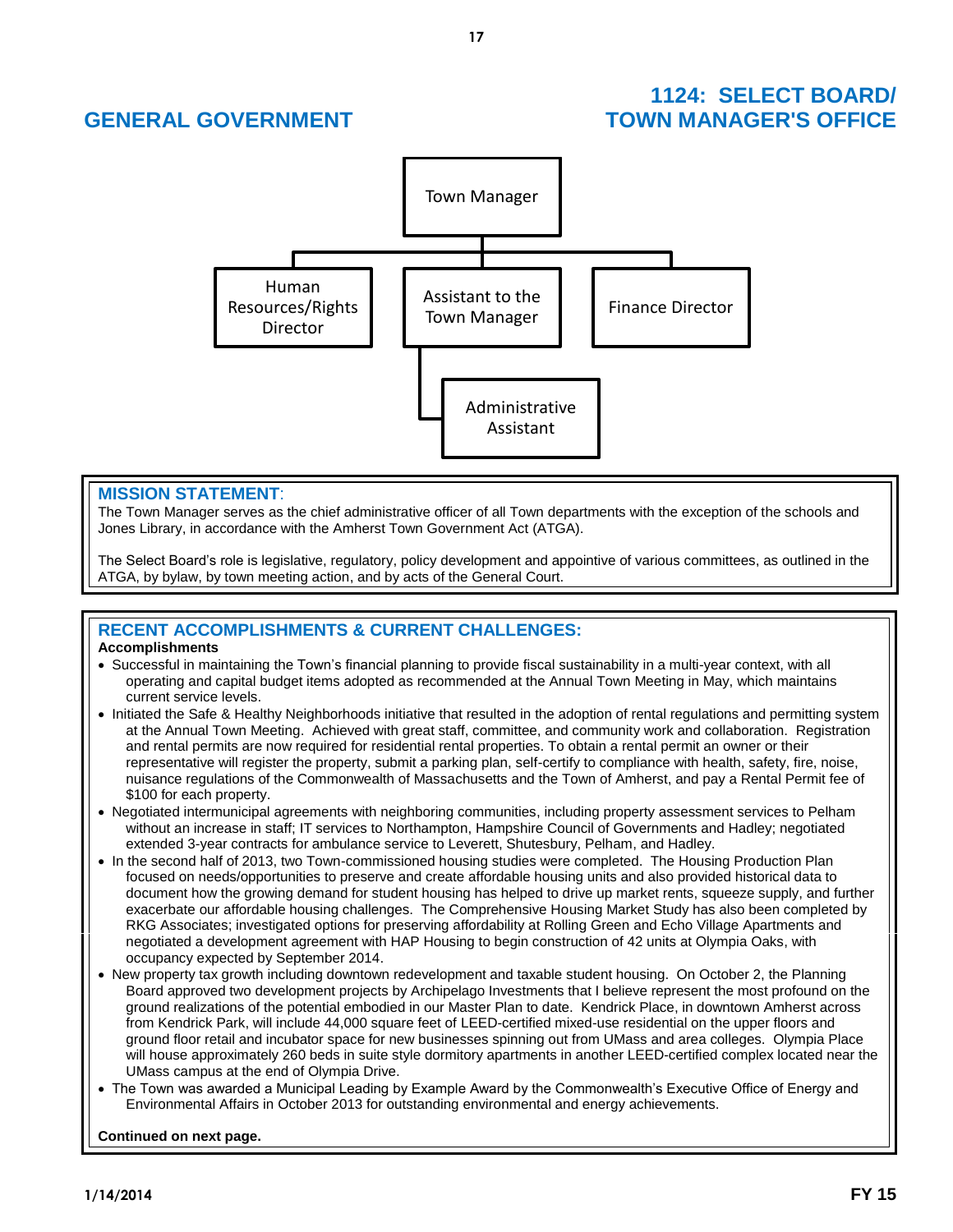# **1124: SELECT BOARD/ GENERAL GOVERNMENT TOWN MANAGER'S OFFICE**

### **RECENT ACCOMPLISHMENTS & CURRENT CHALLENGES (continued on next page):**

- Serving on the Board of Directors for the Amherst Business Improvement District (BID), a unique partnership of downtown business property owners, UMass, Amherst College, and the Town formed in 2012. The BID celebrated a milestone when members voted 43-1 on November 22, 2013 to renew the BID for another five years per new state legislation. The BID will continue to implement creative marketing, beautification, transportation, and special events to promote our downtown as a place to live, work, and play.
- The Town, in collaboration with the Collins Center at UMass Boston, launched our AmherstStat program with initial focus on developing DPW, Police, and Fire Department performance measures. The Town applied for another Community Innovation Challenge grant in December with the Collins Center to collaborate with other Massachusetts college towns to develop performance measures for relevant policy and service areas.
- Endeavored to improve process for constituent service, improving responsiveness to telephone, email, and written communications with follow through to disposition.
- Worked with license holders, the business community, and the Select Board to update regulations for taxi and lunch cart forms, process, and licensing.
- Continued transition of licensing to MUNIS Business License module with goal of streamlining process for staff and applicants.
- Established collection process of lease payments, reporting, and renewal in the Town Manager's office for Town owned properties.

### **LONG RANGE OBJECTIVES:**

To seek the appropriate balance between economic development initiatives, affordable housing, and preservation of the Town character and continuing to be a regional leader in renewable energy and energy conservation.

- To address the ongoing revenue challenge, recommend specific actions for consideration, which will generate new revenue, reduce expenses through efficiencies, including regionalization of services where appropriate, negotiate contracts through the collective bargaining process that reflect the community's capability and willingness to support, but mindful of the economy and conservative revenue projections for future years; and pursuing an increased economic development profile to increase the tax base and reduce the burden on residential property taxpayers.
- To work with UMass and other community partners to implement key recommendations from the Town-Gown Study. The study, jointly funded by the Town and UMass, will focus on neighborhood stressors, public safety, housing, and economic development needs and opportunities both short-term and long-term.
- To continue pursuing a portion of our energy through solar and/or other renewable sources to assist in the reduction of the Town's reliance on fossil fuels, as evidenced by Solarize Massachusetts program and other initiatives.
- To pursue additional Green Community grants to enhance energy efficiency and renewable energy initiatives.
- To continue to support the creation of additional housing that is safe, decent, and affordable for individuals and families.
- To continue to advocate for enhanced state aid, Chapter 90 road improvement funds, working with legislators on the state level on a long term plan in support of roads, bridges, and public transportation.

| <b>SERVICE LEVELS:</b>                             | FY 09<br><b>Actual</b> | <b>FY 10</b><br><b>Actual</b> | <b>FY 11</b><br><b>Actual</b> | <b>FY 12</b><br><b>Actual</b> | <b>FY 13</b><br><b>Actual</b> |
|----------------------------------------------------|------------------------|-------------------------------|-------------------------------|-------------------------------|-------------------------------|
| <b>SELECT BOARD</b>                                |                        |                               |                               |                               |                               |
| Special & Regular Meetings                         | 49                     | 39                            | 45                            | 40                            | 38                            |
| <b>Town Meetings</b>                               |                        | 8                             | 10                            | 10                            | 12                            |
| Licenses and Permits                               | 174                    | 266                           | 274                           | 423                           | 525                           |
| Town Meeting Warrant Preparations                  | 3                      | 3                             |                               |                               | 2                             |
| <b>Committee Appointments</b>                      | 89                     | 72                            | 176                           | 76                            | 70                            |
| <b>Budget Guidelines</b>                           |                        |                               |                               |                               |                               |
| Town Way Reservations                              | 5                      | 6                             | 17                            | 12                            |                               |
| Kendrick & Sweetser Park Reservations              |                        |                               |                               | 10                            |                               |
|                                                    |                        |                               |                               |                               |                               |
| <b>TOWN MANAGER'S OFFICE</b>                       |                        |                               |                               |                               |                               |
| <b>Collective Bargaining Agreements/Amendments</b> |                        |                               |                               |                               |                               |
| <b>Committee Appointments</b>                      | 27                     | 37                            | 23                            | 88                            | 81                            |
| Annual Budget                                      |                        |                               |                               |                               |                               |
| Proposition 2 1/2 Overrides                        |                        |                               |                               |                               |                               |
| <b>Committees Staffed</b>                          | ວ                      | 5                             | 5                             | 5                             | 5                             |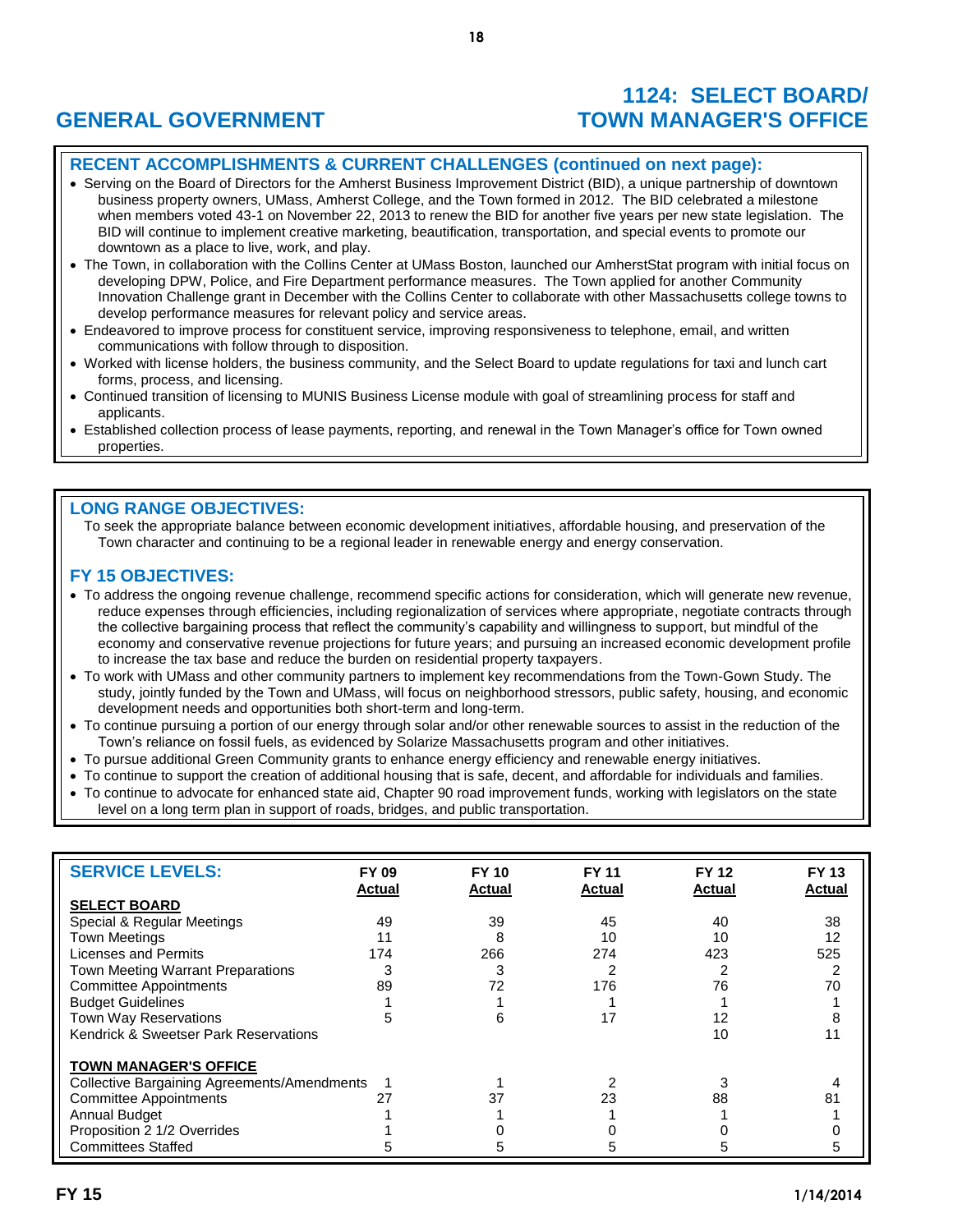# **1124: SELECT BOARD/ GENERAL GOVERNMENT TOWN MANAGER'S OFFICE**

|                              | <b>FY11</b><br>Actual | <b>FY12</b><br>Actual | <b>FY13</b><br>Actual | <b>FY14</b><br><b>Budget</b> | <b>FY15</b><br>Manager | Change<br>FY 14 - 15 | Percent<br>Change |
|------------------------------|-----------------------|-----------------------|-----------------------|------------------------------|------------------------|----------------------|-------------------|
| <b>Personnel Services</b>    | \$<br>291,760         | 234,064               | 245,997               | 245,997                      | 253,235                | 7,238                | 2.9%              |
| <b>Operating Expenses</b>    | \$<br>17,492          | 9,036                 | 14,507                | 16,300                       | 16,300                 | 0                    | 0.0%              |
| Capital Outlay               | \$<br>0               | 1.730                 | 0                     | 0                            | 0                      | 0                    | 0.0%              |
| <b>TOTAL APPROPRIATION</b>   | \$<br>309,252         | 244,830               | 260,504               | 262,297                      | 269,535                | 7,238                | 2.8%              |
| SUPPLEMENTAL INFORMATION     |                       |                       |                       |                              |                        |                      |                   |
| <b>Employee Benefits</b>     | \$<br>71,365          | 86,539                | 78,708                | 87,351                       | 92,290                 | 4,939                | 5.7%              |
| Capital Appropriations       | \$<br>0               | 0                     | 0                     | 0                            | $\Omega$               | 0                    | 0.0%              |
| TOTAL DEPARTMENT COST        | \$<br>380,617         | 331,369               | 339,212               | 349,648                      | 361,825                | 12,177               | 3.5%              |
| SOURCES OF FUNDS             |                       |                       |                       |                              |                        |                      |                   |
| Licenses & Permits           | \$<br>162,165         | 182,546               | 176,907               | 173.450                      | 173,450                | $\Omega$             | 0.0%              |
| Water Fund                   | \$<br>17,817          | 20,600                | 20,493                | 22,361                       | 23,420                 | 1,059                | 4.7%              |
| Sewer Fund                   | \$<br>19.573          | 21.242                | 21.789                | 22.822                       | 23.827                 | 1.005                | 4.4%              |
| <b>Transportation Fund</b>   | \$<br>3.966           | 4,534                 | 4,731                 | 5,394                        | 5,726                  | 332                  | 6.2%              |
| <b>Department Receipts</b>   | \$<br>3,141           | 3,568                 | 3,842                 | 2,500                        | 2,500                  | $\Omega$             | 0.0%              |
| Taxation                     | \$<br>102,590         | 12,340                | 32,742                | 35,770                       | 40,612                 | 4,842                | 13.5%             |
| <b>POSITIONS</b>             |                       |                       |                       |                              |                        |                      |                   |
| Full Time                    | 2.50                  | 2.50                  | 2.50                  | 2.50                         | 2.50                   | 0.00                 |                   |
| Part Time With Benefits      | 0.00                  | 0.00                  | 0.00                  | 0.00                         | 0.00                   | 0.00                 |                   |
| <b>Full Time Equivalents</b> | 2.50                  | 2.50                  | 2.50                  | 2.50                         | 2.50                   | 0.00                 |                   |
|                              |                       |                       |                       |                              |                        |                      |                   |

### **MAJOR COMPONENTS:**



Personnel Services include \$1,500 for the Select Board, \$20 for Elector of the Oliver Smith Will, and salaries for the Town Manager, Assistant to the Town Manager, and one administrative assistant who is shared 50/50 with Human Resources/Human Rights Department.

Advertising covers publication of legal advertisements for license hearings, regulation changes, etc.

General shared supplies are purchased for all of the offices located on the mezzanine including Human Resources, Finance Director, Health Trust, and Town Manager's office.

Dues, \$5,900, for the Town's membership in the Massachusetts Municipal

Association (MMA) and the Town Manager's membership in Massachusetts Municipal Management Association, International City/County Management Association (ICMA), Mass. Government Finance Officers, and Small Town Administrators of Massachusetts.

Other includes \$6,200 for Special Activities.

### **SIGNIFICANT BUDGET CHANGES:**

Personnel increase funds step increases. Expense budgets are level funded.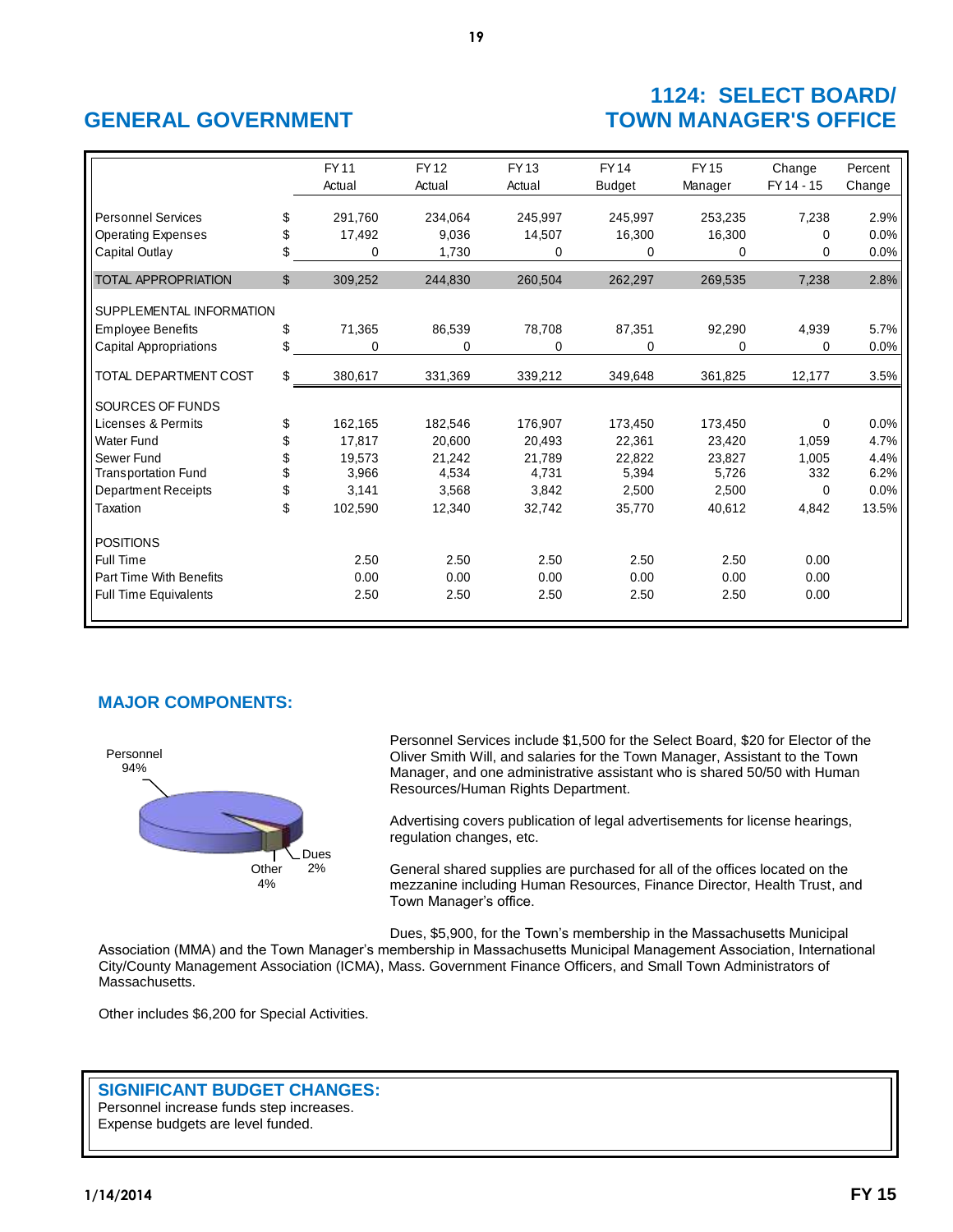# **FINANCE COMMITTEE**

**MISSION STATEMENT:** To consider and make recommendations to Town Meeting on matters having financial implications for the Town and to review and make allocations from the Reserve Fund for extraordinary and unforeseen expenses during the fiscal year.

**RECENT ACCOMPLISHMENTS & CURRENT CHALLENGES:**

Funded dependent care stipend for Town Meeting members.

### **LONG RANGE OBJECTIVES:**

To cooperate with the Select Board, School Committee, and Jones Library Trustees in adopting and implementing financial policies that support the long range financial stability of the Town.

### **FY 15 OBJECTIVES:**

 To provide spending recommendations to Town Meeting consistent with the Finance Committee's financial policies and budget guidelines and to advise Town Meeting on all other matters that have financial implications to the Town.

To fund expenses of the Town Meeting Coordinating Committee.

| <b>SERVICE LEVELS:</b>            | <b>FY 09</b><br><b>Actual</b> | <b>FY 10</b><br><b>Actual</b> | <b>FY 11</b><br><b>Actual</b> | <b>FY 12</b><br><b>Actual</b> | <b>FY 13</b><br><b>Actual</b> |
|-----------------------------------|-------------------------------|-------------------------------|-------------------------------|-------------------------------|-------------------------------|
| <b>Finance Committee:</b>         |                               |                               |                               |                               |                               |
| Number of Meetings                | 30                            | 31                            | 37                            | 21                            | 20                            |
| Number of Transfers               |                               |                               |                               |                               | 1                             |
| Moderator:                        |                               |                               |                               |                               |                               |
| <b>Committee Appointments</b>     | 3                             | 3                             | 3                             | 6                             | 3                             |
| <b>Committees Supported</b>       | 2                             | 2                             | 2                             | 2                             | $\overline{2}$                |
| <b>Town Meeting:</b>              |                               |                               |                               |                               |                               |
| Dependent Care Stipend Recipients |                               |                               |                               |                               | $\overline{2}$                |
|                                   |                               |                               |                               |                               |                               |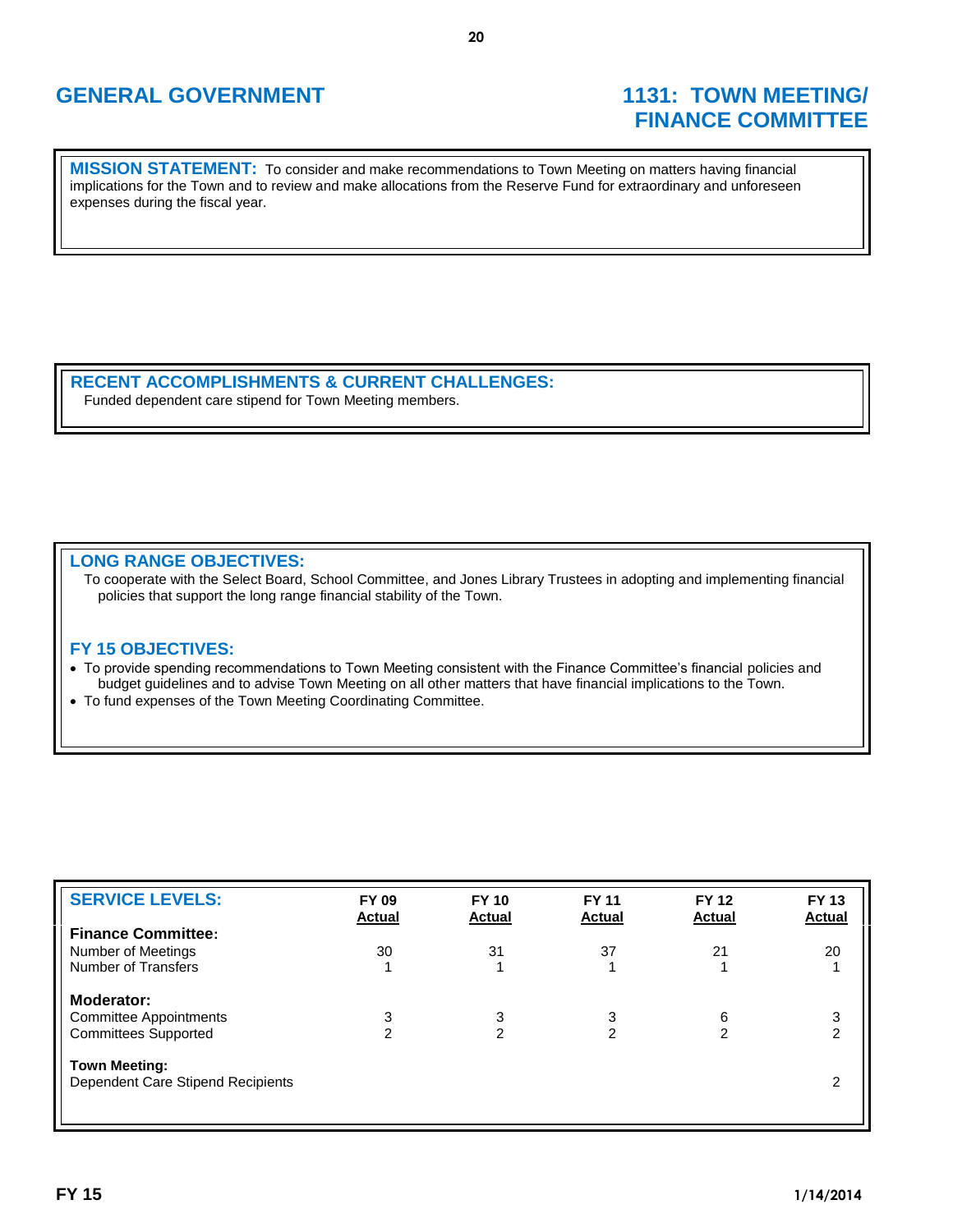# **GENERAL GOVERNMENT**

# **1131: TOWN MEETING/**

|                                                      |          | FY 11<br>Actual | FY 12<br>Actual         | FY13<br>Actual             | <b>FY14</b><br><b>Budget</b> | <b>FY15</b><br>Manager | Change<br>FY 14 - 15       | Percent<br>Change |
|------------------------------------------------------|----------|-----------------|-------------------------|----------------------------|------------------------------|------------------------|----------------------------|-------------------|
| <b>Personnel Services</b>                            | \$       | 100             | 100                     | 100                        | 100                          | 100                    | $\mathbf 0$                | 0.0%              |
| <b>Operating Expenses</b>                            | \$       | 450             | 770                     | 778                        | 1,800                        | 1,800                  | 0                          | 0.0%              |
| <b>Reserve Fund Transfers</b>                        | \$.      | 0               | 0                       | 0                          | 0                            | 0                      | $\mathbf 0$                | 0.0%              |
| <b>TOTAL APPROPRIATION</b>                           | \$       | 550             | 870                     | 878                        | 1,900                        | 1,900                  | $\overline{0}$             | 0.0%              |
| SUPPLEMENTAL INFORMATION<br><b>Employee Benefits</b> | \$<br>\$ | 0<br>0          | $\mathbf 0$<br>$\Omega$ | $\mathbf 0$<br>$\mathbf 0$ | $\mathbf 0$<br>$\mathbf 0$   | 0<br>0                 | $\mathbf 0$<br>$\mathbf 0$ | 0.0%<br>0.0%      |
| <b>Capital Appropriations</b>                        |          |                 |                         |                            |                              |                        |                            |                   |
| TOTAL DEPARTMENT COST                                | \$       | 550             | 870                     | 878                        | 1,900                        | 1,900                  | $\mathbf 0$                | 0.0%              |
| SOURCES OF FUNDS<br>Taxation                         | \$       | 550             | 870                     | 878                        | 1,900                        | 1,900                  | $\mathbf 0$                | 0.0%              |
| <b>POSITIONS</b>                                     |          |                 |                         |                            |                              |                        |                            |                   |
| Full Time                                            |          | 0.00            | 0.00                    | 0.00                       | 0.00                         | 0.00                   | 0.00                       |                   |
| Part Time With Benefits                              |          | 0.00            | 0.00                    | 0.00                       | 0.00                         | 0.00                   | 0.00                       |                   |
| <b>Full Time Equivalents</b>                         |          | 0.00            | 0.00                    | 0.00                       | 0.00                         | 0.00                   | 0.00                       |                   |

### **MAJOR COMPONENTS:**



Dues and Subscriptions, \$400, include funds for membership in the Association of Town Finance Committees and the Massachusetts Moderators Association.

Printing & Advertising, \$300 for Town Meeting Coordinating Committee.

Dependent Care includes \$1,000 for Town Meeting Child Care/Dependent allowance.

**SIGNIFICANT BUDGET CHANGES:** None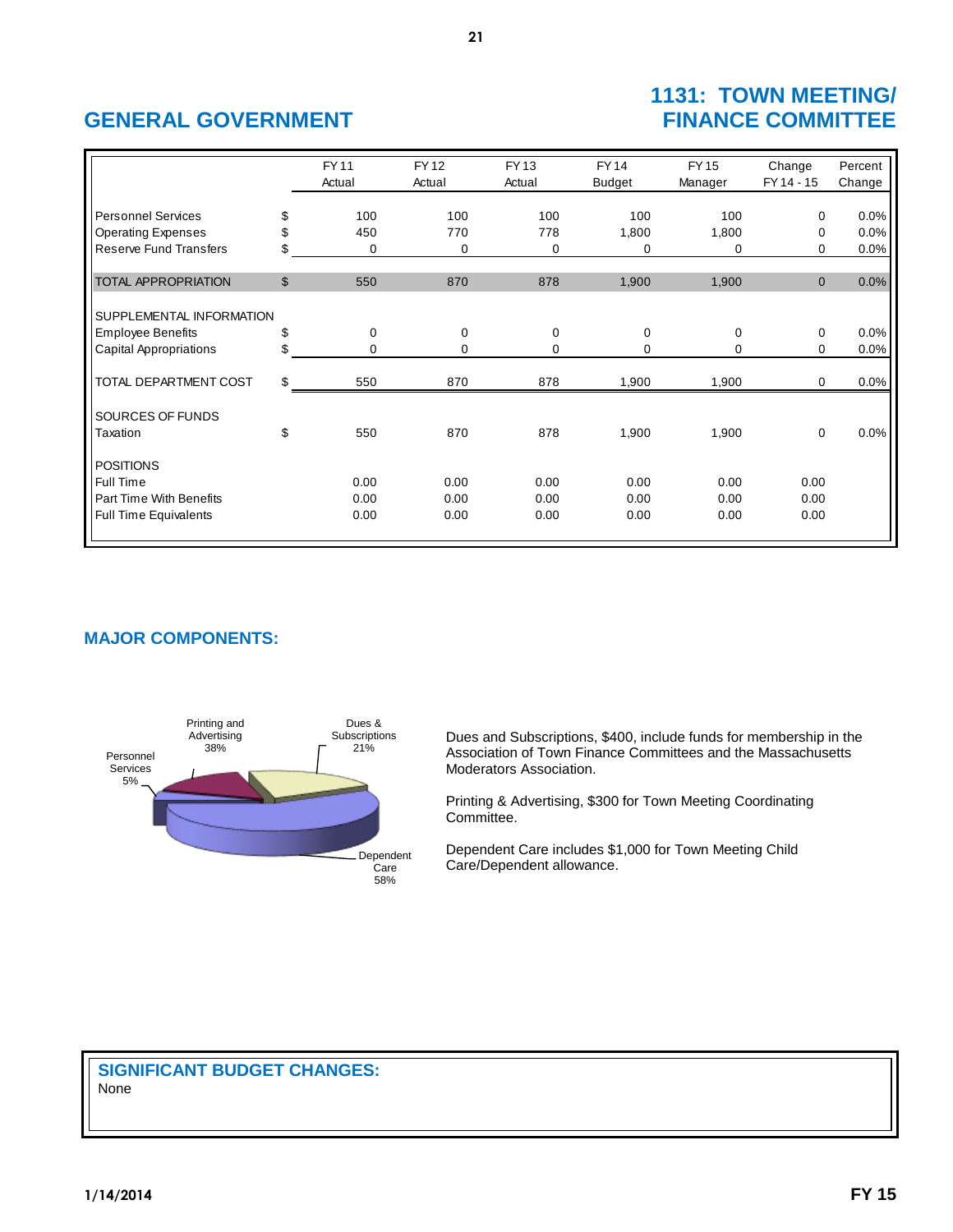**22**

## **GENERAL GOVERNMENT FINANCE DEPARTMENT**

# **1133, 1134, 1141 & 1146**



**MISSION STATEMENT:** To assure the continuous, reliable delivery of Town services through effective management of financial resources and courteous, comprehensive service to the public and internal departments.

FINANCE DIRECTOR: To further the mission of the Finance Department through the development and coordination of policies and processes that identify, evaluate, develop, and facilitate the efficient allocation of resources.

ACCOUNTING: To further the mission of the Finance Department through maintenance of appropriate records and financial reports and through monitoring of all financial activity for accountability and legal compliance. To ensure that purchasing procedures are in accordance with appropriate legal requirements. To manage the centralized purchasing of services, supplies, equipment, contracts for maintenance of office equipment, and general liability insurance in order to maximize savings and efficiencies from such purchasing. To ensure all employees payroll and benefit records are up to date and accurate.

ASSESSING: To further the mission of the Finance Department through the fair and equitable distribution of property taxes and motor vehicle excise taxes. To maintain an open process that makes information available to citizens and professionals in a timely and efficient manner.

COLLECTION: To further the mission of the Finance Department through timely, accurate billing and collection of revenue. To provide courteous, comprehensive service to citizens seeking information or assistance. To provide a central point of services across traditional departmental functions.

TREASURY: To further the mission of the Finance Department through effective investment and management of Town funds and through the effective use of debt financing where appropriate.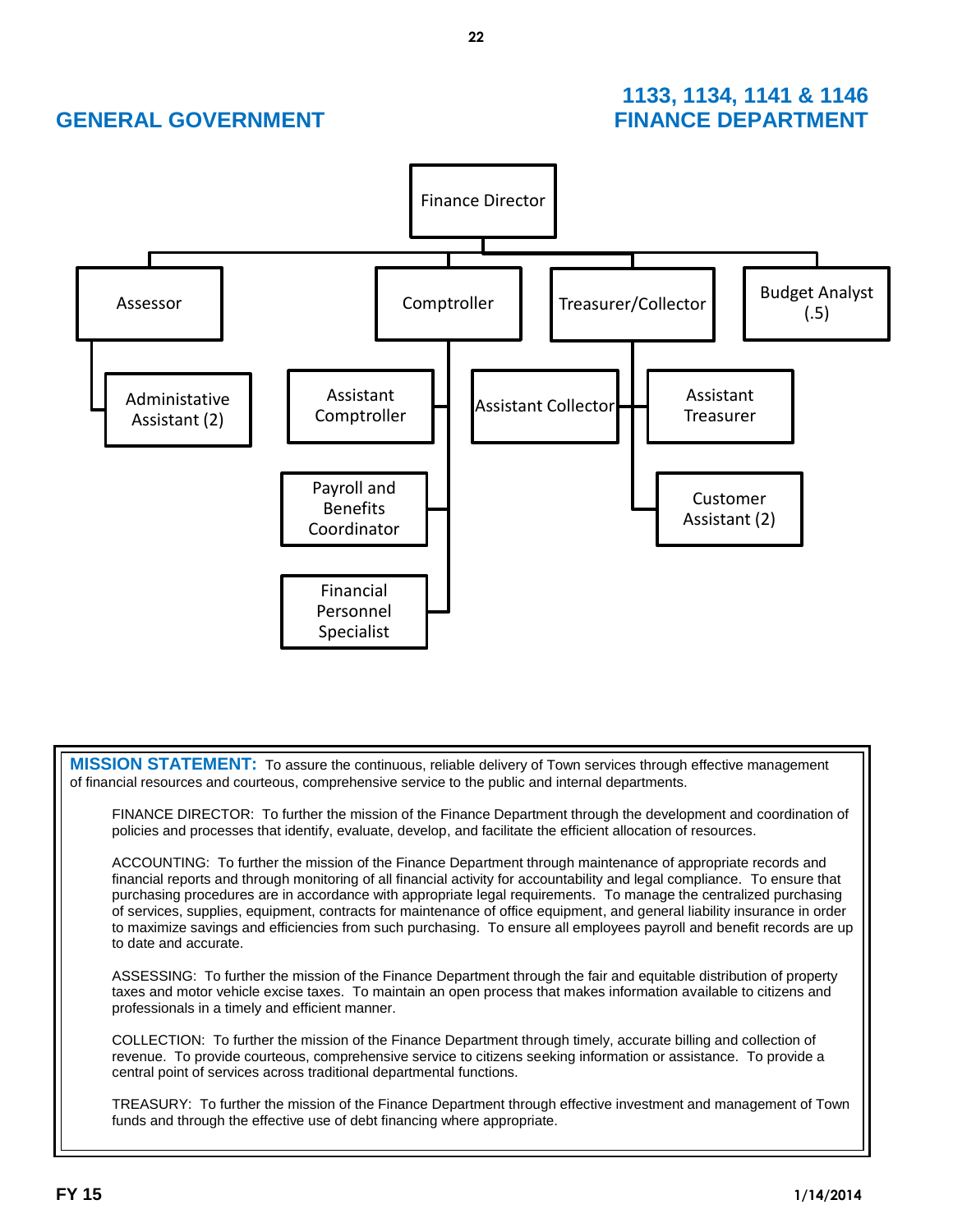# **GENERAL GOVERNMENT FINANCE DEPARTMENT**

# **1133, 1134, 1141 & 1146**

### **RECENT ACCOMPLISHMENTS & CURRENT CHALLENGES:**

- Rolled out an "Open Checkbook" system on the Town website to enable the public to see and search payments to vendors and contractors over the past three years.
- Began use of MUNIS budget module to prepare Town budget more efficiently and accurately.
- Issued bonds for Sewer system extensions to Harkness Road and Amherst Woods, continued road system improvements, and four small equipment and building renovations. Currently planning bond issue for Water and Sewer system improvements on Pine Street, a pumper truck, 3 DPW trucks, boiler repairs at Wildwood School, a South East Street land acquisition, and a project to preserve housing units at the Ann Whalen building as approved for borrowing at 2013 Annual Town Meeting. The total interest cost of 1.819% secured on our 2013 bond issue is likely a historic low.
- Confirmed Town's bond rating to "AA with a Stable Outlook" (Standard & Poor's) in February 2013.
- 10-Year Financial Trend Monitoring Report presented October 2013.
- Continued a multi-year effort to stabilize employee health care costs by eliminating the costly indemnity plan, adding HMO's and the option of purchasing lower cost Canadian prescription drugs, increasing employee contributions, and increasing premiums to appropriate levels to pay claims and restore reserve levels in the Health Claims Trust Fund to required levels. Plan design changes have generated estimated savings in excess of \$3 million since 2006 and have allowed the Town to budget no health insurance rate increases over the past three fiscal years and to implement a health insurance deduction "holiday" in FY 13, saving over \$1 million to the town, schools, and employees.
- Implemented Electronic Action Entry for paperless personnel action forms and Electronic Purchase Orders. This is a joint effort with Human Resources, Information Technology, and Accounting that greatly improved efficiency, record keeping, and time management.
- All State and Federal reporting requirements were filed in a timely and accurate manner. Annual independent financial audits have been consistently clean with no significant findings.
- In accordance with the Town's Green initiative, Accounting, Treasurer/Collector, and IT have implemented Electronic Direct Deposit Notifications for Town employees and electronic filings for all Town and School Payroll records, saving valuable storage space and eliminating paper records.
- Continued to check and balance all the Town's critical financial functions (cash, receivables, banking, etc.) within 25 days of each month end close. This assures accurate and timely reporting to assist Town and School Officials.
- Supported the Town/School initiative to provide a consistent and affordable afterschool program by administering a revolving fund and uniform accounting system with appropriate financial controls, reporting, accounting, distribution of reimbursement funds, and collection of program revenue.
- Annual tax collections consistently in excess of 98% by fiscal year end.
- Completed a competitive evaluation of trust fund investment management services, confirming Abbey Capital as our advisor and manager for our Stabilization and Trust funds. Using an investment advisor provides expertise and diversity advantages to the Town.
- Invested in the state Pension Reserves Investment Trust for safety, liquidity, and yield for the Town's Other Post Employment Benefits (OPEB) fund.
- Implemented paperless billing for water/sewer utility bills, providing the option of e-mailed notices to residents and property owners.
- Supported the Inspection Services and Information Technology Departments' implementation of Rental Registration with an online payment system.
- Implemented use of Electronic Funds Transfer (EFT) functionality in MUNIS to reduce manual data entry for utility bill payments within the office, increasing productivity.
- Started working with Town of Pelham in October 2012 to provide improved property tax assessment services. With the aid of a state grant installed a self-service kiosk in Pelham and made all Pelham assessing records available online. Our IT Department also established a remote access to Pelham's assessing records, so that the Amherst Assessing Department can update information from its office in Amherst.
- Completed 25% of a six year review of property in Amherst.
- Updated Vision Assessing data system to version 7.0.

### **LONG RANGE OBJECTIVES:**

- Through training, discussions, and decentralization of routine data input and retrieval activities, enhance all departments' understanding and use of the Town's financial software.
- To expand internal audit and analysis capacities within the Finance Department and operational departments to enhance internal controls.
- To use the Benefits Administration module in MUNIS for Health Insurance, including all Town and School employees and Retirees and their dependents to provide accurate on demand cost projections.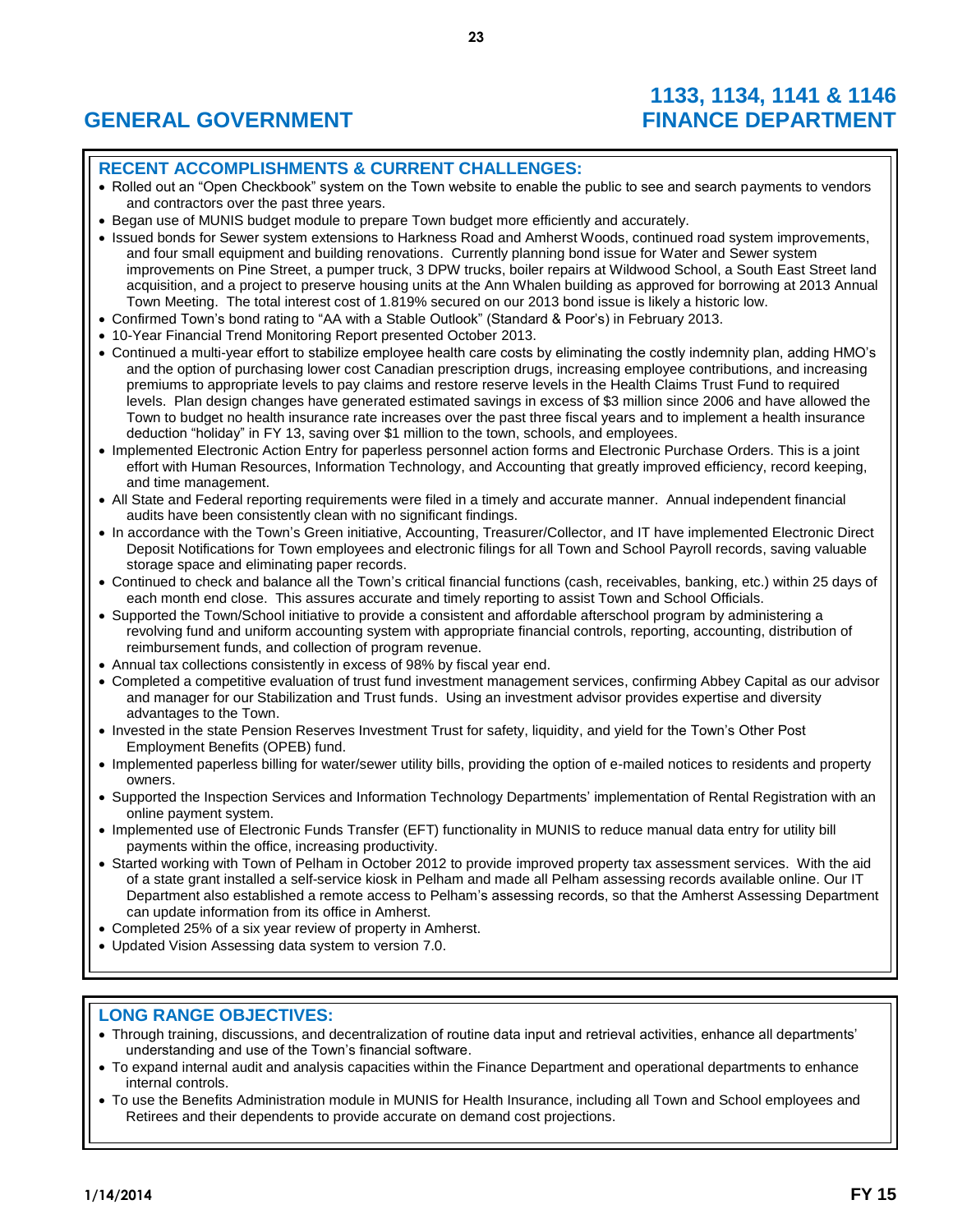# **GENERAL GOVERNMENT FINANCE DEPARTMENT**

# **1133, 1134, 1141 & 1146**

### **FY 15 OBJECTIVES:**

### **FINANCE DIRECTOR:**

- To refine a long range strategic financial plan for the Town in collaboration with citizens and community leaders.
- To expand the Town's comprehensive set of financial management policy guidelines developed in 2008, by creating a policy for appropriate enterprise fund reserve levels.
- To increase community access to budget and financial information via the Town's website and other media.
- To develop further recommendations for an OPEB trust fund funding schedule.

### **ACCOUNTING:**

- To continue to collaborate with Human Resources to improve payroll and benefit functions to better support and assist all Town departments.
- To continue to develop new and update existing financial policies and procedures for all Town departments.
- To continue to implement enhancements to MUNIS financial management software for purchase orders, employee selfservice, personnel action form entry, and paperless electronic record keeping.
- To continue to organize training for departments on processing of payroll, purchasing, accounts payable, and other programs in our financial software (MUNIS) as new upgrades and program changes are implemented.

### **ASSESSING**:

- To continue a Measure and List Program to review all residential parcels once in every six year cycle begun in FY 11, with the dual goals of more equitably assessing all parcels and updating property card information.
- To update all exempt property values to bring them to parity with assessed values.
- To improve the flow of tax information to new property owners via the Safe and Healthy Neighborhoods Initiative.
- To further expand, with the IT Department, assistance to local communities and shared services and go forward with implementing, by using tablets, directly updating our assessment information from the field.
- To complete FY 15 certifications in both Pelham and Amherst for triennial revaluation.
- To complete a Personal Property inspection and certification for FY 15.

### **COLLECTION:**

- To partner with Department of Public Works and Town Manager's Office to create online payment options for Transfer Station Permit purchases and Business License payments.
- To expand paperless billing for resident convenience to real estate tax bills.
- To maintain current strong collection performance, 98%, in real estate tax.

### **TREASURY:**

- To expand the use of Electronic Funds Transfer (EFT) functionality in MUNIS to reduce payment data entry within the office, increasing productivity.
- To adopt EFT ability within vendor community to reduce check processing and fraud risk.

| <b>SERVICE LEVELS:</b>                             | FY 09<br>Actual | <b>FY 10</b><br><b>Actual</b> | <b>FY 11</b><br><b>Actual</b> | <b>FY 12</b><br><b>Actual</b> | <b>FY 13</b><br>Actual |
|----------------------------------------------------|-----------------|-------------------------------|-------------------------------|-------------------------------|------------------------|
| <b>FINANCE DIRECTOR:</b>                           |                 |                               |                               |                               |                        |
| <b>Committees Staffed</b>                          | 8               | 4                             | 4                             | 4                             | 4                      |
| <b>Budgets Processed</b>                           |                 |                               |                               |                               |                        |
| <b>ACCOUNTING</b>                                  |                 |                               |                               |                               |                        |
| <b>Committees Staffed (Community Preservation)</b> |                 |                               |                               |                               |                        |
| Act Committee)                                     |                 |                               |                               |                               |                        |
| <b>Grants Maintained/Monitored</b>                 | 38              | 37                            | 35                            | 33                            | 29                     |
| <b>Funds Maintained</b>                            | 380             | 389                           | 401                           | 407                           | 415                    |
| <b>Vouchers Checked</b>                            | 19,457          | 18,595                        | 18,443                        | 18,452                        | 19,180                 |
| <b>Warrant Checks</b>                              | 9,949           | 10.314                        | 14,453                        | 9,561                         | 9,466                  |
| Purchase Orders Encumbered/Controlled              | 2,282           | 2,219                         | 2,258                         | 2,056                         | 2.075                  |
| <b>Payroll Checks</b>                              | 6,038           | 5,219                         | 4,868                         | 4,685                         | 4,418                  |
| <b>Direct Payroll Deposits</b>                     | 14.373          | 13,919                        | 14,347                        | 14,624                        | 15,079                 |
| Personnel Action Forms Processed                   | 1,241           | 1,024                         | 1,013                         | 1,055                         | 508                    |
| Service levels continued on next page.             |                 |                               |                               |                               |                        |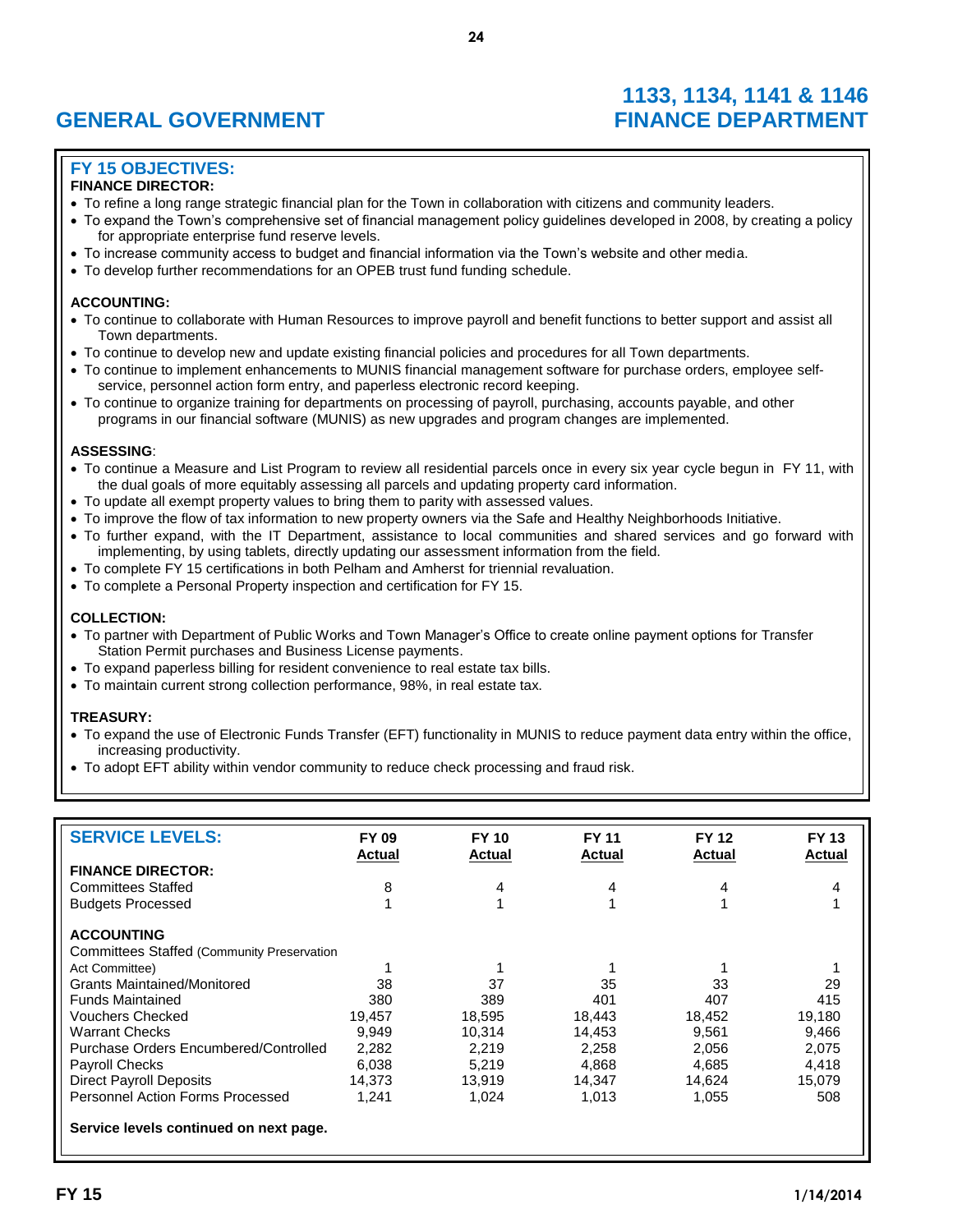# **GENERAL GOVERNMENT FINANCE DEPARTMENT**

# **1133, 1134, 1141 & 1146**

| <b>SERVICE LEVELS:</b>                                                        | FY 09<br><b>Actual</b> | <b>FY 10</b><br><b>Actual</b> | <b>FY 11</b><br><b>Actual</b> | <b>FY 12</b><br><b>Actual</b> | <b>FY 13</b><br><b>Actual</b> |
|-------------------------------------------------------------------------------|------------------------|-------------------------------|-------------------------------|-------------------------------|-------------------------------|
| Insurance Claims Processed (Property/Auto)                                    | 56                     | 40                            | 229                           | 64                            | 88                            |
| Contracts Processed/Maintained/Monitored                                      | 121                    | 125                           | 136                           | 138                           | 108                           |
| Bids and Proposals Reviewed, Monitored and<br>Assembled                       | 45                     | 50                            | 47                            | 41                            | 45                            |
|                                                                               |                        |                               |                               |                               |                               |
| <b>ASSESSING:</b>                                                             |                        |                               |                               |                               |                               |
| Amherst/Pelham (FY 13)                                                        |                        |                               |                               |                               |                               |
| <b>Real Estate Property Assessments</b><br><b>Recertification Review</b>      | 7,310<br>1             | 7,315<br>0                    | 7,315<br>0                    | 7,320<br>1                    | 7,325/738                     |
| <b>Site Reviews</b>                                                           | 630                    | 584                           | 725                           | 1,170                         | 630/30                        |
| <b>Personal Property Assessments</b>                                          | 283                    | 269                           | 266                           | 266                           | 264/20                        |
| <b>Abatement Application Reviews</b>                                          |                        |                               |                               |                               |                               |
| Real Estate/Personal Property                                                 | 487                    | 123                           | 55                            | 77                            | 43/4                          |
| Motor Vehicle Excise                                                          | 2,103<br>318           | 2,788<br>96                   | 2,819<br>34                   | 2,655<br>57                   | 1,954<br>30/26                |
| Appeals Granted Real/PP<br><b>Tax Dollars Abated</b>                          | \$178,150              | \$113,789                     | \$43,000                      | \$81,388                      | \$74,533/\$3,458              |
| Tax Abated as % of Levy                                                       | 0.5%                   | 0.3%                          | 0.1%                          | 0.2%                          | 0.2%/0.1%                     |
| <b>Tax Exemptions</b>                                                         | \$122,746              | \$113,346                     | \$131,016                     | \$115,971                     | \$109,148/\$14,281            |
| Exemptions as % of Levy                                                       | 0.4%                   | 0.3%                          | 0.3%                          | 0.3%                          | 0.3%/0.4%                     |
| <b>Abutters Lists Prepared</b>                                                | 84                     | 49                            | 64                            | 72                            | 90/2                          |
| <b>Chapter Land Applications</b>                                              | 185                    | 187                           | 186                           | 187                           | 187/33                        |
| <b>Personal Exemptions Processed</b><br>Senior Tax Work Off Participants      | 119                    | 120                           | 110                           | 114<br>30                     | 105/12<br>30                  |
| Real Estate Exemptions Processed                                              | 525                    | 521                           | 519                           | 521                           | 522/94                        |
|                                                                               |                        |                               |                               |                               |                               |
| <b>COLLECTION:</b>                                                            |                        |                               |                               |                               |                               |
| Motor Vehicle Excise Collection rate                                          | 95.9%                  | 95.0%                         | 92.4%                         | 95.9%                         | 93.2%                         |
| Real Estate / Personal Property<br><b>Tax Collection Rate</b>                 | 98.5%                  | 98.2%                         | 98.5%                         | 98.6%                         | 98.1%                         |
| Water/Sewer Collection Rate                                                   | 89.0%                  | 89.6%                         | 94%                           | 90.0%                         | 87.8%                         |
| Parking Tickets Collection Rate                                               | 86.0%                  | 74.0%                         | 75.0%                         | 73.0%                         | 75.0%                         |
| Ambulance Bills Collection Rate (one year)                                    | 67.0%                  | 62.4%                         | 71.2%                         | 64.1%                         | 64.8%                         |
| Ambulance Bills Collection Rate (ongoing)                                     | 98.0%                  | 99.0%                         | 97.0%                         | 95.0%                         | 64.8%                         |
| Parking Ticket Appeals/Hearings                                               | 1,318                  | 1,515                         | 1,318                         | 1,248                         | 1,211                         |
| Parking Permits Issued                                                        | 750<br>567             | 620<br>489                    | 600<br>551                    | 700<br>648                    | 728<br>639                    |
| Municipal Lien Certificates Issued<br>Tax Liens Processed and Recorded        | 19                     | 14                            | 24                            | 25                            | 12                            |
| <b>Central Service Counter Transactions</b>                                   | 38,486                 | 35,623                        | 38,067                        | 30,873                        | 29,244                        |
| Payments Processed (other than counter)                                       |                        |                               |                               |                               |                               |
| Mail                                                                          | 58,014                 | 56,186                        | 56,425                        | 50,489                        | 40,695                        |
| Online from Anywhere Self Service                                             | 1,975                  | 6,620                         | 9,836                         | 10,415                        | 12,295                        |
| Payments Processed by File                                                    | 7,638<br>91%           | 8,277<br>86%                  | 5,630<br>86%                  | 9,289<br>81%                  | 15,850<br>71%                 |
| % Of Payments Typed (counter & mail)<br>% Of Payments Processed Automatically | 9%                     | 14%                           | 14%                           | 19%                           | 29%                           |
|                                                                               |                        |                               |                               |                               |                               |
| <b>TREASURY:</b>                                                              |                        |                               |                               |                               |                               |
| <b>Tax Liens Redeemed</b>                                                     | 15                     | 11                            | 15                            | 32                            | 18                            |
| Taxes in Bankruptcy Redeemed<br><b>Direct Debit Payment Accounts</b>          | 0                      | 0                             | 3<br>497                      | 0                             |                               |
| <b>Bank Account Reconciliations</b>                                           | 499<br>731             | 468<br>720                    | 675                           | 497<br>638                    | 564<br>651                    |
| <b>Electronic Bank Transmissions</b>                                          | 885                    | 834                           | 840                           | 871                           | 898                           |
| <b>Check/ACH Reversals</b>                                                    | 122                    | 155                           | 197                           | 213                           | 220                           |
| Tailings (checks not cashed)                                                  | 92                     | 88                            | 135                           | 70                            | 36                            |
| Debt Issues (temporary & permanent)                                           | 1                      | 2                             | 3                             | 1                             | 1                             |
| Deferred Tax Liens Redeemed<br>% of Funds Invested                            | 3<br>99%               | 0<br>99%                      | 1<br>99%                      | 0<br>99%                      | 1<br>99%                      |
| Bond Rating (Standard & Poor's)                                               | AA                     | AA                            | AA                            | AA                            | AA                            |
|                                                                               |                        |                               |                               |                               |                               |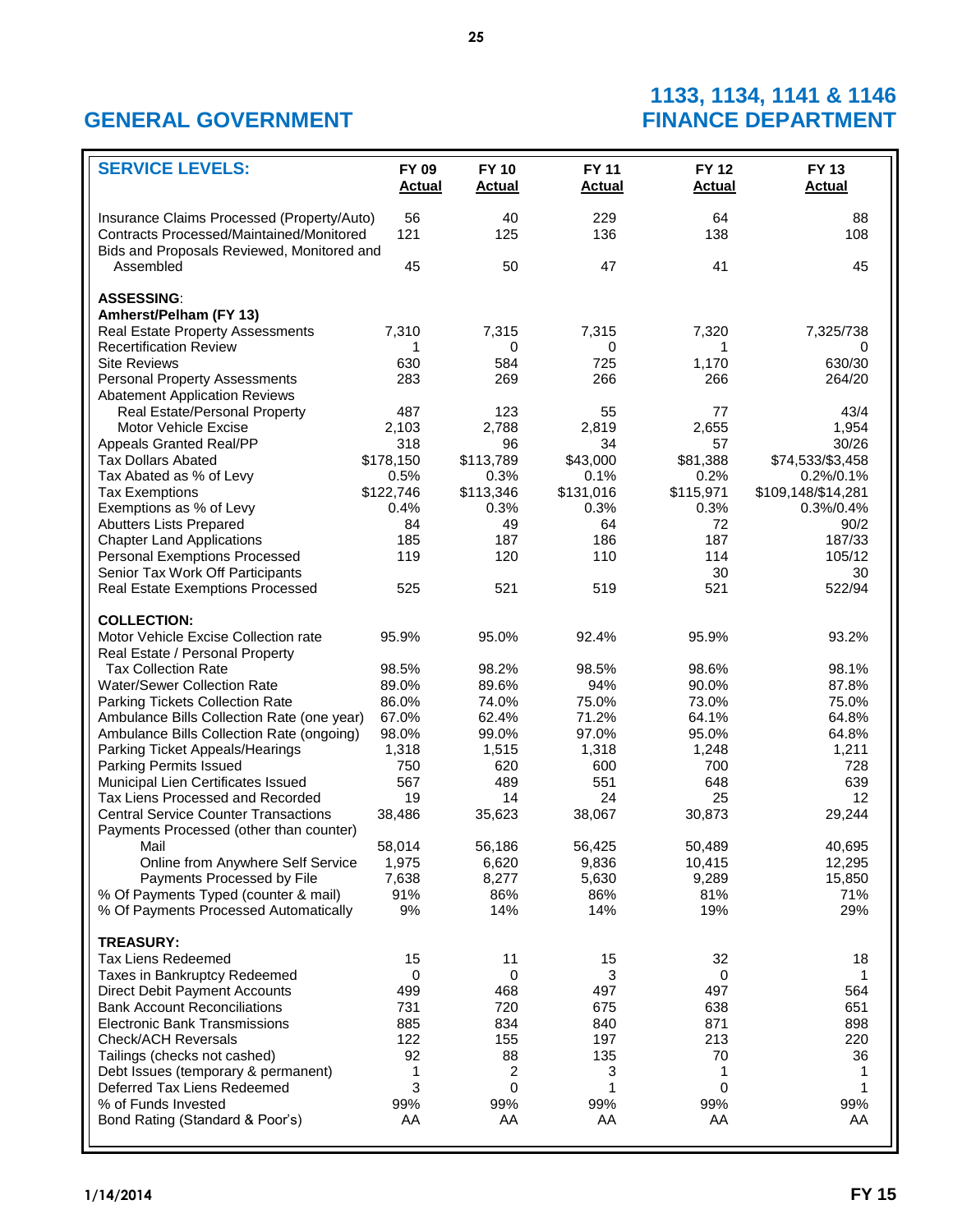## **1133, 1134, 1141 & 1146 GENERAL GOVERNMENT FINANCE DEPARTMENT**

|                               | <b>FY11</b>     | <b>FY12</b> | FY13      | <b>FY14</b>   | <b>FY15</b> | Change     | Percent  |
|-------------------------------|-----------------|-------------|-----------|---------------|-------------|------------|----------|
|                               | Actual          | Actual      | Actual    | <b>Budget</b> | Manager     | FY 14 - 15 | Change   |
|                               |                 |             |           |               |             |            |          |
| <b>Personnel Services</b>     | \$<br>779,841   | 820,399     | 840,698   | 883,054       | 908,419     | 25,365     | 2.9%     |
| <b>Operating Expenses</b>     | \$<br>42,587    | 34,877      | 50,221    | 46,545        | 46,770      | 225        | 0.5%     |
| Capital Outlay                | \$<br>306       | 0           | 554       | 745           | 520         | (225)      | $-30.2%$ |
|                               |                 |             |           |               |             |            |          |
| <b>TOTAL APPROPRIATION</b>    | \$<br>822,734   | 855,276     | 891,473   | 930,344       | 955,709     | 25,365     | 2.7%     |
|                               |                 |             |           |               |             |            |          |
| SUPPLEMENTAL INFORMATION      |                 |             |           |               |             |            |          |
| <b>Employee Benefits</b>      | \$<br>300,092   | 309,655     | 340,948   | 344,083       | 355,017     | 10,934     | 3.2%     |
| <b>Capital Appropriations</b> | \$<br>0         | $\mathbf 0$ | $\Omega$  | 0             |             | $\Omega$   | 0.0%     |
|                               |                 |             |           |               |             |            |          |
| TOTAL DEPARTMENT COST         | \$<br>1,122,826 | 1,164,931   | 1,232,421 | 1,274,427     | 1,310,726   | 36,299     | 2.8%     |
|                               |                 |             |           |               |             |            |          |
| SOURCES OF FUNDS              |                 |             |           |               |             |            |          |
| <b>Ambulance Receipts</b>     | \$<br>60.735    | 60.735      | 68.601    | 68.601        | 69,351      | 750        | 1.1%     |
| Municipal Lien Fee            | \$<br>13,875    | 16,125      | 16,075    | 15.000        | 15,000      | 0          | 0.0%     |
| Sale of Abutters List         | \$<br>1,350     | 1,704       | 1,925     | 1,500         | 1,500       | 0          | 0.0%     |
| Collector's Fees              | \$<br>53,776    | 57,982      | 53,088    | 50,500        | 11,000      | (39,500)   | $-78.2%$ |
| <b>Interest from Taxes</b>    | \$<br>145,438   | 152,258     | 162,970   | 152,625       | 152,625     | $\Omega$   | 0.0%     |
| Investment Income             | \$<br>103,369   | 79,177      | 76,094    | 70,000        | 70,000      | $\Omega$   | 0.0%     |
| <b>Water Fund</b>             | \$<br>105,801   | 105,801     | 107,418   | 120,849       | 115,558     | (5,291)    | $-4.4%$  |
| Sewer Fund                    | \$<br>109,891   | 109,891     | 111,535   | 112,540       | 121,200     | 8,660      | 7.7%     |
| <b>Transportation Fund</b>    | \$<br>12,161    | 12,161      | 13,955    | 14,544        | 14,756      | 212        | 1.5%     |
| Other Dept Receipt            | \$<br>16,930    | 14,838      | 10,440    | 11,000        | 11,000      | $\Omega$   | 0.0%     |
| Taxation                      | \$<br>199,408   | 244,604     | 269,372   | 313,185       | 373,719     | 60,534     | 19.3%    |
|                               |                 |             |           |               |             |            |          |
| <b>POSITIONS</b>              |                 |             |           |               |             |            |          |
| Full Time                     | 13.00           | 13.00       | 13.00     | 13.00         | 13.00       | 0.00       |          |
| Part Time With Benefits       | 0.00            | 0.00        | 0.00      | 0.00          | 0.00        | 0.00       |          |
| <b>Full Time Equivalents</b>  | 13.00           | 13.00       | 13.00     | 13.00         | 13.00       | 0.00       |          |
|                               |                 |             |           |               |             |            |          |

### **MAJOR COMPONENTS:**



Personnel Services include salaries for a Finance Director, Comptroller, Principal Assessor, Collector/Treasurer, 8.50 full time financial clerks, and 1 financial clerk shared with another budget.

Supplies, \$6,600, primarily include tax bills and other specialized assessing, billing, collection, and accounting forms.

Fees include \$16,000 for banking fees, and \$4,600 for dues and subscriptions, bonds, and Registry fees.

Other expenses include \$7,700 for training.

### **SIGNIFICANT BUDGET CHANGES:**

Salary changes reflect steps and COLA's.

Expenses and capital are level funded, with a small shift from the capital to the expense budgets.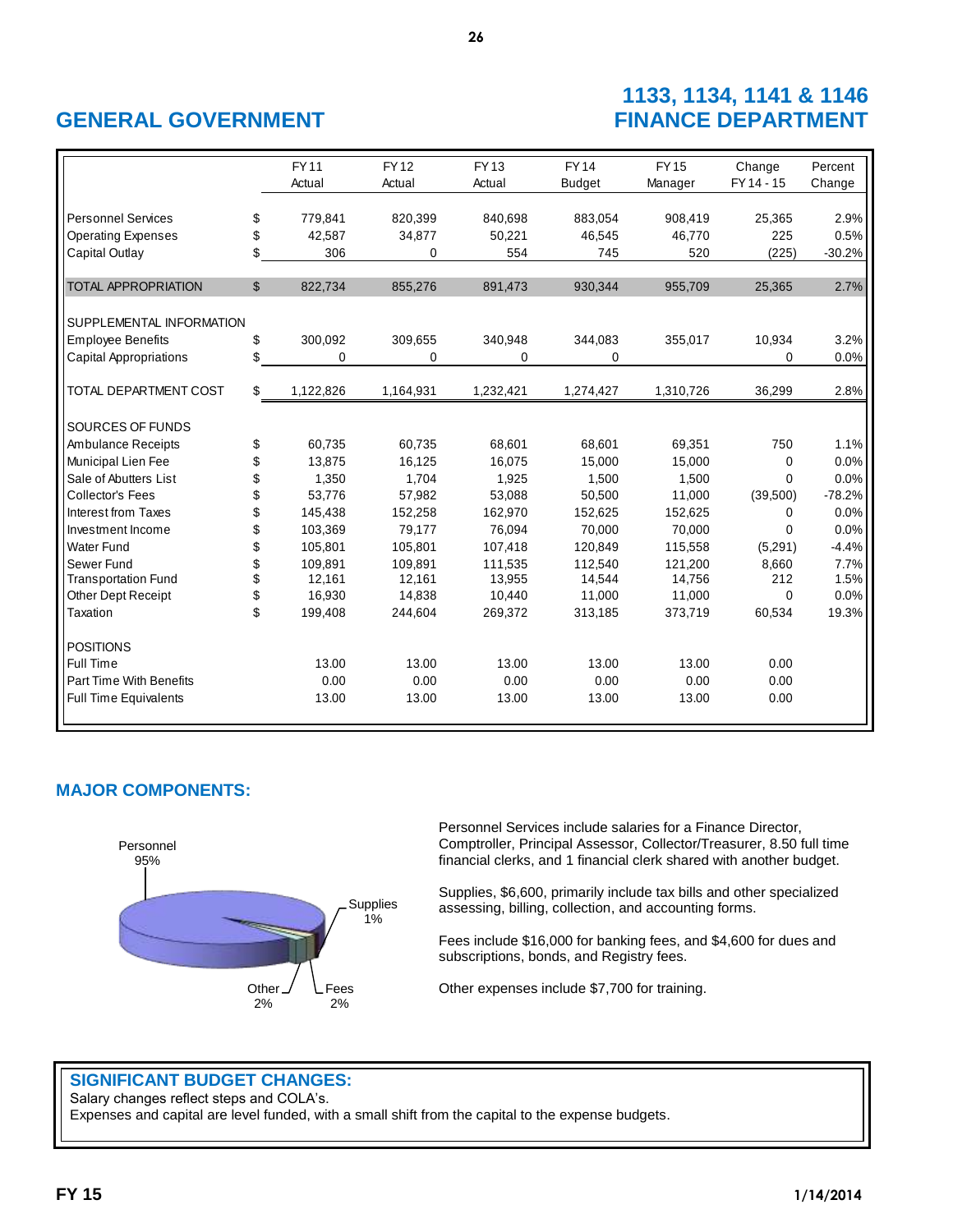# **GENERAL GOVERNMENT 1151: LEGAL SERVICES**

**MISSION STATEMENT:** To provide a variety of legal services to the Town Manager and as authorized by the Town Manager that, to the extent possible, a) ensures that the actions of the Town are legally appropriate and b) seeks the efficient resolution of legal disputes in the long-term best interest of the Town.

### **LONG RANGE OBJECTIVES:**

- To assist in the revision of Town bylaws and regulations in accordance with current federal and state statutes and regulations.
- To provide written and electronic legal resources to enable Town officials to find some answers to legal questions without need for advice from Town Counsel.

### **FY 15 OBJECTIVES:**

To develop measures to control the costs of at least some legal issues or categories of issues.

| <b>SERVICE LEVELS:</b>                                                    | <b>FY 09</b>  | <b>FY 10</b>  | <b>FY 11</b>  | <b>FY 12</b>  | <b>FY 13</b>  |
|---------------------------------------------------------------------------|---------------|---------------|---------------|---------------|---------------|
|                                                                           | <b>Actual</b> | <b>Actual</b> | <b>Actual</b> | <b>Actual</b> | <b>Actual</b> |
| <b>Town Counsel Hours</b><br><b>Total Cases</b><br>*794 General 120 Labor | 1,227<br>15   | 981<br>20     | 913<br>20     | 790<br>19     | $914*$<br>5   |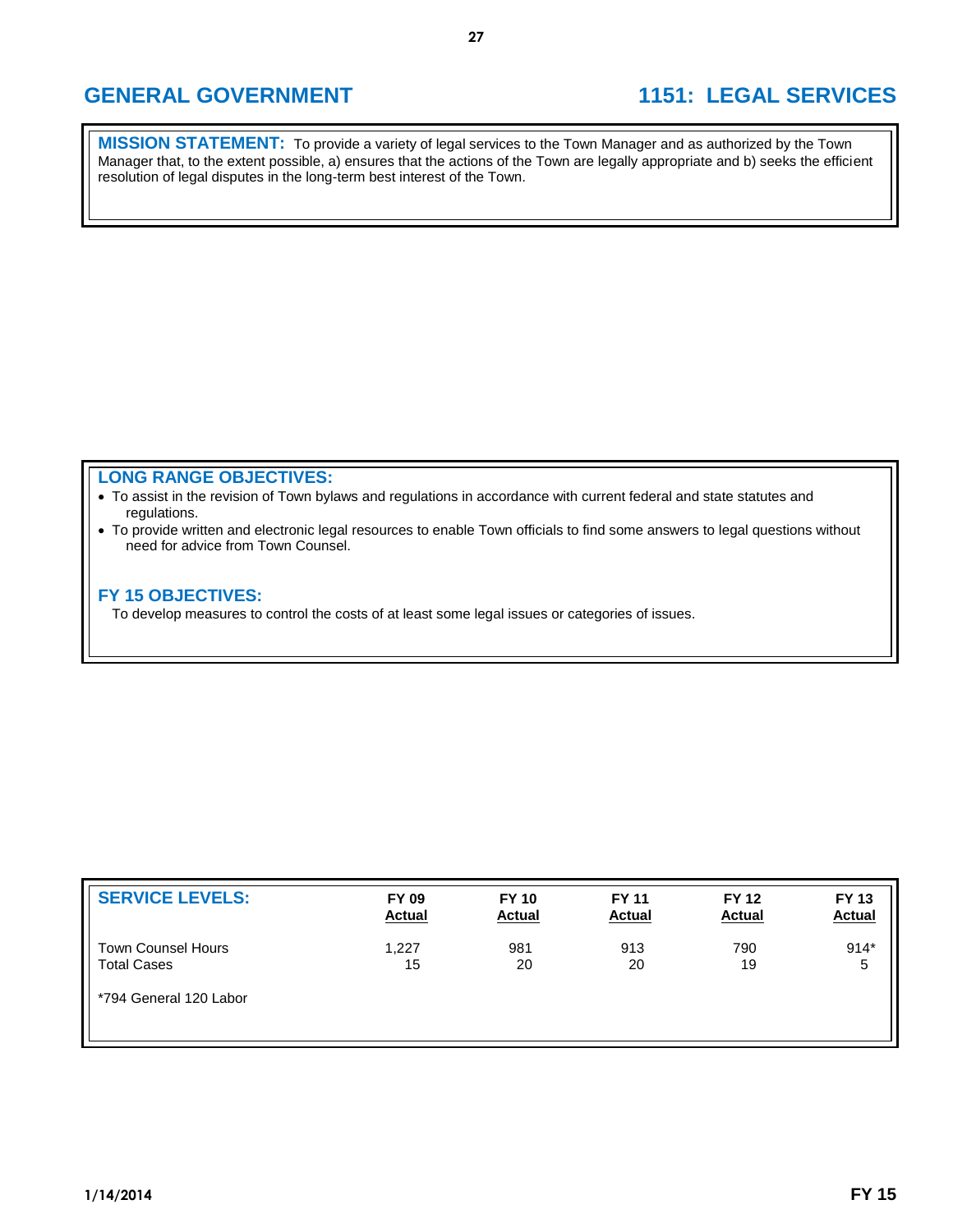# **GENERAL GOVERNMENT 1151: LEGAL SERVICES**

|                               |                | <b>FY11</b><br>Actual | <b>FY12</b><br>Actual | FY 13<br>Actual | <b>FY14</b><br><b>Budget</b> | <b>FY15</b><br>Manager | Change<br>FY 14 - 15 | Percent<br>Change |
|-------------------------------|----------------|-----------------------|-----------------------|-----------------|------------------------------|------------------------|----------------------|-------------------|
| <b>Personnel Services</b>     | \$             | 0                     | $\Omega$              | $\Omega$        | 0                            | 0                      | 0                    | 0.0%              |
| <b>Operating Expenses</b>     | \$             | 137,237               | 174,287               | 117,896         | 110,000                      | 110,000                | 0                    | 0.0%              |
| Capital Outlay                |                | 0                     | 0                     | 0               | 0                            | 0                      | 0                    | 0.0%              |
|                               |                |                       |                       |                 |                              |                        |                      |                   |
| <b>TOTAL APPROPRIATION</b>    | $\mathfrak{s}$ | 137,237               | 174,287               | 117,896         | 110,000                      | 110,000                | $\overline{0}$       | 0.0%              |
| SUPPLEMENTAL INFORMATION      |                |                       |                       |                 |                              |                        |                      |                   |
| <b>Employee Benefits</b>      | \$             | 0                     | 0                     | $\Omega$        | 0                            | 0                      | 0                    | 0.0%              |
| <b>Capital Appropriations</b> | \$             | 0                     | 0                     | 0               | 0                            | 0                      | 0                    | 0.0%              |
| TOTAL DEPARTMENT COST         | \$             | 137,237               | 174,287               | 117,896         | 110,000                      | 110,000                | $\mathbf 0$          | 0.0%              |
| SOURCES OF FUNDS              |                |                       |                       |                 |                              |                        |                      |                   |
| Taxation                      | \$             | 137,237               | 174,287               | 117,896         | 110,000                      | 110,000                | $\mathbf 0$          | 0.0%              |
| <b>POSITIONS</b>              |                |                       |                       |                 |                              |                        |                      |                   |
| Full Time                     |                | 0.00                  | 0.00                  | 0.00            | 0.00                         | 0.00                   | 0.00                 |                   |
| Part Time With Benefits       |                | 0.00                  | 0.00                  | 0.00            | 0.00                         | 0.00                   | 0.00                 |                   |
| <b>Full Time Equivalents</b>  |                | 0.00                  | 0.00                  | 0.00            | 0.00                         | 0.00                   | 0.00                 |                   |
|                               |                |                       |                       |                 |                              |                        |                      |                   |

**28**

### **MAJOR COMPONENTS:**



Town/Special Counsel provides funding for legal services on a contract basis.

**SIGNIFICANT BUDGET CHANGES:** None.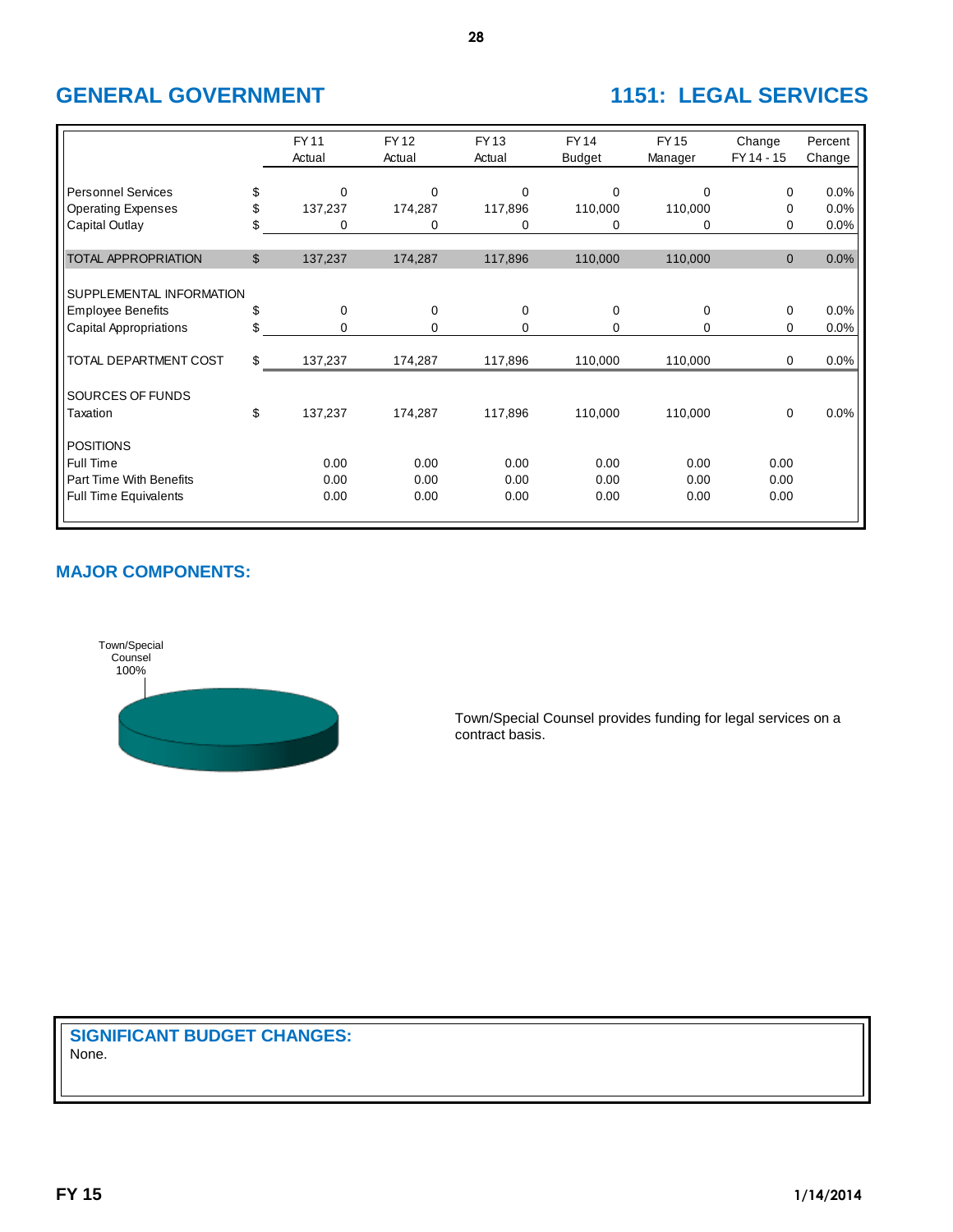## **GENERAL GOVERNMENT 1152: HUMAN RESOURCES/HUMAN RIGHTS**



**MISSION STATEMENT:** To assist Town officials to fairly, consistently, and lawfully create and administer policies and practices that attract, develop, and retain a motivated, diverse, and high performing workforce. Human Resources emphasizes customer service based consultation and collaboration to support the achievement of Town goals.

The Human Resources Department provides services to an average of 260 benefited Town employees, 100 seasonal/temporary staff, and 250 retirees. Department staff administer the Personnel and Human Rights bylaws and policies, maintain employee compensation plans and labor contracts, manage employee recruitment, receive and investigate complaints, coordinate orientation, professional development, and employee recognition activities, manage workers' comp and unemployment claims, and design and administer employee benefit programs. The Department provides staff support for the Personnel Board, Human Rights Commission (HRC), and Insurance Advisory Committees. The Department strives to ensure that all citizens are afforded equal protection under the law**.**

### **RECENT ACCOMPLISHMENTS & CURRENT CHALLENGES:**

### **Accomplishments**

- Negotiated four 3 year collective bargaining agreements through June 2016 within parameters the Town can afford and recognizing the value and contributions of Town employee groups.
- Implemented action items from the 2013 Human Resources audit, including contracting for a professional compensation study for nonunion employees, creating professional development programs, and providing employees with Self Service electronic capability to manage personal information, track leave accruals, and evaluate payroll tax options.
- Updated and standardized human resources hiring, promotion, and exit processes and procedures and trained all departments in their effective use.
- Revised and distributed the Town Policy Against Sexual and Unlawful Harassment and trained supervisory staff on how to identify, respond to, and report complaints.
- Facilitated and supported HRC educational activities including a blog on the Town Website, a Black History Month Unplugged spoken word event, annual Heroism Awards and Picnic, and a collaboration with the Chamber, BID, LSSE, and area artists to paint downtown storefronts in recognition of the impact of Black history on American society.
- Managed the recruitment and selection of 15 new hires in Police, DPW, Town Manager's Office, Library, and LSSE.
- Established ongoing relationship with UMass to promote the professional development of Town staff. Nineteen town staff attended a Supervisory Leadership Development Program (SLDP) or Customer Service Skills Training. This program creates an internal succession planning pipeline of future town leaders.

### **Challenges**

- Complete collective bargaining process to settle contracts with remaining employee groups and implement recommendations from nonunion compensation study.
- Achieve full service department capacity with existing staffing through collaboration, automation, and in-service training.
- Achieve greater Town workforce diversity by increasing recruiting outreach and advertising and assisting Town departments as they address diversity issues in their daily interactions with residents and businesses.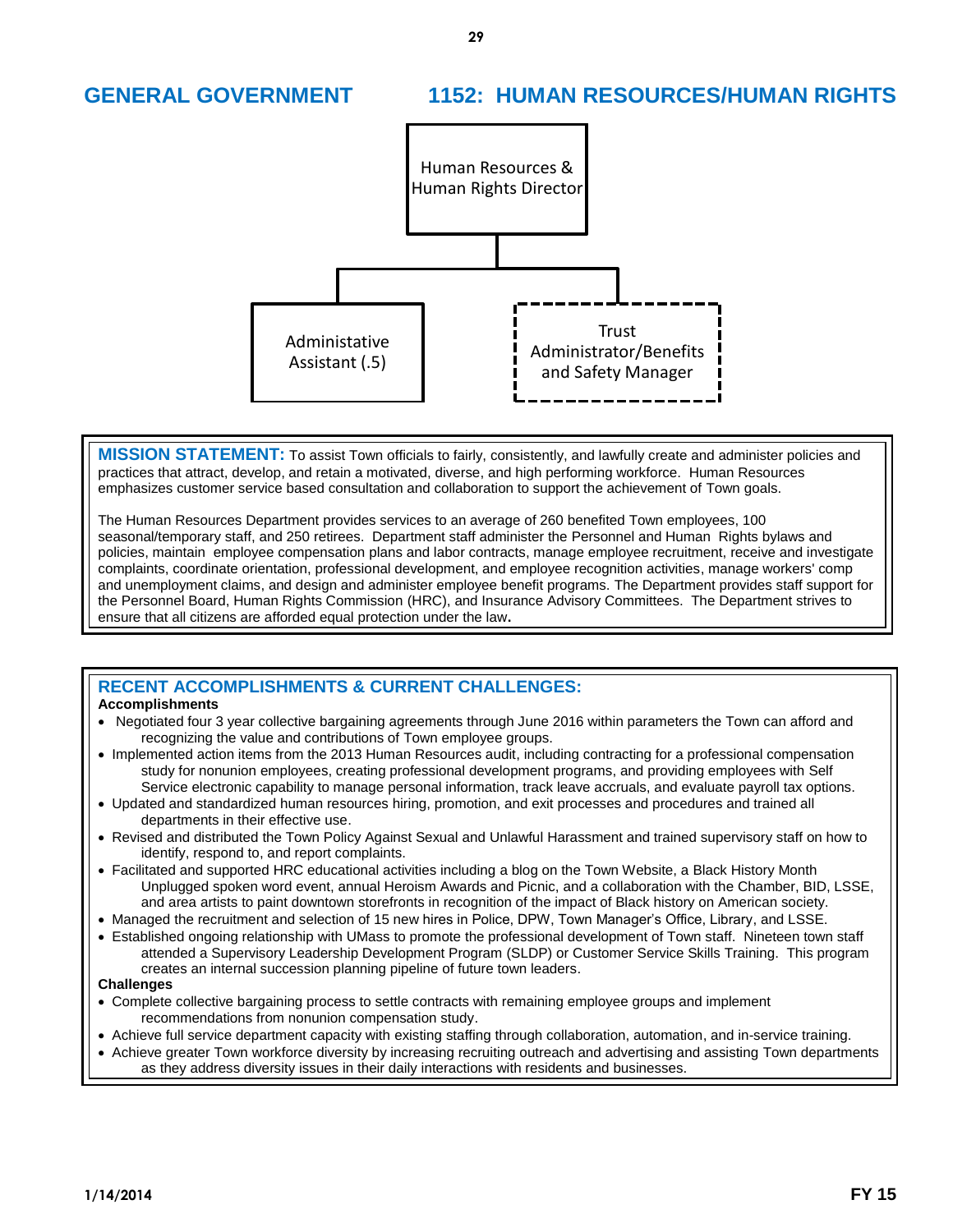# **GENERAL GOVERNMENT 1152: HUMAN RESOURCES/HUMAN RIGHTS**

### **LONG RANGE OBJECTIVES:**

- To attain a municipal workforce that reflects the diversity of the Amherst Community.
- To develop employee programs that invest in our human capital and build internal capacity for succession planning, innovation, outstanding customer service, and attainment of Town objectives.
- To maintain a compensation strategy that is realized through articulated objectives, human resources planning, settled collective bargaining contracts, progressive management of benefits, and sound wage and classification systems.
- To fully utilize Human Resources information system technology to improve data management and reporting, increase efficiencies, empower employees to control their own information, and minimize redundancy.
- To increase dialogue among and raise awareness of area human rights organizations, events, and activities.

- To provide HR counsel to the Town Manager, department heads, and staff that supports fully functional and trained departments and a positive workplace culture emphasizing civility, high morale, and innovation.
- To implement action steps from the FY 13 Human Resources audit including implementation of the nonunion compensation plan recommendations, increased use of Employee Self Service with electronic time sheets, and updated Town policies on vehicle use and mobile technology.
- To continue to build internal succession planning capabilities through expansion of low cost professional development programs in collaboration with area colleges.
- To update the Affirmative Action Plan to reflect current Human Rights philosophy and goals.
- To maintain a competitive menu of employee benefits with a balanced portfolio of Town-supported and employee-paid products.

| <b>SERVICE LEVELS:</b>                     | <b>FY 09</b><br><b>Actual</b> | <b>FY 10</b><br><b>Actual</b> | <b>FY 11</b><br><b>Actual</b> | <b>FY 12</b><br><b>Actual</b> | <b>FY 13</b><br><b>Actual</b> |
|--------------------------------------------|-------------------------------|-------------------------------|-------------------------------|-------------------------------|-------------------------------|
| <b>Human Resources/Human Rights</b>        |                               |                               |                               |                               |                               |
| <b>Recruitments and Hires</b>              | 14                            | 20                            | 14                            | 23                            | 15                            |
| Personnel Board/Insurance Advisory Comm/   |                               |                               |                               |                               |                               |
| Human Rights Commissions Meetings          |                               | 11                            | 10                            | 19                            | 24                            |
| <b>Collective Bargaining Meetings</b>      | 5                             | 8                             | 28                            | 28                            | 45                            |
| Grievances Resolved                        | 10                            | ⌒                             |                               | 4                             | 2                             |
| Vendor Contracts Administered              |                               |                               |                               |                               | 11                            |
| Human Rights Complaints                    | 5                             | ⌒                             |                               |                               | 5                             |
| <b>Staff Development/Training Sessions</b> | 3                             |                               |                               |                               | 22                            |
|                                            |                               |                               |                               |                               |                               |
|                                            |                               |                               |                               |                               |                               |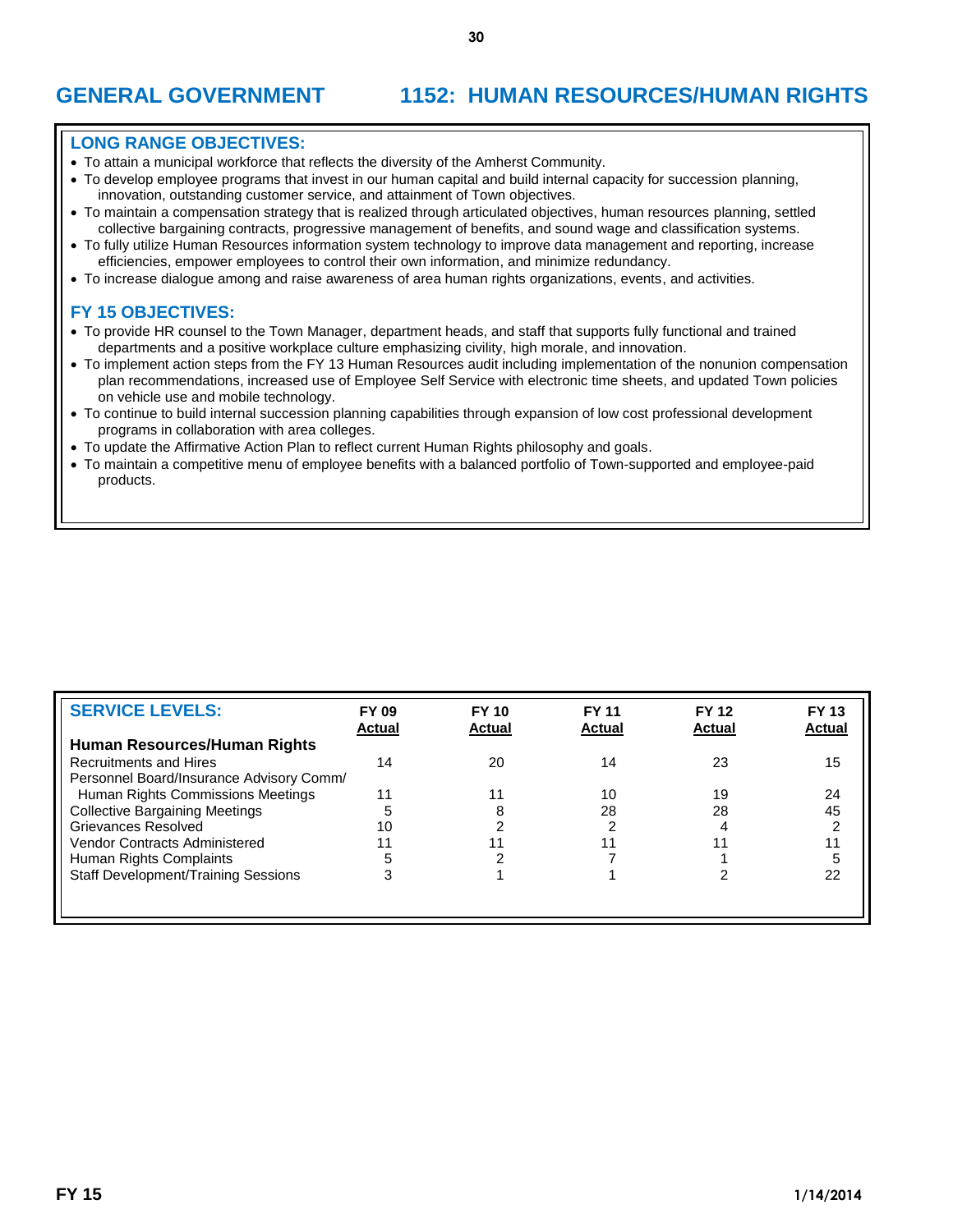# **GENERAL GOVERNMENT 1152: HUMAN RESOURCES/HUMAN RIGHTS**

|                            |              | <b>FY11</b><br>Actual | <b>FY12</b><br>Actual | FY13<br>Actual | <b>FY14</b><br>Budget | <b>FY15</b><br>Manager | Change<br>FY 14 - 15 | Percent<br>Change |
|----------------------------|--------------|-----------------------|-----------------------|----------------|-----------------------|------------------------|----------------------|-------------------|
| <b>Personnel Services</b>  | \$           | 90,553                | 151,822               | 112,156        | 100,484               | 112.103                | 11,619               | 11.6%             |
| <b>Operating Expenses</b>  | \$           | 43,875                | 41,430                | 40,052         | 50,290                | 51,790                 | 1,500                | 3.0%              |
| Capital Outlay             | \$           | 0                     | $\mathbf 0$           | 0              | 0                     | 0                      | $\Omega$             | 0.0%              |
|                            |              |                       |                       |                |                       |                        |                      |                   |
| <b>TOTAL APPROPRIATION</b> | $\mathbb{S}$ | 134,428               | 193,252               | 152,208        | 150,774               | 163,893                | 13,119               | 8.7%              |
| SUPPLEMENTAL INFORMATION   |              |                       |                       |                |                       |                        |                      |                   |
| <b>Employee Benefits</b>   | \$           | 38,820                | 65,754                | 55,204         | 54,618                | 57,847                 | 3,229                | 5.9%              |
| Capital Appropriations     | \$           | 0                     | 0                     | 0              | 0                     | 0                      | 0                    | 0.0%              |
| TOTAL DEPARTMENT COST      | \$           | 173,248               | 259,006               | 207,412        | 205,392               | 221,740                | 16,348               | 8.0%              |
| SOURCES OF FUNDS           |              |                       |                       |                |                       |                        |                      |                   |
| <b>Water Fund</b>          | \$           | 10,705                | 14,534                | 13,689         | 13,495                | 13,488                 | (7)                  | $-0.1%$           |
| Sewer Fund                 | \$           | 12,244                | 14.682                | 14.436         | 13,670                | 13.803                 | 133                  | 1.0%              |
| <b>Transportation Fund</b> | \$           | 2,707                 | 2,971                 | 2,962          | 2,954                 | 2,976                  | 22                   | 0.7%              |
| Taxation                   | \$           | 108,772               | 161,065               | 121,121        | 120,655               | 133,626                | 12,971               | 10.8%             |
| <b>POSITIONS</b>           |              |                       |                       |                |                       |                        |                      |                   |
| Full Time                  |              | 1.50                  | 1.50                  | 1.50           | 1.50                  | 1.50                   | 0.00                 |                   |
| Part Time With Benefits    |              | 0.00                  | 0.00                  | 0.00           | 0.00                  | 0.00                   | 0.00                 |                   |
| Full Time Equivalents      |              | 1.50                  | 1.50                  | 1.50           | 1.50                  | 1.50                   | 0.00                 |                   |
|                            |              |                       |                       |                |                       |                        |                      |                   |

### **MAJOR COMPONENTS:**



Personnel Services include salaries for a Human Resources/Human Rights Director and an administrative assistant shared 50/50 with Town Manager/Select Board.

Recruitment, \$14,100, provides the funding for newspaper and web advertisements, career fair registrations, exams and background checks as needed.

Labor Relations, \$27,000, provides the funding for contract negotiations.

Other expenses includes funds for training, conferences, and other expenses of the Human Rights Commission.

### **SIGNIFICANT BUDGET CHANGES:**

Personnel services costs increase because of steps and COLAs and proper budgeting for all salary costs. Operating expenses increase by \$1,500 because of new, first-time funding of the Human Rights Commission expense budget.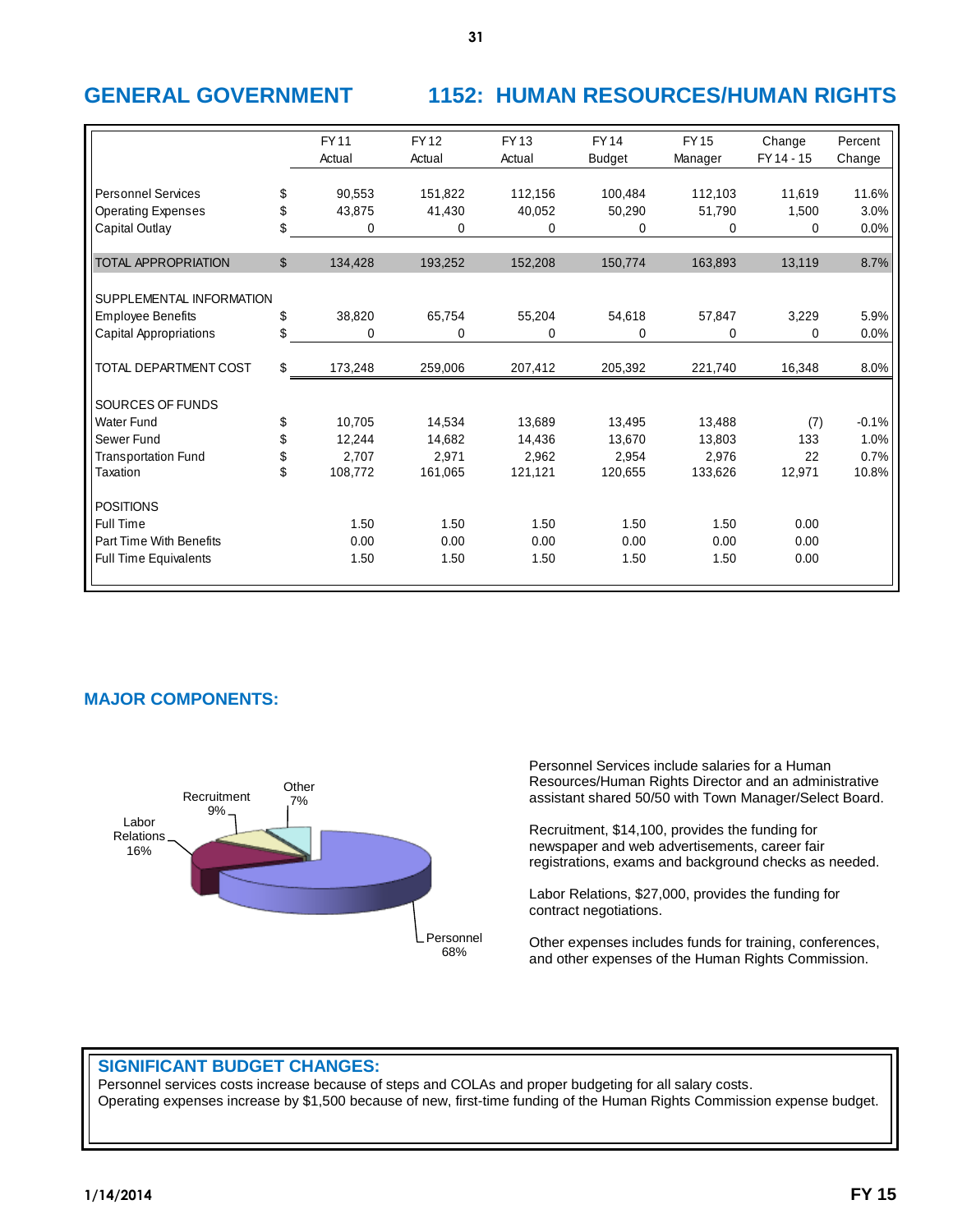# **GENERAL GOVERNMENT 1154: EMPLOYEE BENEFITS**

**MISSION STATEMENT:** To administer and manage the full range of benefits provided to current and former employees of the Town. To provide counsel to employees and retirees and a forum for group discussion and analysis of the variable costs, options, and implications of benefit plan design. To provide quality benefits while seeking ways to reduce the cost of those benefits through education, safety awareness, and proactive claims administration.

### **RECENT ACCOMPLISHMENTS & CURRENT CHALLENGES:**

- Health insurance is the major portion of this budget. The ongoing challenge is to contain costs while still providing a high level of health care benefits to employees and retirees. The Towns of Amherst and Pelham and the Amherst Pelham Regional School District provide health care through the Amherst Pelham Health Claims Trust (APHCT), a self-insured Joint Purchase Arrangement (JPA) pursuant to M.G.L. Chapter 32B. The APHCT works collaboratively with an employee Insurance Advisory Committee (IAC) comprised of representatives from bargaining units, nonunion employees, and retirees. Under the terms of the APHCT agreement, the Amherst Town Manager is the Trust Administrator. The cooperative arrangement between the three employers and the IAC has been very successful in implementing cost effective plan changes.
- Multiple years of cost containment measures including incremental changes to plan design plus increases in co-pays for office visits and prescription drugs have taken place on an ongoing basis and resulted in a 10.5% increase in the APHCT fund balance.
- The APHCT was able to avoid increasing premiums for FY 14 which resulted in savings to the appropriation of \$264,515.
- A premium holiday (neither the employer nor employee/retiree paid a premium for the month of April, 2013) resulted in savings of \$237,638.
- The proposal to transition retired teachers from the state's GIC program to the local Health Trust received overwhelming support and occurred on October 1, 2012. Seventy-eight percent of the retirees achieved monthly premium savings and Trust employers collectively achieved annual savings of approximately \$160,000. It is anticipated that similar savings will be ongoing for both the employers and retirees.
- The control of health insurance costs plus the APHCT applying for and receiving Federal Retiree Drug Subsidy payments has enabled the Town to transfer a combined \$1,432,740 to the Other Post Employment Benefits (OPEB) Trust Fund in FY 13 and FY 14.
- Two requirements of the Massachusetts Municipal Health Care Reform Act passed in 2011 were to enroll eligible retirees in Medicare Parts A and B and to conduct an audit of members. In FY 13, the APHCT successfully completed both the audit of its membership and a transition of eligible retirees from the more costly PPO and HMO plans to Medicare plans.

### **LONG RANGE OBJECTIVES:**

To provide employees and retirees with an annual statement of the value of benefits and to continue to work within the guidelines of the Municipal Health Reform Act to provide competitive yet affordable benefits.

- Through the Insurance Advisory Committee, continue to collaborate with employees and retirees to effectively manage health insurance costs while maintaining quality health plans.
- To price the market for non-health insurance benefits.
- To explore ways of obtaining potential discounts for employees on other benefits not paid for by employers.
- To implement changes associated with the Municipal Health Insurance Reform Act.
- To develop cost containment strategies and a long-term funding plan for the OPEB Trust Fund.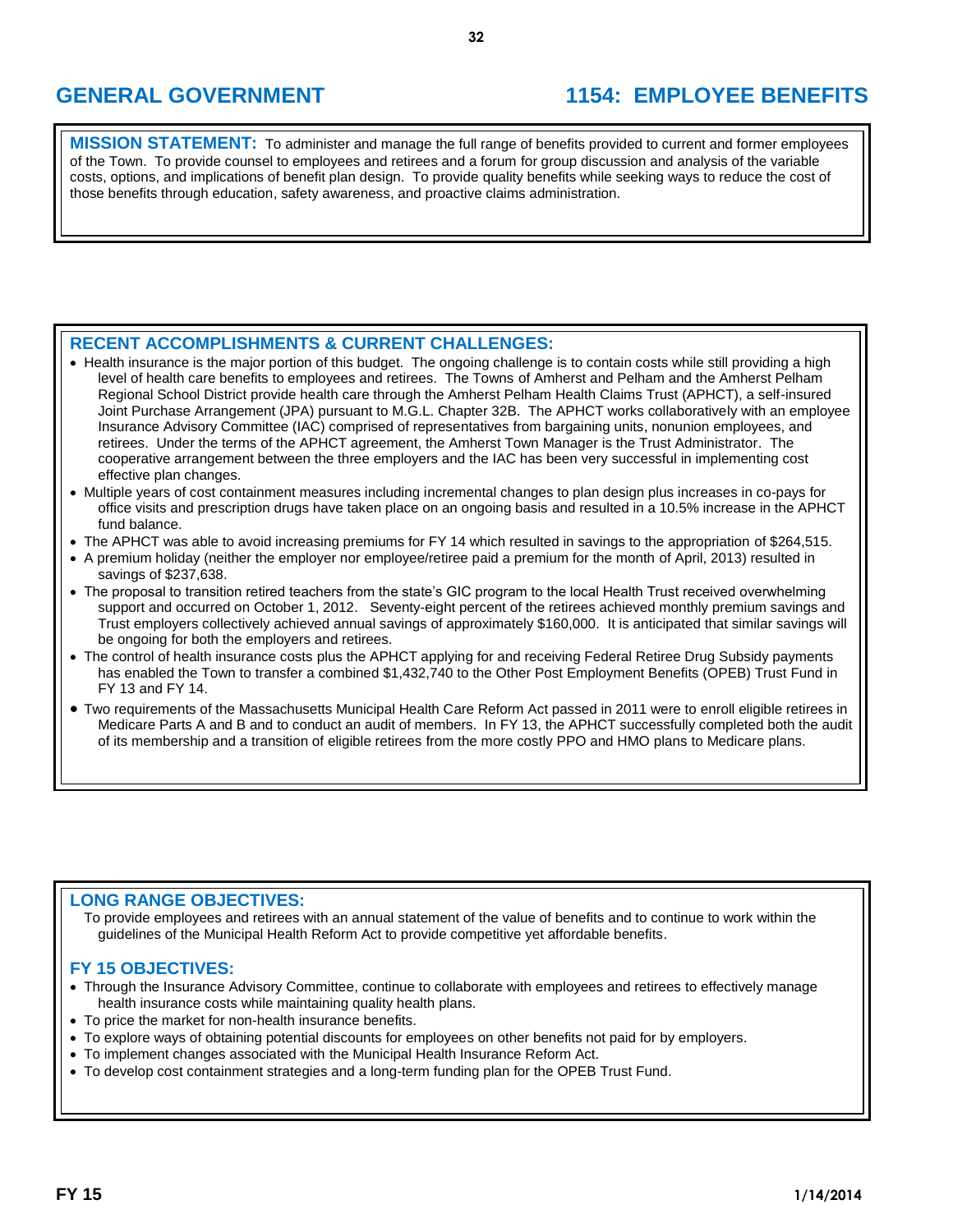# **GENERAL GOVERNMENT 1154: EMPLOYEE BENEFITS**

| <b>SERVICE LEVELS:</b>                   | FY 09<br><b>Actual</b> | <b>FY 10</b><br><b>Actual</b> | <b>FY 11</b><br><b>Actual</b> | <b>FY 12</b><br><b>Actual</b> | <b>FY 13</b><br><b>Actual</b> |
|------------------------------------------|------------------------|-------------------------------|-------------------------------|-------------------------------|-------------------------------|
| Health Insurance*                        |                        |                               |                               |                               |                               |
| <b>Family Coverage</b>                   | 529                    | 520                           | 504                           | 430                           | 560                           |
| <b>Individual Coverage</b>               | 355                    | 332                           | 329                           | 321                           | 378                           |
| Medicare Supplemental Coverage           | 158                    | 172                           | 176                           | 204                           | 423                           |
| Life Insurance*                          | N/A                    | 701                           | 716                           | 795                           | 1.041                         |
| Unemployment Claims                      | 19                     | 72                            | 50                            | 40                            | 21                            |
| <b>Flexible Benefits</b>                 | 67                     | 62                            | 43                            | 57                            | 51                            |
| <b>Employee Assistance Consultations</b> | 79                     | 64                            | 44                            | 17                            | 23                            |

\* Department administers health and life insurance plans for all employees of Amherst Pelham Regional Schools, Amherst Elementary Schools, and the towns of Amherst and Pelham. Significant increase in enrollments is the result of the return of retired teachers to the APHCT from the state GIC plan in FY 13.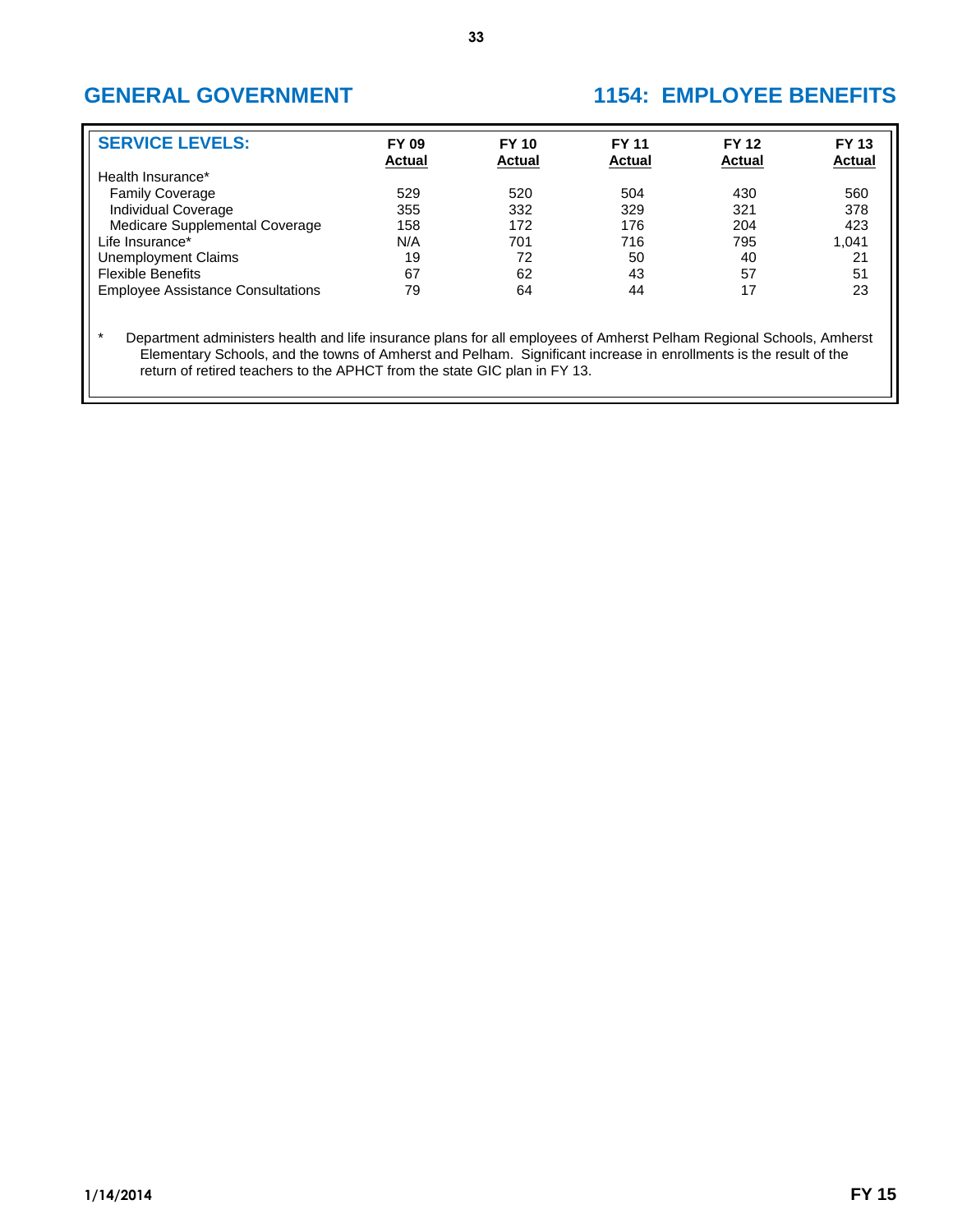# **GENERAL GOVERNMENT 1154: EMPLOYEE BENEFITS**

|                                | <b>FY11</b>       | <b>FY12</b> | <b>FY13</b> | <b>FY14</b>   | <b>FY15</b> | Change      | Percent |
|--------------------------------|-------------------|-------------|-------------|---------------|-------------|-------------|---------|
|                                | Actual            | Actual      | Actual      | <b>Budget</b> | Manager     | FY 14 - 15  | Change  |
| <b>Personnel Services</b>      | \$<br>2,931,935   | 3,019,192   | 3,670,560   | 3,243,601     | 3,153,797   | (89, 804)   | $-2.8%$ |
| <b>Operating Expenses</b>      | \$<br>0           | 0           |             | 0             |             | 0           | 0.0%    |
| Capital Outlay                 | \$<br>0           | 0           |             | 0             |             | 0           | 0.0%    |
|                                |                   |             |             |               |             |             |         |
| <b>TOTAL APPROPRIATION</b>     | \$<br>2,931,935   | 3,019,192   | 3,670,560   | 3,243,601     | 3,153,797   | (89, 804)   | $-2.8%$ |
|                                |                   |             |             |               |             |             |         |
| SUPPLEMENTAL INFORMATION       |                   |             |             |               |             |             |         |
| <b>Employee Benefits</b>       | \$<br>$\Omega$    | $\Omega$    | $\Omega$    | $\mathbf{0}$  | $\Omega$    | $\pmb{0}$   | 0.0%    |
| Capital Appropriations         | \$<br>$\mathbf 0$ | 0           | 0           | 0             | 0           | $\mathbf 0$ | 0.0%    |
|                                |                   |             |             |               |             |             |         |
| TOTAL DEPARTMENT COST          | \$<br>2,931,935   | 3,019,192   | 3,670,560   | 3,243,601     | 3,153,797   | (89, 804)   | $-2.8%$ |
|                                |                   |             |             |               |             |             |         |
| SOURCES OF FUNDS               |                   |             |             |               |             |             |         |
| Taxation                       | \$<br>2,931,935   | 3,019,192   | 3,670,560   | 3,243,601     | 3,153,797   | (89, 804)   | $-2.8%$ |
|                                |                   |             |             |               |             |             |         |
| <b>POSITIONS</b>               |                   |             |             |               |             |             |         |
| Full Time                      | 0.00              | 0.00        | 0.00        | 0.00          | 0.00        | 0.00        |         |
| <b>Part Time With Benefits</b> | 0.00              | 0.00        | 0.00        | 0.00          | 0.00        | 0.00        |         |
| <b>Full Time Equivalents</b>   | 0.00              | 0.00        | 0.00        | 0.00          | 0.00        | 0.00        |         |
|                                |                   |             |             |               |             |             |         |

### **MAJOR COMPONENTS:**



Health insurance is \$2,753,409.

Medicare is \$186,656.

Unemployment insurance is \$52,928.

Federal Health Insurance is \$62,717.

Other includes worker's compensation, life insurance, flexible benefits, police/fire workers' compensation, retirement for employees in active military duty, and the employee assistance program.

### **SIGNIFICANT BUDGET CHANGES:**

Current claims projections indicate an ability to keep health insurance premiums at current levels in FY 15, in contrast to industry trends. The budget decreases because the FY 14 budget contained a salary reserve to fund collective bargaining settlements, while the FY 15 budget allocates those funds to line departments to reflect the costs associated with settled contracts.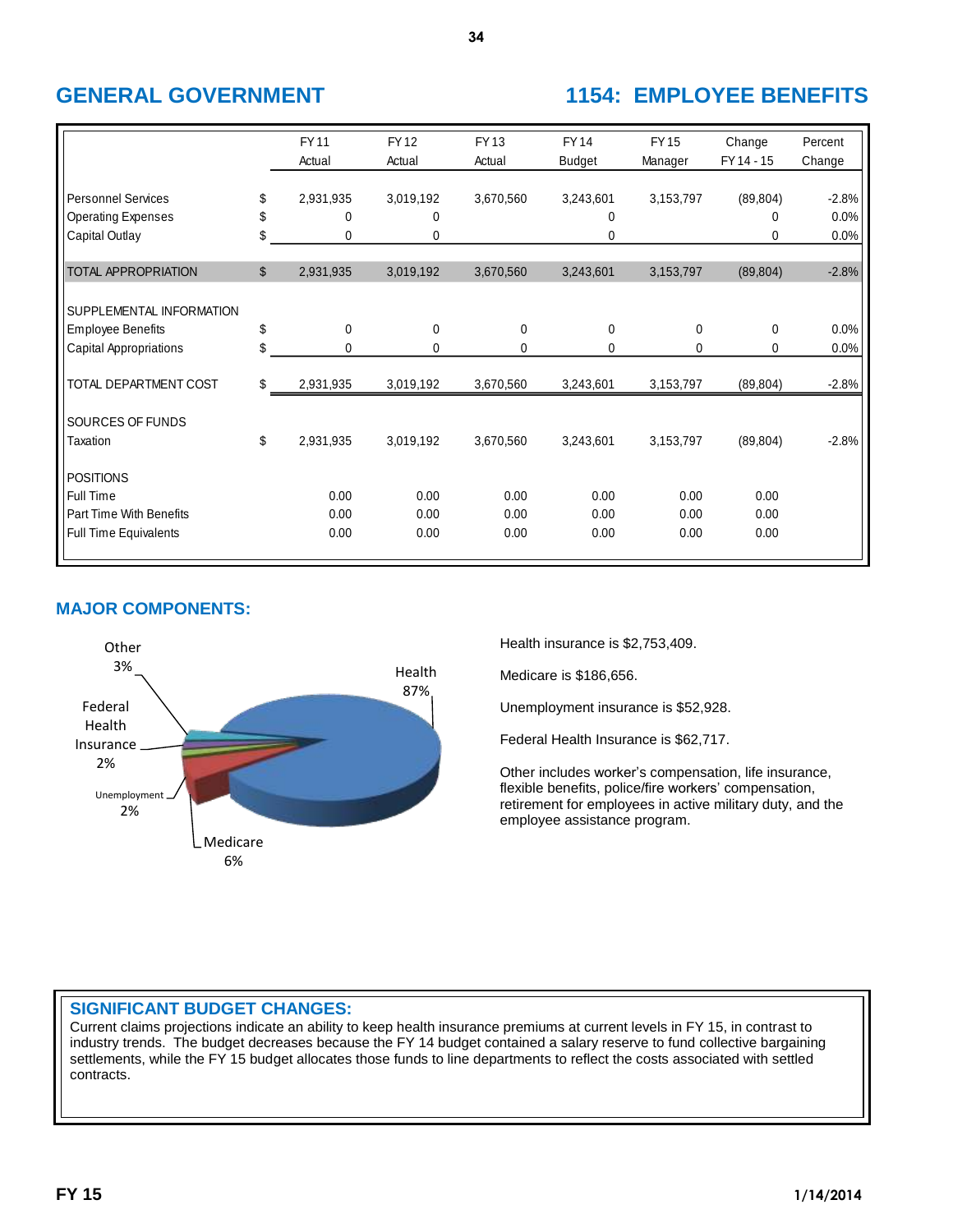# **GENERAL GOVERNMENT 1155: INFORMATION TECHNOLOGY**



**MISSION STATEMENT:** To select, implement, maintain, and support all things technology related to meet the individualized needs of all Town departments and the Amherst community. To strive to deliver an elite, yet fiscally sustainable overall technology program using consolidation, standardization, and regionalization opportunities as tools for reducing tax supported IT Department annual operating costs.

### **RECENT ACCOMPLISHMENTS & CURRENT CHALLENGES:**

### **Accomplishments**

- Another significant growth year for unique daily visitors using the Town's website; a 22% increase in daily users over last year.
- One of only six communities to receive the annual Massachusetts Municipal Association website award.
- Developed an in-house custom solution to meet the many complex web-based needs of the Rental Permitting bylaw.
- Continued maintaining, monitoring and enhancing the fastest public downtown outdoor Wi-Fi network in Massachusetts.
- Refined the online payments system, Anytime Self Service, to provide integrated bill lookup and payments.
- Added Open Check Book to "Open Government to the Max" webpage allowing citizens to view the Town checkbook online.
- Implemented the shared Amherst-Pelham Assessing software database solution, saving Pelham and Amherst money.
- Implemented integrated paperless utility billing system.
- Implemented paperless purchase orders with dashboards and workflow for Town staff.
- Maintained only 5% total growth in annual budget over the past ten years (FY 05-14), from \$469,665 to FY 14 \$494,188.
- Through outreach efforts and a recent restoration of a free online payments option, the Town has realized an 18% increase in online payment transactions. The Anytime Self Service reached an all-time high of 25,885 unique daily visitors.

### **Challenges**

- Implementing the new co-location Town-wide centralized data center.
- Implementing an updated disaster backup replication solution working with the State and utilizing the State data center.
- Implementing paperless electronic billing motor vehicle excise bills, property tax bills, and more.
- Implementing Munis online job applications module.
- Helping departments make even better use of Munis modules by refining backend configurations and offering more staff training and implementation assistance.
- Scanning and integrating the current and future paper documents into Munis Tyler Content Management, to allow greater user and public access.
- Further outreach enrolling more people to use the self-service tools and features on amherstma.gov.
- Maintaining all Town voice and video systems including the town-wide IP phone system and town-wide camera system. Monitoring, maintaining, and auditing network security systems ensuring the information privacy of citizens and businesses. Maintaining, improving, and expanding the Town's internal and external public and private wireless systems.
- Providing daily operational technical support to all departments, boards, and committees and providing emergency 24/7 technical support to Police, Fire, EMS, Public Works, and Dispatch/Communications.
- Providing training and project specific technical assistance and consulting to departments, boards, and committees.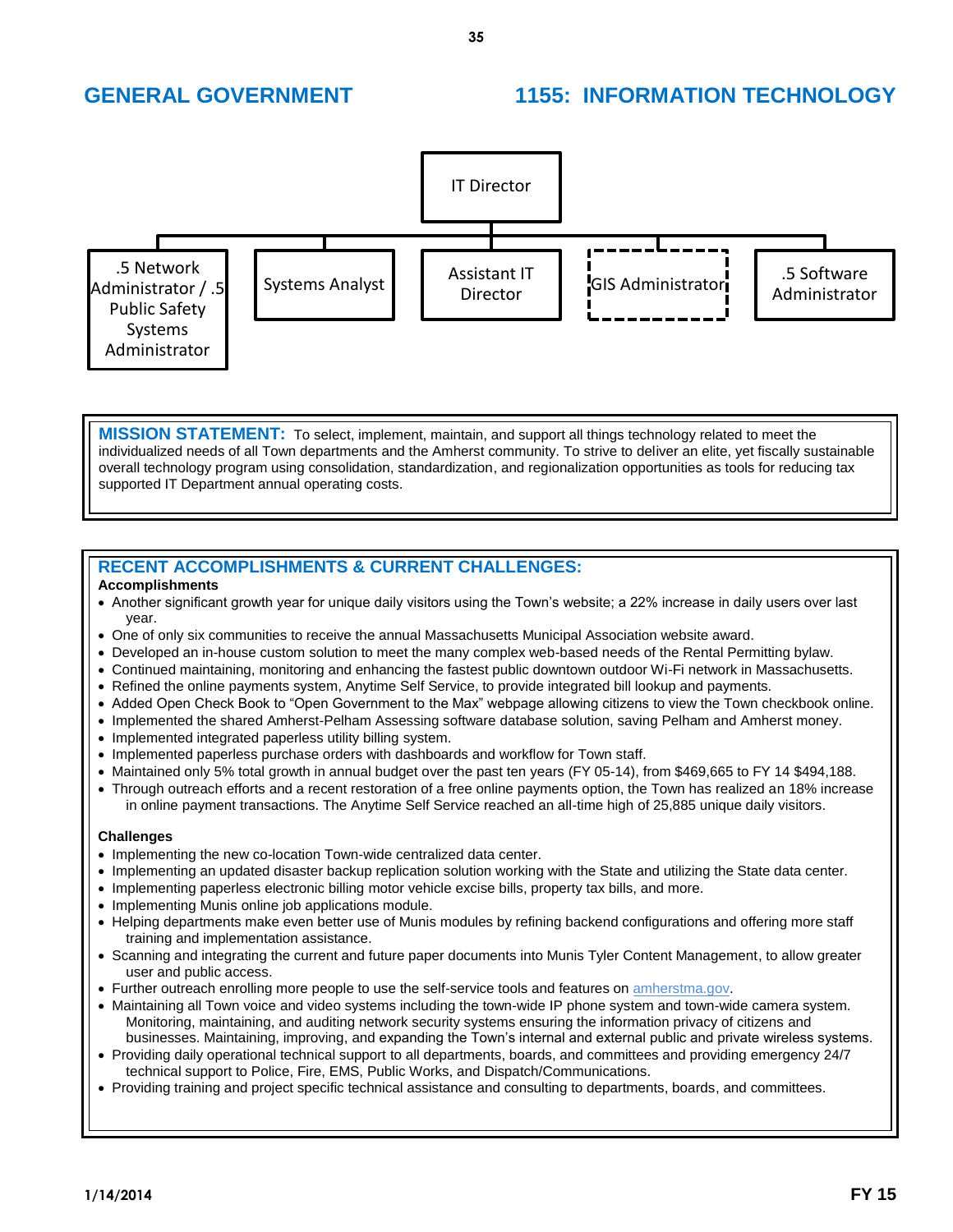# **GENERAL GOVERNMENT 1155: INFORMATION TECHNOLOGY**

### **LONG RANGE OBJECTIVES:**

- To create paperless efficiencies through automation and technology within and between departments.
- To regionalize systems to reduce costs and increase Amherst revenue and offer high quality, reliable computing and network solutions to other communities.
- To select and implement technology solutions that contribute to "green" efforts and lessen operational environmental impacts.
- To develop the Town's websites to a point where all services requiring a trip to a Town office are offered online 24/7/365.

- To continue to foster intercommunity relationships, with the goal of regionalizing systems to reduce cost and increase revenue for Amherst's IT needs and operations (i.e. HCOG, Northampton, West Springfield CIC grant applications).
- If awarded a regionalization grant, hire a full-time Tyler Munis/Software Administrator position to increase utilization and implementation of the Town's largest and most used interdepartmental software system.
- To implement a centralized Work Orders, Inventory, Fleet Maintenance, and Animal Licenses system.
- To implement Employee Self Service, including leave requests.
- To better promote the Anytime Self Service system to increase the number of people who use the system to make online payments.
- To implement paperless billing options for real estate tax bills.
- To implement online permit applications, business licenses, and an online integrated employment applications system to offer 24/7/365 services to the Amherst community while increasing the operational efficiency of departments.
- To continue to use technology to significantly reduce the amount of paper being used and distributed for daily operations.
- To scan and index a significant portion of what's left in file cabinets in the Town Hall and Bangs Center departments.
- To continue to expand the Town's workflow automation software (Munis) to include Town Clerk functions, including dog licenses, vital records, and more. This will also allow us to extend these types of transactions to our website.

| <b>SERVICE LEVELS:</b>                     | <b>FY 09</b><br><b>Actual</b> | <b>FY 10</b><br><b>Actual</b> | <b>FY 11</b><br><b>Actual</b> | <b>FY 12</b><br><b>Actual</b> | <b>FY 13</b><br>Actual |
|--------------------------------------------|-------------------------------|-------------------------------|-------------------------------|-------------------------------|------------------------|
| Buildings Connected to the WAN             | 14                            | 14                            | 14                            | 14                            | 15                     |
| Network User/Group Accounts                | 875                           | 1,209                         | 1,209                         | 1,432                         | 1,450                  |
| Desktop/Notebook Computers                 | 540                           | 540                           | 540                           | 665                           | 685                    |
| Virtual Servers and Network Storage Units  | 34                            | 52                            | 52                            | 55                            | 55                     |
| <b>VMView Mobile Virtual Desktop Users</b> |                               |                               |                               | 35                            | 45                     |
| <b>Printers &amp; Multifunction's</b>      | 68                            | 68                            | 68                            | 69                            | 70                     |
| IP Phones                                  | 345                           | 350                           | 350                           | 355                           | 360                    |
| Network Database Software Packages         | 48                            | 48                            | 48                            | 48                            | 48                     |
| Websites                                   | 6                             | 6                             | 6                             | 6                             | 6                      |
| Unique Daily Website Visitors              | 65,000                        | 210.000                       | 280.670                       | 335.823                       | 428.051                |
| Open Government to the MAX! Users          | N/A                           | N/A                           | N/A                           | N/A                           | 2,658                  |
| <b>Work Orders Completed</b>               | 3.561                         | 3.991                         | 4,175                         | 4.200                         | 2,900                  |
|                                            |                               |                               |                               |                               |                        |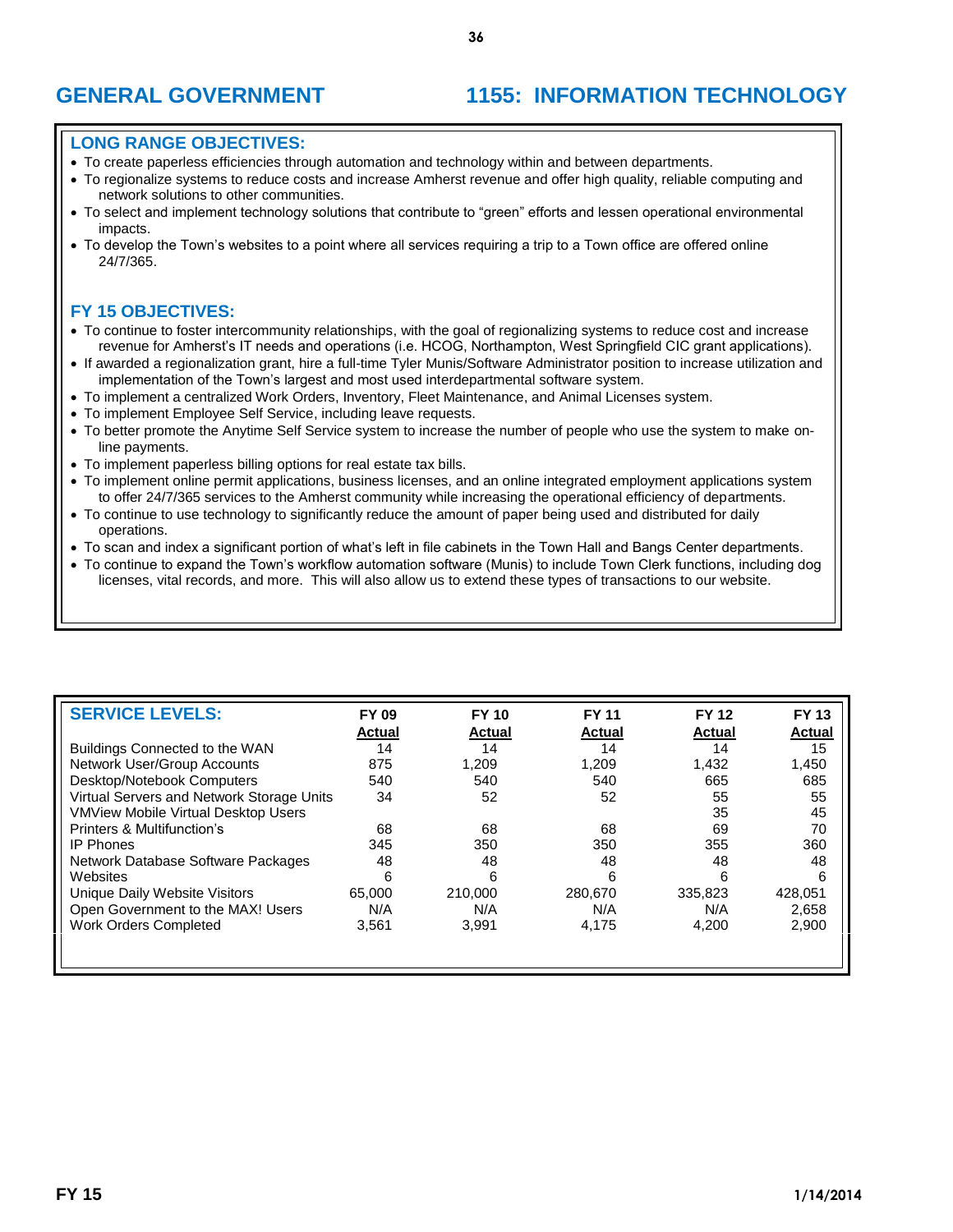# **GENERAL GOVERNMENT 1155: INFORMATION TECHNOLOGY**

|                                |    | <b>FY11</b> | <b>FY12</b> | <b>FY13</b> | <b>FY14</b>   | <b>FY15</b> | Change     | Percent  |
|--------------------------------|----|-------------|-------------|-------------|---------------|-------------|------------|----------|
|                                |    | Actual      | Actual      | Actual      | <b>Budget</b> | Manager     | FY 14 - 15 | Change   |
|                                |    |             |             |             |               |             |            |          |
| <b>Personnel Services</b>      | S  | 299.894     | 303.774     | 312,025     | 309,338       | 321,438     | 12,100     | 3.9%     |
| <b>Operating Expenses</b>      | \$ | 191,998     | 197,168     | 180,934     | 193,426       | 193,426     | 0          | 0.0%     |
| Capital Outlay                 |    | 0           | 0           | 29,380      | 0             | 0           | 0          | 0.0%     |
|                                |    |             |             |             |               |             |            |          |
| <b>TOTAL APPROPRIATION</b>     | \$ | 491,892     | 500,942     | 522,339     | 502,764       | 514,864     | 12,100     | 2.4%     |
|                                |    |             |             |             |               |             |            |          |
| SUPPLEMENTAL INFORMATION       |    |             |             |             |               |             |            |          |
| <b>Employee Benefits</b>       |    | 102,234     | 100,381     | 104,147     | 109,961       | 113,867     | 3,906      | 3.6%     |
| <b>Capital Appropriations</b>  |    | 158,000     | 168,000     | 174,500     | 288,000       | 192,500     | (95,500)   | $-33.2%$ |
|                                |    |             |             |             |               |             |            |          |
| TOTAL DEPARTMENT COST          | \$ | 752,126     | 769,323     | 800,986     | 900,725       | 821,231     | (79, 494)  | $-8.8%$  |
|                                |    |             |             |             |               |             |            |          |
| SOURCES OF FUNDS               |    |             |             |             |               |             |            |          |
| Taxation                       | \$ | 344,753     | 357,325     | 378,257     | 357,576       | 357,038     | (538)      | $-0.2%$  |
| <b>Water Fund</b>              |    | 44,296      | 43,096      | 43,280      | 43,649        | 48,605      | 4,956      | 11.4%    |
| Sewer Fund                     |    | 44,296      | 43,096      | 43,280      | 43,649        | 48,605      | 4,956      | 11.4%    |
| <b>Transportation Fund</b>     |    | 21,456      | 20,957      | 21,033      | 21,186        | 21,694      | 508        | 2.4%     |
| Ambulance Reciepts             |    | 37,081      | 36,381      | 36,489      | 36,704        | 38,922      | 2,218      | 6.0%     |
| Dept Receipts                  |    | 10          | 87          | 0           | 0             | 0           | 0          | 0.0%     |
|                                |    |             |             |             |               |             |            |          |
| <b>POSITIONS</b>               |    |             |             |             |               |             |            |          |
| <b>Full Time</b>               |    | 4.00        | 4.00        | 4.00        | 4.00          | 4.00        | 0.00       |          |
| <b>Part Time With Benefits</b> |    | 0.00        | 0.00        | 0.00        | 0.00          | 0.00        | 0.00       |          |
| Full Time Equivalents          |    | 4.00        | 4.00        | 4.00        | 4.00          | 4.00        | 0.00       |          |
|                                |    |             |             |             |               |             |            |          |

### **MAJOR COMPONENTS:**



Personnel Services includes salaries for the Director, an assistant director, a network administrator shared with the Police Department, a PC technician and a half time software analyst.

Relicensing Agreements, \$148,761, provides for the payment of relicense and maintenance agreements on a variety of software and operating systems.

Communication costs, \$31,920, include leased lines and internet access.

Supplies, \$2,520, include backup tapes, computer and printer parts, etc.

Other expenses include maintenance of equipment, office supplies and dues and subscriptions.

### **SIGNIFICANT BUDGET CHANGES:**

Salary changes reflect steps and COLA's. Expenses are level funded. If a Community Innovation Challenge grant is awarded to Amherst in February 2014, the Town would seek approximately \$60,000 from the grant for the Software Administrator position that would focus on MUNIS user support and training needs (see FY 15 Objective #2).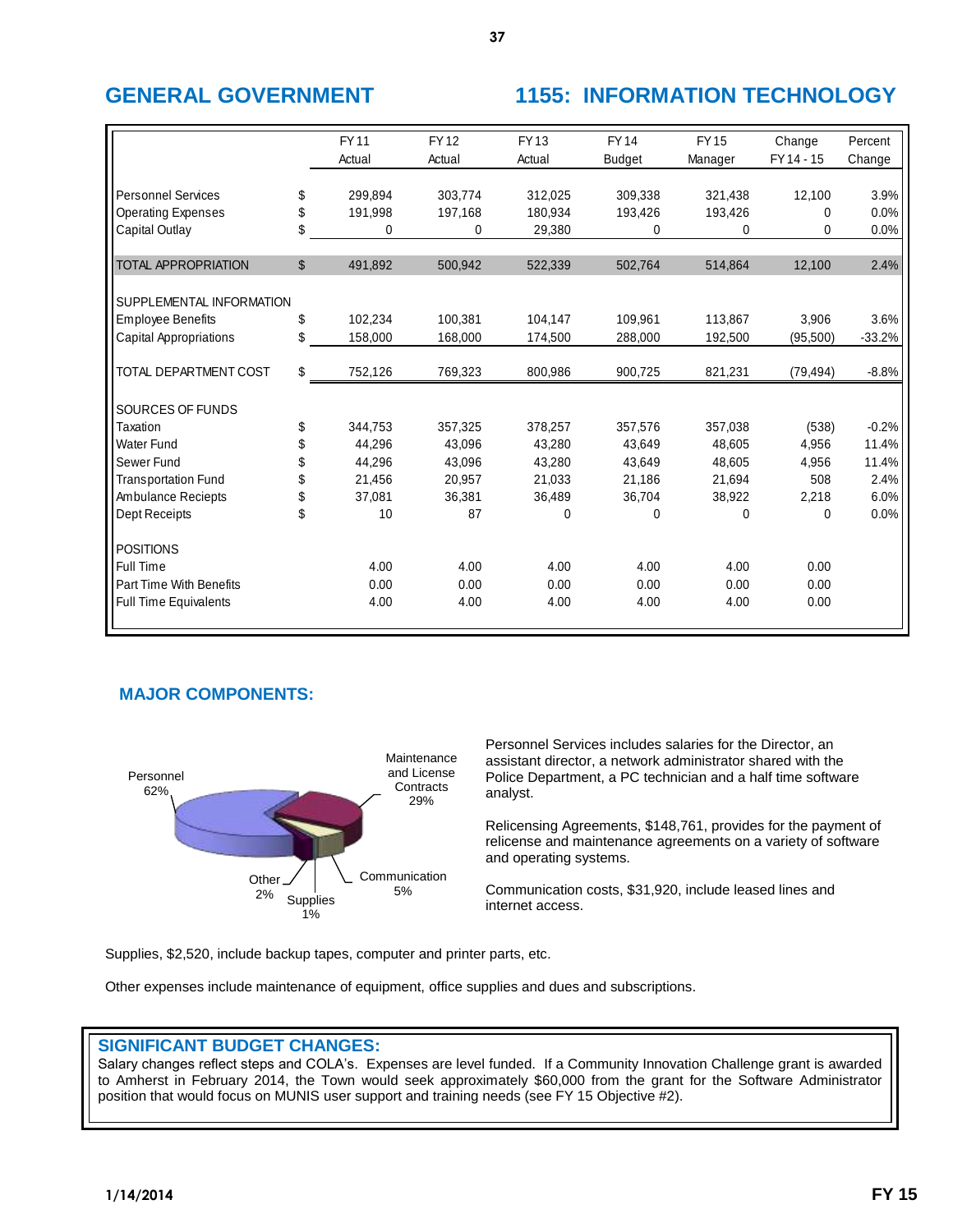

**MISSION STATEMENT:** To record and preserve the Town's vital records and official public documents in accordance with state statutes and to provide quality public service and accessibility to public records. To ensure compliance with state mandated licensing and filing.

### **RECENT ACCOMPLISHMENTS & CURRENT CHALLENGES:**

Transitioned permanent Subdivision applications and decisions into archival folders and improved indexing, providing for easier access to subdivision files and enabling recycling of binders for future use. Began similar process with Zoning applications and decisions.

### **LONG RANGE OBJECTIVES:**

- To continue to work with the Town's Information Technology Department to develop and maintain methods for storing Town records electronically in order to make them more accessible to the public and all Town departments. Town Meeting and Election results are some of the Town records which are currently available on the Town's website.
- To monitor the development of the state-wide issuance of birth records.
- To continue working to obtain Master Municipal Clerk status. The MMC is one of two professional designations granted by the International Institute of Municipal Clerks. The average MMC candidate takes approximately five years to earn the educational and service points necessary to receive this designation.
- To provide opportunities for the Assistant Town Clerk to obtain the necessary educational requirements for designation as a Certified Municipal Clerk.

- To prepare staff for working with the Electronic Death Record System scheduled for implementation early 2014. This new system will provide for faster and more efficient creation of death records and immediate access to disposition permits, resulting in elimination of fees for most users.
- To continue to refine and maintain a database, in conjunction with the Town Manager's office, to track board and committee appointments, qualification of appointees, and compliance with Conflict of Interest and State Ethics educational and training requirements. The goal is to eliminate duplicate data entry and develop a comprehensive database which can be used by both departments.
- To continue to enhance our presence on the Town of Amherst website by updating and supplementing current information, as appropriate.
- To continue to work with the Historical Commission and the Community Preservation Act Committee to procure funds maintain an ongoing schedule for restoration and preservation of historical records.
- To continue to explore ways to increase compliance with state and local laws requiring licensing of dogs, including the possibility of online dog license renewal.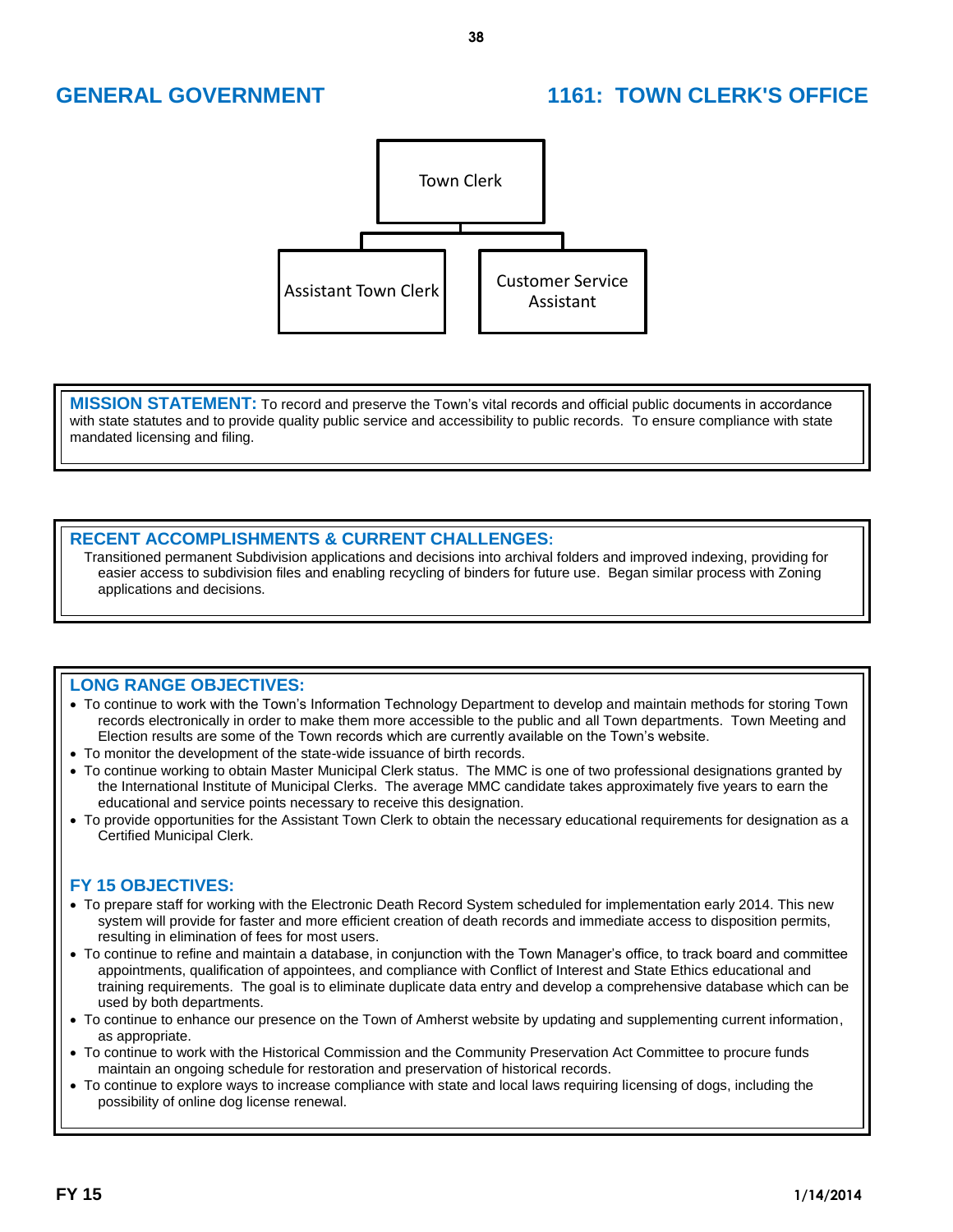# **GENERAL GOVERNMENT 1161: TOWN CLERK'S OFFICE**

| <b>SERVICE LEVELS:</b>                   | <b>FY 09</b><br><b>Actual</b> | <b>FY 10</b><br><b>Actual</b> | <b>FY 11</b><br><b>Actual</b> | <b>FY 12</b><br><b>Actual</b> | <b>FY 13</b><br><b>Actual</b> |
|------------------------------------------|-------------------------------|-------------------------------|-------------------------------|-------------------------------|-------------------------------|
| <b>Certified Copies of Documents</b>     | 1,692                         | 1,684                         | 1,910                         | 2,080                         | 2,387                         |
| Marriage Intentions                      | 128                           | 136                           | 122                           | 128                           | 103                           |
| Marriage Licenses                        | 111                           | 136                           | 123                           | 137                           | 113                           |
| Dog Licenses                             | 1,430                         | 1,392                         | 1,437                         | 1,401                         | 1,496                         |
| Fish & Game Licenses/Stamps              | 230                           | 251                           | 232                           | 38                            | $-$ *                         |
| Zoning Board of Appeals                  |                               |                               |                               |                               |                               |
| Applications/ Decisions                  | 42                            | 16                            | 25                            | 31                            | 24                            |
| <b>Street Lists</b>                      | 101                           | 47                            | 77                            | 55                            | 56                            |
| Posting Open Meetings                    | 1,080                         | 1.017                         | 1.076                         | 896                           | 914                           |
| Planning Board Applications/Decisions    | 7                             | 12                            | 10                            | 14                            | 17                            |
| Business Notices (d/b/a)                 | 144                           | 153                           | 156                           | 137                           | 136                           |
| <b>Raffle Permits</b>                    | 18                            | 15                            | 18                            | 16                            | 13                            |
| <b>Underground Storage Registrations</b> | 28                            | 28                            | 27                            | 25                            | 27                            |
| <b>Cemetery Deeds</b>                    | 4                             | 5                             | 9                             | 12                            | 8                             |
| <b>Notarizations</b>                     | 608                           | 675                           | 591                           | 517                           | 511                           |
| <b>Passport Applications</b>             | 533                           | 541                           | 508                           | 437                           | 559                           |
| <b>Burial Permits</b>                    | 103                           | 105                           | 129                           | 158                           | 181                           |
| Request for Voter Information            | 24                            | 35                            | 30                            | 38                            | 31                            |
| Performance Oath                         | 380                           | 233                           | 206                           | 203                           | 191                           |
| Non-certified Copies of documents        | 382                           | 216                           | 273                           | 220                           | 146                           |
| Vital Records Recorded                   | 462                           | 465                           | 438                           | 469                           | 477                           |
| <b>Pole Location Petitions</b>           | 9                             | 0                             | 4                             | 4                             | 3                             |
| Vital Records: Filing/Amendments         | 10                            | 11                            | 5                             | 8                             | 10                            |
| <b>Passport Photos</b>                   | 380                           | 309                           | 324                           | 338                           | 432                           |
| *discontinued                            |                               |                               |                               |                               |                               |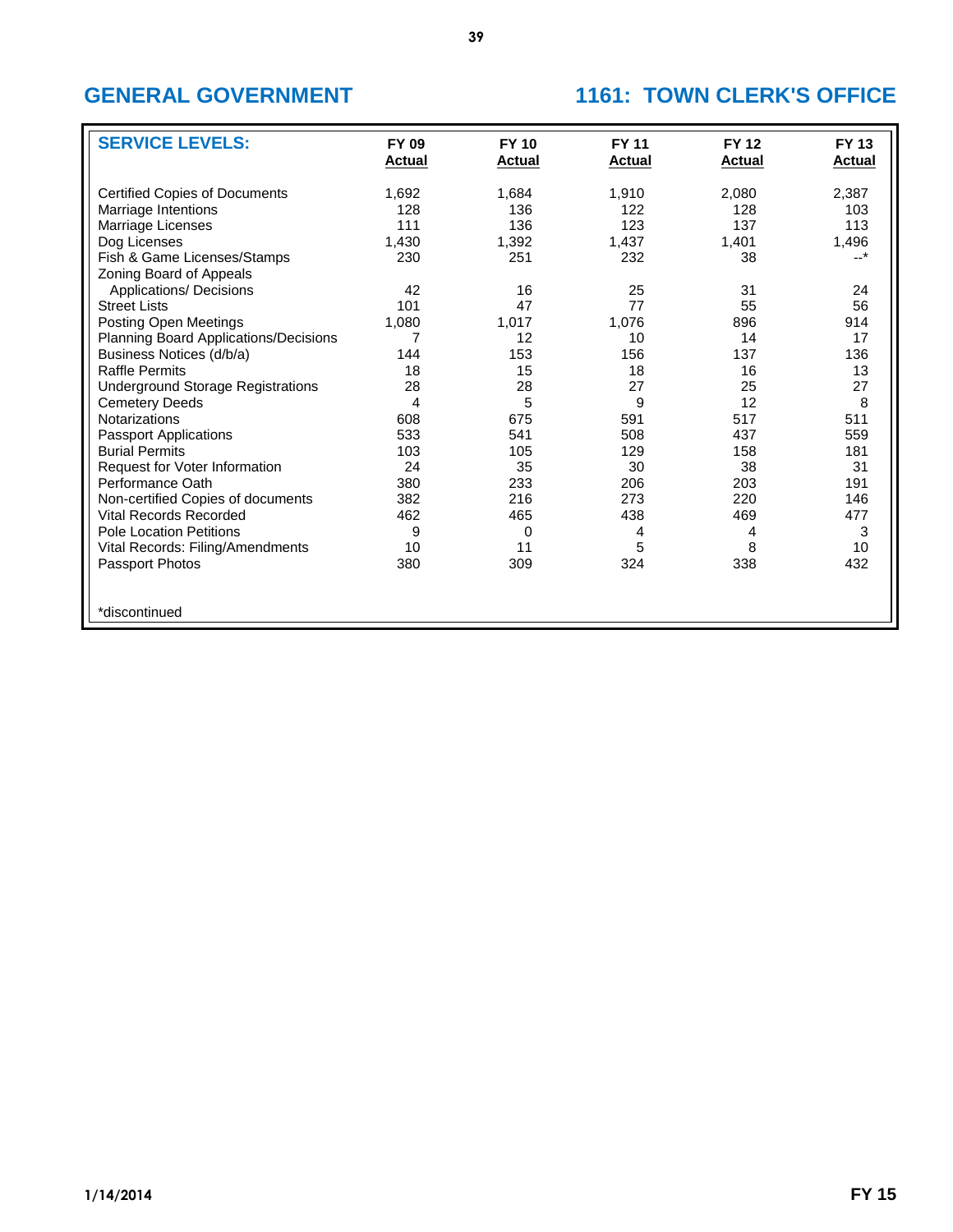# **GENERAL GOVERNMENT 1161: TOWN CLERK'S OFFICE**

|                               |                | FY 11<br>Actual | <b>FY12</b><br>Actual | FY13<br>Actual | FY 14<br>Budget | <b>FY15</b><br>Manager | Change<br>FY 14 - 15 | Percent<br>Change |
|-------------------------------|----------------|-----------------|-----------------------|----------------|-----------------|------------------------|----------------------|-------------------|
| <b>Personnel Services</b>     |                | 168,242         | 176,590               | 186,872        | 187,570         | 191,543                | 3,973                | 2.1%              |
|                               | \$             |                 |                       |                |                 |                        |                      |                   |
| <b>Operating Expenses</b>     | \$<br>\$       | 5,042           | 4,153                 | 6,357          | 6,260           | 6,260                  | $\Omega$             | 0.0%<br>0.0%      |
| Capital Outlay                |                | 0               | 0                     | 0              | 0               | 0                      | 0                    |                   |
| <b>TOTAL APPROPRIATION</b>    | $\mathfrak{S}$ | 173,285         | 180,743               | 193,229        | 193,830         | 197,803                | 3,973                | 2.0%              |
| SUPPLEMENTAL INFORMATION      |                |                 |                       |                |                 |                        |                      |                   |
| <b>Employee Benefits</b>      | \$             | 41,421          | 44,180                | 42,181         | 65,834          | 68,801                 | 2,967                | 4.5%              |
| <b>Capital Appropriations</b> | \$             | $\Omega$        | 0                     | 0              | 0               | 0                      | $\Omega$             | 0.0%              |
|                               |                |                 |                       |                |                 |                        |                      |                   |
| TOTAL DEPARTMENT COST         | \$             | 214,706         | 224,923               | 235,410        | 259,664         | 266,604                | 6,940                | 2.7%              |
| SOURCES OF FUNDS              |                |                 |                       |                |                 |                        |                      |                   |
| Licenses & Permits            | \$             | 7,135           | 8,240                 | 7,740          | 4,500           | 4,500                  | 0                    | 0.0%              |
| Dept. Receipts                | \$             | 52,250          | 49,170                | 55,687         | 46,255          | 52,255                 | 6,000                | 13.0%             |
| Taxation                      | \$             | 113,900         | 123,333               | 129,802        | 143,075         | 141,048                | (2,027)              | $-1.4%$           |
| <b>POSITIONS</b>              |                |                 |                       |                |                 |                        |                      |                   |
| Full Time                     |                | 3.00            | 3.00                  | 3.00           | 3.00            | 3.00                   | 0.00                 |                   |
| Part Time With Benefits       |                | 0.00            | 0.00                  | 0.00           | 0.00            | 0.00                   | 0.00                 |                   |
| <b>Full Time Equivalents</b>  |                | 3.00            | 3.00                  | 3.00           | 3.00            | 3.00                   | 0.00                 |                   |

### **MAJOR COMPONENTS:**



Personnel Services include salaries for the Town Clerk, an Assistant Town Clerk, and a Customer Assistant.

Operating costs include training, dues and subscriptions, and supplies for storage of vital records, dog licensing, and passport photo services.

**SIGNIFICANT BUDGET CHANGES:** Salary changes reflect steps and COLA's.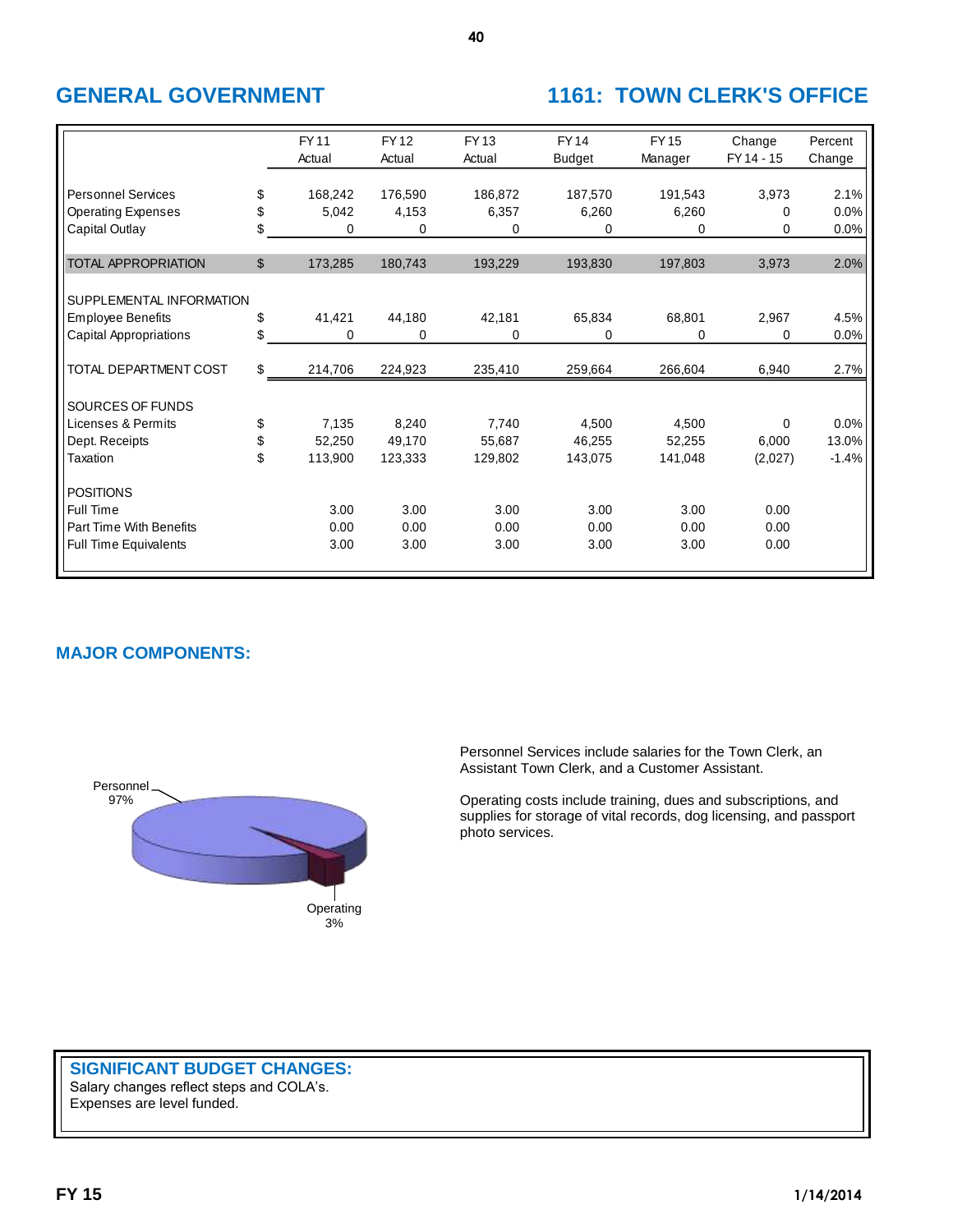# **GENERAL GOVERNMENT 1163: REGISTRATION**

# **1162: ELECTIONS**

**MISSION STATEMENT:** To register voters and to conduct and preserve the integrity of elections effectively, while complying with all applicable state and federal laws.

### **RECENT ACCOMPLISHMENTS & CURRENT CHALLENGES:**

- Prepared for and conducted the 2012 General Election. 7,666 new voter registrations were processed between August 17, 2012 and November 6, 2012 in preparation for the General Election, and 8,469 changes made to voter registrations in FY 13. Voter registration went from 15,809 for the State Primary to 22,441 for the State Election, which had a 69% voter turnout.
- Complied with multiple requests for voter reports during the 2012 Presidential/General Election season
- Identified and purged voters no longer qualified to remain on the voting rolls as required by MGL Chapter 51, s. 47(c). A total of 3,769 voters were purged or deleted in FY 13.
- Found a permanent solution to storing election equipment. The Facilities Director and his team recently renovated the lower level of the old North Amherst School to accommodate storage of Town records and equipment. This will free up an area in Town Hall which can now be used for meeting space.

### **LONG RANGE OBJECTIVES:**

- To closely monitor the development of regulations required to be promulgated by the Secretary of State in response to the passage of House No. 3772 to be effective January 1, 2015, which includes implementation of Early Voting in Massachusetts for the 2016 biennial state election and the 2016 presidential primary.
- To continue to work with the Massachusetts Town Clerk's Association as they collaborate with the Secretary of State's office to identify statutory and regulatory changes which need to be made in order to be compliant with federal regulations regarding absentee ballots.
- To continue to develop materials and methods to enhance election worker training programs.
- To review current polling locations with regard to cost, parking, functionality, access, and election worker wellbeing. Develop recommendations for Select Board.
- To work with the Town's GIS staff and the U.S. Census Bureau to clarify current and create additional block boundary lines in preparation for re-districting following the 2020 Federal Census.

- To prepare and conduct the State Primary to be held on September 16, 2014 and the State Election to be held on November 4, 2014.
- To prepare and conduct the March 25, 2015 Annual Town Election.

| <b>SERVICE LEVELS:</b>                   | <b>FY 09</b>  | <b>FY 10</b> | <b>FY 11</b>  | <b>FY 12</b>  | <b>FY 13</b>  |
|------------------------------------------|---------------|--------------|---------------|---------------|---------------|
|                                          | <b>Actual</b> | Actual       | <b>Actual</b> | <b>Actual</b> | <b>Actual</b> |
| <b>Elections</b>                         |               |              |               |               |               |
| <b>Town Meeting Sessions</b>             | 11            |              | 10            | 10            | 12            |
| <b>Election Worker Training Sessions</b> | 9             |              |               |               | 14            |
| <b>Special Precinct Elections</b>        | 6             |              |               |               |               |
| Posted Meetings, Board of Registrars     | 3             |              |               |               |               |
| <b>Voter/Residency Certificates</b>      | 3             |              |               |               |               |
| <b>Voter Registration Sessions</b>       |               |              |               |               |               |
| Voter Registrations, changes, deletions  | 11,012        | 9,085        | 7,006         | 11,122        | 19,904        |
| Voter Registration (peak)                | 18,909        | 16,669       | 17,534        | 16,000        | 22,441        |
| Voter % Turnout                          |               |              |               |               |               |
| <b>Town Elections</b>                    | 12.7%         | 32.2%        | 8.5%          | 15.2%         | 6.63          |
| <b>Presidential Primary</b>              | n/a           | n/a          | n/a           | 6.5%          | n/a           |
| <b>State Primaries</b>                   | 13.7%         | 19.7%        | 15.9%         | n/a           | 12.38         |
| State Elections (* incl. Presidential    |               |              |               |               |               |
| and Special)                             | *67.8%        | 46.8%        | 45.4%         | n/a           | n/a           |
| <b>Petition/Nomination Signatures</b>    | 1,309         | 7,815        | 1,947         | 3,534         | 636           |
| <b>Petition/Nomination Papers</b>        | 122           | 506          | 204           | 491           | 66            |
| <b>Town Meeting Petition Articles</b>    | 3             | 5            | 5             |               | 13            |
| <b>Annual Street Listing Forms</b>       | 10,677        | 10,231       | 10,577        | 11,000        | 12,600        |
| <b>Confirmation Cards</b>                | 3,777         | 3,355        | 3,930         | 2,473         | 5,313         |
|                                          |               |              |               |               |               |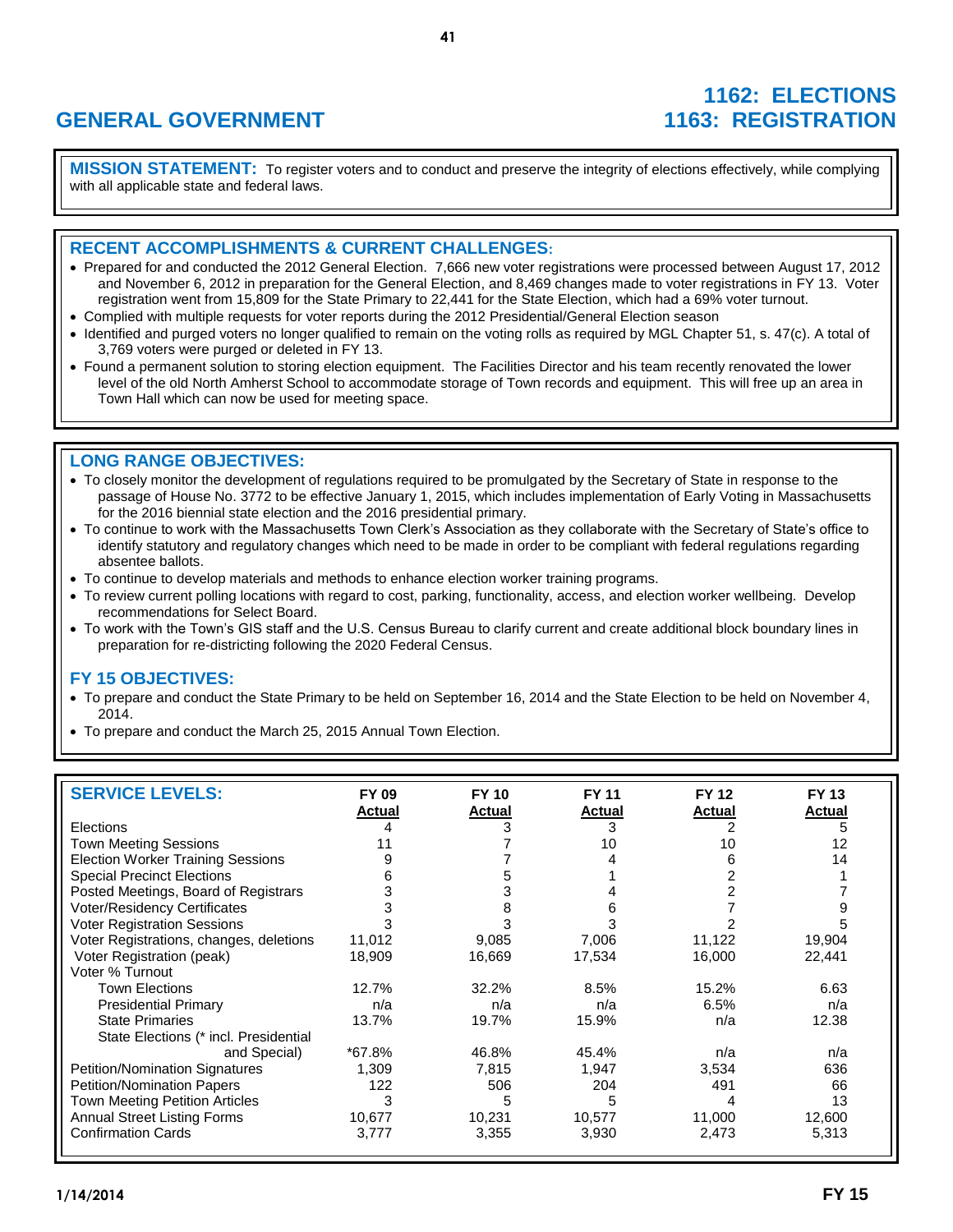# **GENERAL GOVERNMENT**

# **1162: ELECTIONS**

|                                                        |               | <b>FY11</b><br>Actual | <b>FY12</b><br>Actual | FY 13<br>Actual  | <b>FY14</b><br><b>Budget</b> | <b>FY15</b><br>Manager | Change<br>FY 14 - 15 | Percent<br>Change |
|--------------------------------------------------------|---------------|-----------------------|-----------------------|------------------|------------------------------|------------------------|----------------------|-------------------|
| <b>Personnel Services</b><br><b>Operating Expenses</b> | \$<br>\$      | 31,999<br>18,570      | 20,521<br>21,487      | 55,263<br>22,180 | 10,850<br>17,125             | 30,488<br>17,125       | 19,638<br>0          | 181.0%<br>0.0%    |
| Capital Outlay                                         |               | 0                     | 0                     | 0                | 0                            | 0                      | 0                    | 0.0%              |
| <b>TOTAL APPROPRIATION</b>                             | $\mathsf{\$}$ | 50,569                | 42,008                | 77,443           | 27,975                       | 47,613                 | 19,638               | 70.2%             |
| SUPPLEMENTAL INFORMATION                               |               |                       |                       |                  |                              |                        |                      |                   |
| <b>Employee Benefits</b>                               | \$            | 571                   | 370                   | 378              | 548                          | 675                    | 127                  | 23.2%             |
| <b>Capital Appropriations</b>                          | \$            | 0                     | 0                     | 0                | $\Omega$                     | 0                      | 0                    | 0.0%              |
| <b>TOTAL DEPARTMENT COST</b>                           | \$            | 51,140                | 42,378                | 77,821           | 28,523                       | 48,288                 | 19,765               | 69.3%             |
| SOURCES OF FUNDS                                       |               |                       |                       |                  |                              |                        |                      |                   |
| State Aid-Election<br>Hours Reimbursement              | \$            | 5,807                 | 2,458                 | 4,916            | 2,500                        | 2,500                  | $\mathbf 0$          | 0.0%              |
| Taxation                                               | \$            | 44,762                | 39,550                | 72,527           | 25,475                       | 45,113                 | 19,638               | 77.1%             |
| <b>POSITIONS</b>                                       |               |                       |                       |                  |                              |                        |                      |                   |
| Full Time                                              |               | 0.00                  | 0.00                  | 0.00             | 0.00                         | 0.00                   | 0.00                 |                   |
| Part Time With Benefits                                |               | 0.00                  | 0.00                  | 0.00             | 0.00                         | 0.00                   | 0.00                 |                   |
| <b>Full Time Equivalents</b>                           |               | 0.00                  | 0.00                  | 0.00             | 0.00                         | 0.00                   | 0.00                 |                   |

### **MAJOR COMPONENTS:**



Personnel Services include stipends for the Board of Registrars, and remuneration for Election Workers, and Town Meeting checkers.

Voting Machine Maintenance includes programming and annual maintenance of voting equipment.

Printing costs include town election ballots, tally vote cards, and census mailers.

### **SIGNIFICANT BUDGET CHANGES:**

The increase in personnel costs are for poll workers for the three scheduled elections in FY 15.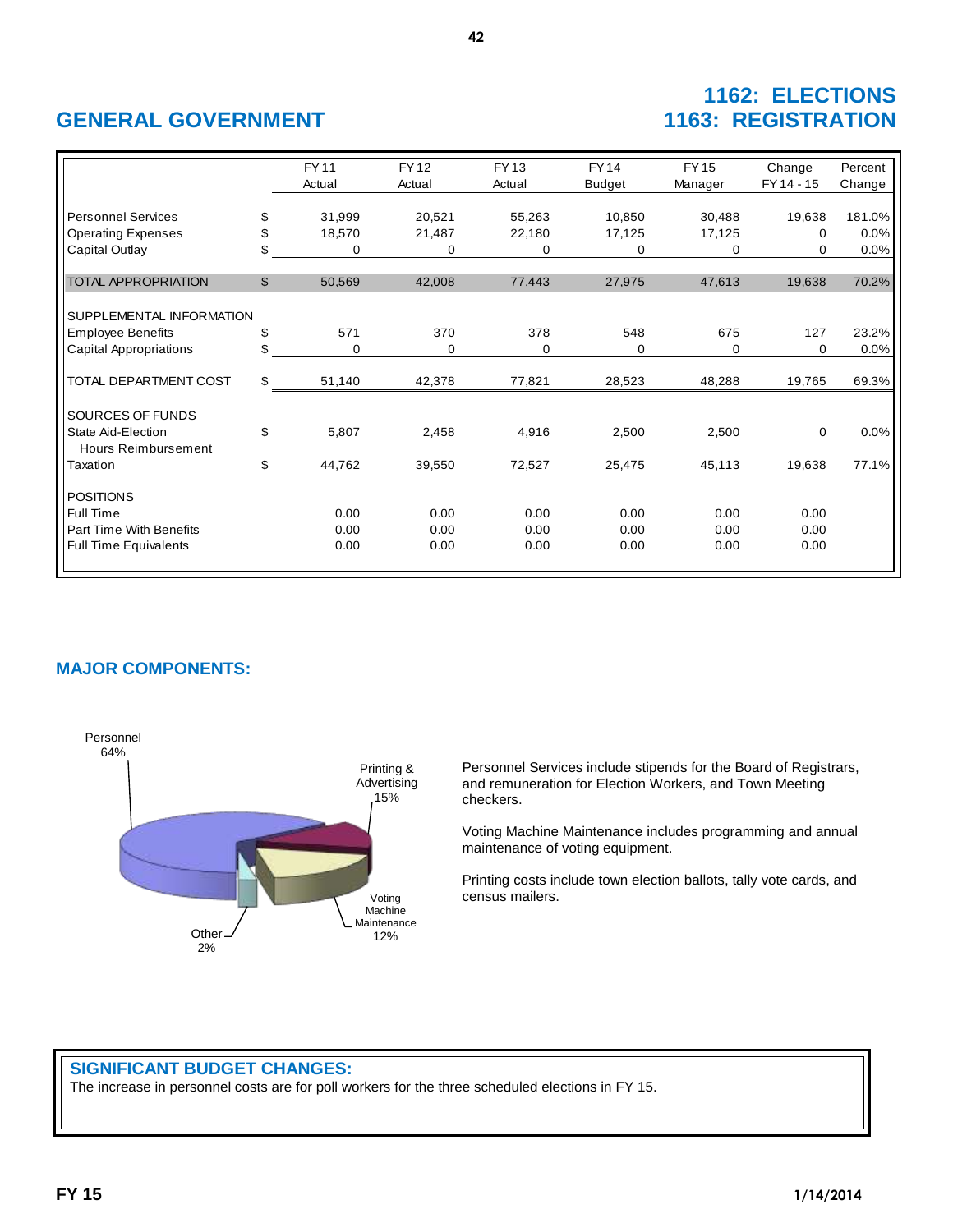### **1190, 1191, 1192, 1194, 1196 & 1197: GENERAL GOVERNMENT FACILITIES MAINTENANCE**



### **MISSION STATEMENT:** To maintain a safe, healthy, clean and efficient environment for conducting Town business and other public activities through comprehensive building operations and preventative maintenance programs that also serve to preserve and extend the life of the Town's physical assets.

### **RECENT ACCOMPLISHMENTS & CURRENT CHALLENGES:**

- Bangs interior/exterior painting has been ongoing all year. Doorways, walls, steps, etc.
- Bangs grounds work: cut back many trees on the south side.
- Several energy initiatives have been implemented: LED lighting and 28 watt fluorescent bulbs installed where applicable.
- Parking Garage constantly battling security issues, graffiti, and sanitation problems. Painted over graffiti and washed down stairwells once to twice a week as needed. Painted and repaired the elevator due to vandalism.
- Childcare facility on Strong Street design in process for roof and HVAC, using CDBG funds and Town capital.
- East Street cleaned and well maintained for showing to potential renters or other Town use.
- Town Hall generator installed and operational.
- Town Hall: replaced failing AC units in the computer room and main utility room.
- Cleaned out the Survival Center after it was vacated.
- Moved all records from Ruxton and cleaned out Ruxton storage building.
- Munson Library grounds: cut back some large shrubs.
- Installed more snow stops and gutters.
- HVAC preventative maintenance plan implemented in all buildings.
- Several small pieces of equipment repaired.
- Small revenues are being generated by building leases and building user fees.
- Challenges are the continued increased use of buildings impacts the effectiveness of building maintenance. LSSE has had weekend events and classes, more classes in the day with high impact like clay and art supplies, which are messy.
- Energy will always be a challenge with increased building use and commodity pricing and availability.
- Security of buildings and staff continues to be an issue. Open buildings at night allow for unmonitored public access.
- Program scheduling is a chronic problem for maintenance. The buildings could be better utilized to save money, if the programs were scheduled back to back allowing for buildings to be closed some nights.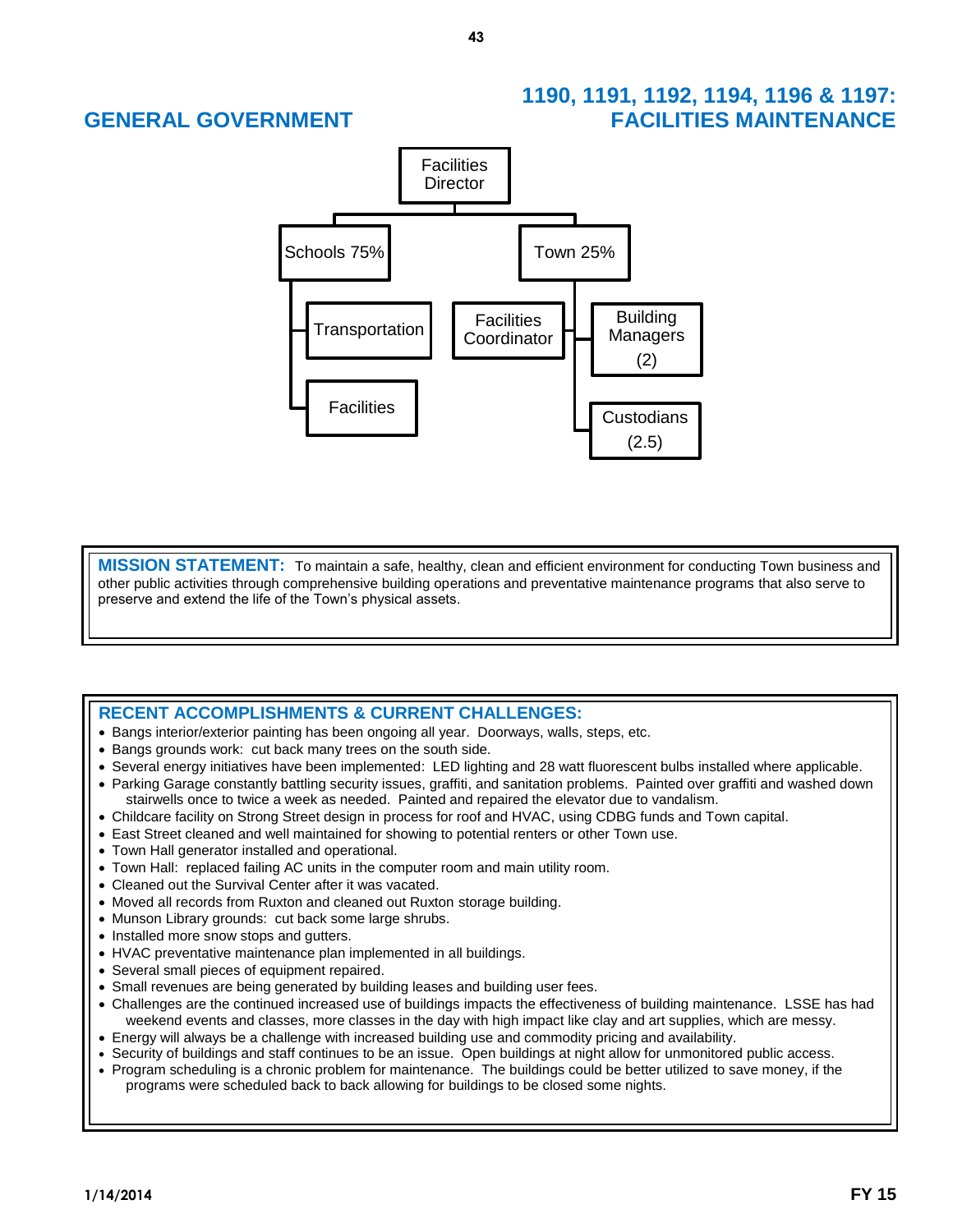## **1190, 1191, 1192, 1194, 1196 & 1197: GENERAL GOVERNMENT FACILITIES MAINTENANCE**

### **LONG RANGE OBJECTIVES:**

- To manage building operations while maximizing service and staying within yearly operating budget and capital plan funds for repairs and improvements.
- To maximizing energy conservation, comfort, and efficiency while staying in budget and implementing the green community five year plans.
- To achieve watertight roofs on all buildings with a plan for replacement. (On track and going well.)
- To protect the Town's assets through preventative maintenance and ongoing capital improvements.
- To manage the space needs within the building so as not to adversely affecting the building environment.
- To explore opportunities to increase revenue generation using town assets.

### **FY 15 OBJECTIVES:**

- To complete capital programs new and already authorized for the Town Hall, Bangs Center, Munson Building, North Amherst School, and Amherst Community Childcare Center.
- To secure new capital for Town buildings.
- To seek the maximum possible energy conservation measures and to identify cost savings
- To apply adequate resources to the daily operations and long-term maintenance of highly used facilities.
- To create building profiles for each buildings. The first draft done is complete. To expand on baseline data to assist the Town Manager in the building use study.
- To test the Emergency Operations Center in Town Hall.
- To reorganize Bangs space for better storage.
- To renovate the Munson women's room with internal staff.
- To locate Civil War tablets in an appropriate place.
- To coordinate build outs of space for revenue generating sources.
- To continue implement Green Communities five year greenhouse gas emissions reduction plan.
- To improve the basement of North Amherst School for a low impact social service.

| <b>SERVICE LEVELS:</b>                           | <b>FY 09</b><br><b>Actual</b> | <b>FY 10</b><br>Actual | <b>FY 11</b><br><b>Actual</b> | FY 12***<br><b>Actual</b> | <b>FY 13</b><br><b>Actual</b> |
|--------------------------------------------------|-------------------------------|------------------------|-------------------------------|---------------------------|-------------------------------|
| Utility Usage (Town Hall, Bangs, Munson Library) |                               |                        |                               |                           |                               |
| Electricity (KWH)                                | 609,228                       | 569,504                | 518,501                       | 518,970                   | 511,551                       |
| Fuel – Gas $(c.f.)$                              | 25,090                        | 19,299                 | 24.084                        | 16.354                    | 20,387                        |
| Fuel - Oil (Gallons)                             | 2,002                         | 1,734                  | 2,454                         | 4.829                     | 4,560                         |
| Water & Sewer (c.f.)                             | 57,500                        | 55,000                 | 55,800                        | 59,400                    | 47,900                        |
| Square Feet Maintained                           | 75.668                        | 75.668                 | 75.668                        | 84.218                    | 84,218                        |
| <b>Facilities Managed</b>                        |                               |                        |                               | 8                         | 8                             |
| <b>Automated Computer Systems</b><br>Monitored   | 4                             | 4                      | 4                             | 5                         | 5                             |
| Hours of Building Usage per Week                 | 310                           | 310                    | 310                           | 310                       | 310                           |
| Hours of Maintenance per Week                    | 185                           | 185                    | 185                           | 185                       | 185                           |
| <b>Meetings Scheduled</b>                        | 6,143                         | 6,158                  | 6,203                         | 5,872                     | 5,890                         |
| <b>Emergency Responses</b>                       | 28                            | 30                     | 25                            | $35***$                   | 50                            |
| <b>Committees Staffed</b>                        | 2                             | $\overline{2}$         | 2                             | 2                         | $\overline{2}$                |
| <b>Rental Contracts</b>                          | 5                             | $4^*$                  | $5**$                         | 5                         | 5                             |

Munson Library Church lease terminated and moved to a new facility they purchased.

New Center for New Americans lease at Bangs 3rd floor.

\*\*\* East Street School in numbers.<br>\*\*\*\* October 2011 sterm was a major

October 2011 storm was a major contributor.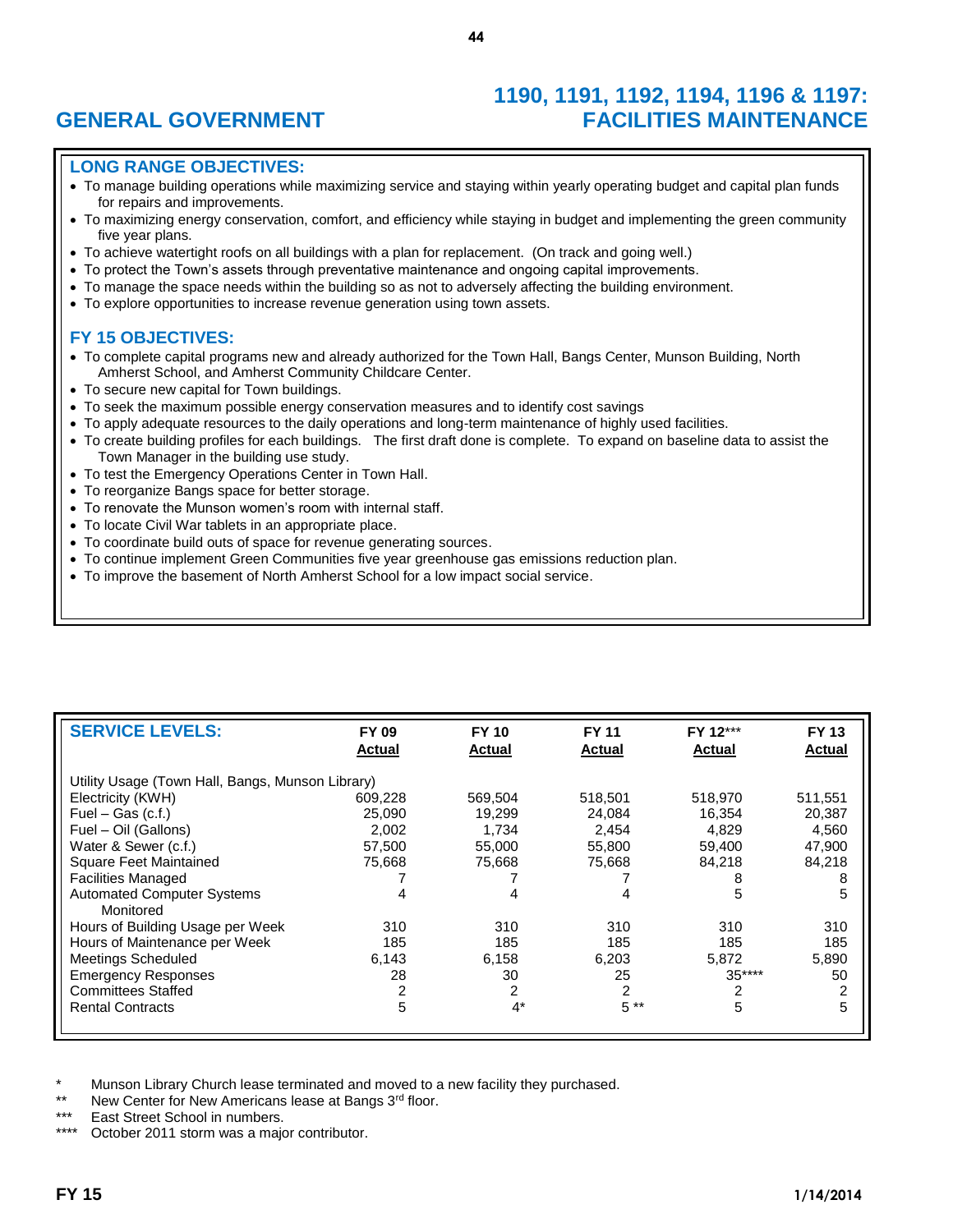## **1190, 1191, 1192, 1194, 1196 & 1197: GENERAL GOVERNMENT FACILITIES MAINTENANCE**

|                              | FY 11<br>Actual | <b>FY12</b><br>Actual | FY 13<br>Actual | <b>FY14</b><br><b>Budget</b> | <b>FY15</b><br>Manager | Change<br>FY 14 - 15 | Percent<br>Change |
|------------------------------|-----------------|-----------------------|-----------------|------------------------------|------------------------|----------------------|-------------------|
|                              |                 |                       |                 |                              |                        |                      |                   |
| <b>Personnel Services</b>    | \$<br>223,535   | 233,458               | 254,078         | 267,750                      | 274,323                | 6,573                | 2.5%              |
| <b>Operating Expenses</b>    | \$<br>210,217   | 186,716               | 183,888         | 228,425                      | 238,425                | 10,000               | 4.4%              |
| Capital Outlay               | \$<br>4,499     | 0                     | 0               | 0                            | 0                      | 0                    | 0.0%              |
|                              |                 |                       |                 |                              |                        |                      |                   |
| <b>TOTAL APPROPRIATION</b>   | \$<br>438,251   | 420,174               | 437,966         | 496,175                      | 512,748                | 16,573               | 3.3%              |
| SUPPLEMENTAL INFORMATION     |                 |                       |                 |                              |                        |                      |                   |
|                              |                 |                       |                 |                              |                        |                      |                   |
| <b>Employee Benefits</b>     | \$<br>107,382   | 105,069               | 112,283         | 118,249                      | 112,994                | (5,255)              | $-4.4%$           |
| Capital Appropriations       | \$<br>185,000   | 75,000                | 120,000         | 101,500                      | 95,000                 | (6,500)              | $-6.4%$           |
| TOTAL DEPARTMENT COST        | \$<br>730,633   | 600,243               | 670,249         | 715,924                      | 720,742                | 4,818                | 0.7%              |
| SOURCES OF FUNDS             |                 |                       |                 |                              |                        |                      |                   |
| Dept. Receipts               | \$<br>74,506    | 84,348                | 84,679          | 82,000                       | 80,500                 | (1,500)              | $-1.8%$           |
| Taxation                     | \$<br>363,745   | 335,826               | 353,287         | 414,175                      | 432,248                | 18,073               | 4.4%              |
| <b>POSITIONS</b>             |                 |                       |                 |                              |                        |                      |                   |
| Full Time                    | 4.25            | 4.25                  | 4.25            | 4.25                         | 4.25                   | 0.00                 |                   |
| Part Time With Benefits      | 1.00            | 1.00                  | 1.00            | 1.00                         | 1.00                   | 0.00                 |                   |
| <b>Full Time Equivalents</b> | 4.88            | 4.88                  | 4.88            | 4.88                         | 4.88                   | 0.00                 |                   |

### **MAJOR COMPONENTS:**



Personnel Services include salaries for one fourth of a Facilities Director (shared with schools), a Facilities Coordinator, 3 full time custodians, and a part time custodian.

Utilities, \$163,775, are for Town Hall, the Bangs Center, the Munson Building, the North Amherst School and the East Street School Building. Fuel, electricity, water, sewer, and refuse collection are included.

Maintenance, \$57,775, is for maintenance and repairs of buildings and to provide routine cleaning and maintenance of building systems including elevators, HVAC, and sprinklers occupied by Town departments and those leased to other providers.

Supplies, \$15,575, include cleaning and electrical supplies as well as small tools.

### **SIGNIFICANT BUDGET CHANGES:**

Salary changes reflect steps and COLA's.

The expense budget includes funds for cost to the Town of operations and maintenance costs of the North Amherst School.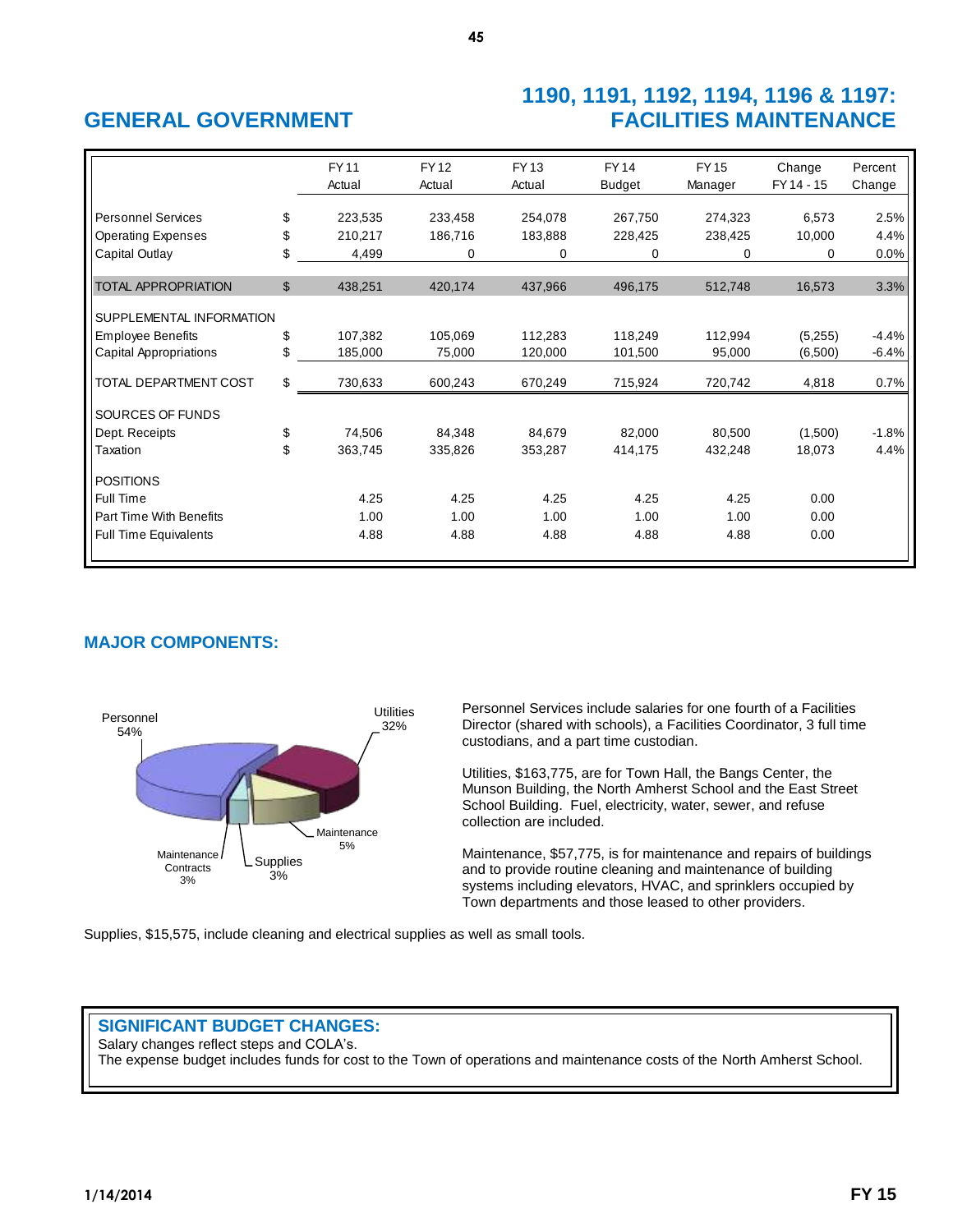# **GENERAL GOVERNMENT 1198 & 1199: GENERAL SERVICES**

**MISSION STATEMENT:** To manage the centralized purchasing of services, supplies and equipment, contracts for maintenance of office equipment, and property and casualty insurance in order to maximize savings and efficiencies from such purchasing.

### **RECENT ACCOMPLISHMENTS & CURRENT CHALLENGES:**

Accounting Department will continue to monitor and manage costs in the General Services budget. This includes property and casualty insurance, risk management, the annual independent audit, central telephones, copiers, mailing services, and equipment and central bulk office supplies.

### **LONG RANGE OBJECTIVES:**

- To develop computerized programs for inventory control.
- To develop and implement a uniform system of tracking vehicle maintenance.

- To evaluate and implement a forms printing and mailing process to reduce postage and supplies costs.
- To evaluate and bid Property and Casualty insurance in an effort to keep cost down and assure proper coverage.

| <b>SERVICE LEVELS:</b>                     | <b>FY 09</b><br><b>Actual</b> | <b>FY 10</b><br><b>Actual</b> | <b>FY 11</b><br><b>Actual</b> | <b>FY 12</b><br><b>Actual</b> | <b>FY 13</b><br><b>Actual</b> |
|--------------------------------------------|-------------------------------|-------------------------------|-------------------------------|-------------------------------|-------------------------------|
| Photocopies/Scans (per month average)      | 90,312                        | 83,122                        | 86,484                        | 110,768                       | 116,888                       |
| Town Vehicles Insured                      | 209                           | 205                           | 207                           | 211                           | 213                           |
| <b>Buildings Insured</b>                   | 64                            | 64                            | 62                            | 62                            | 62                            |
| Audits Performed                           |                               |                               |                               |                               |                               |
| <b>Bulk and Presort Mailings</b>           | 29                            | 13                            | 13                            | 19                            | 12                            |
| Telephone Lines Maintained                 | 363                           | 363                           | 363                           | 363                           | 363                           |
| <b>Supply Requisitions Filled</b>          | 243                           | 222                           | 215                           | 228                           | 228                           |
| Insurance Claims Processed (Property/Auto) | 56                            | 40                            | 229                           | 64                            | 88                            |
| <b>Outgoing Mail Processed (Assessors)</b> | 146.142                       | 143.241                       | 126,619                       | 128.326                       | 128,888                       |
|                                            |                               |                               |                               |                               |                               |
|                                            |                               |                               |                               |                               |                               |